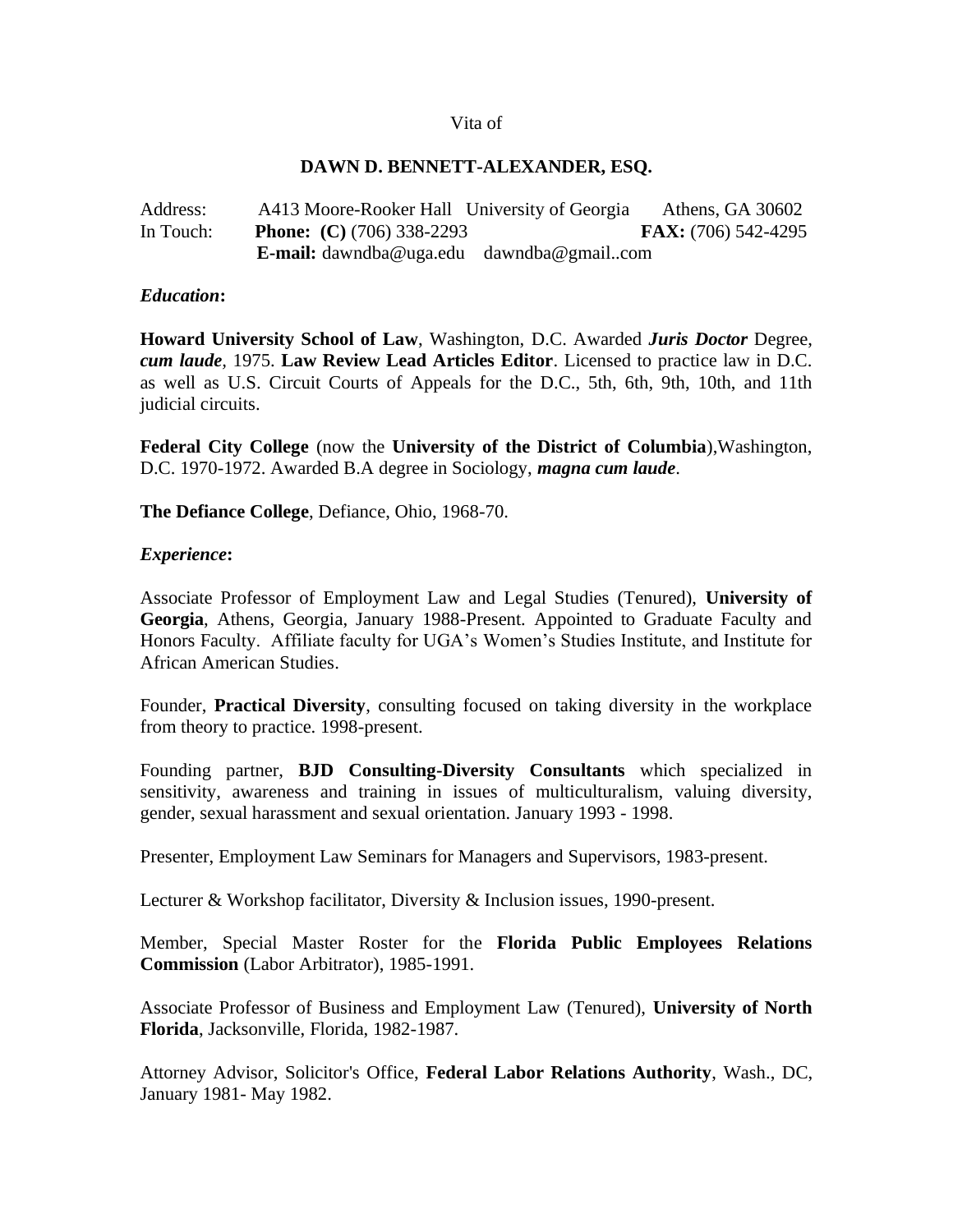Instructor, **Antioch School of Law**, Institute for Law and Justice, National Farmworker Paralegal Training Program, Wash., DC, October 1979 - January 1981.

Law Clerk, **Federal Trade Commission**, Antitrust Division, Washington, D.C., October 1977 - December 1978.

Assistant to Associate Director and Counsel, **The White House Domestic Council,**  Washington, D.C., March 1976 - January 1977.

Law Clerk to the Honorable Julia Cooper Mack, D**.C. Court of Appeals** (D.C.'s highest court) Washington, D.C., September 1975- March 1976.

Legal Associate, Honors Program, **U.S. Department of Justice**, Appellate Section of the Criminal Division, Washington, DC, August 1975-September 1975.

Law Clerk, **Bendix Corporation**, Rosslyn, Va., January 1975 - April 1975.

Law Clerk, **Oregon State Department of Justice, Office of the Attorney General**, Salem, Oregon, Summer 1974.

## **Course Teaching Experience:**

### **Graduate:**

Employment Law (developed and teach) Business Law Negotiations and Alternative Dispute Resolution Industrial Law (Ghana School of Law) Law and the Business Environment School Law Teachers Rights and Liabilities Business Law II (Negotiable Instruments, Secured Transactions)

### **Undergraduate:**

Employment Law (developed and teach) First Year Odyssey-Sexual Harassment The Legal Environment of Business First Year Odyssey-Men Having Affairs Honors Legal Environment of Business First Year Odyssey-LGBT & the Law Business Law I (Contracts, Torts) Learning Community-Pre-Law Business Law II (Sales, Negotiable Instruments) Learning Community-Slavery & Today Negotiations and Alternative Dispute Resolution Property **Torts** Remedies Language and Law Fair Labor Standards Act Farm Labor Contractor Registration Act Diversity in a Global Environment (developed and teach)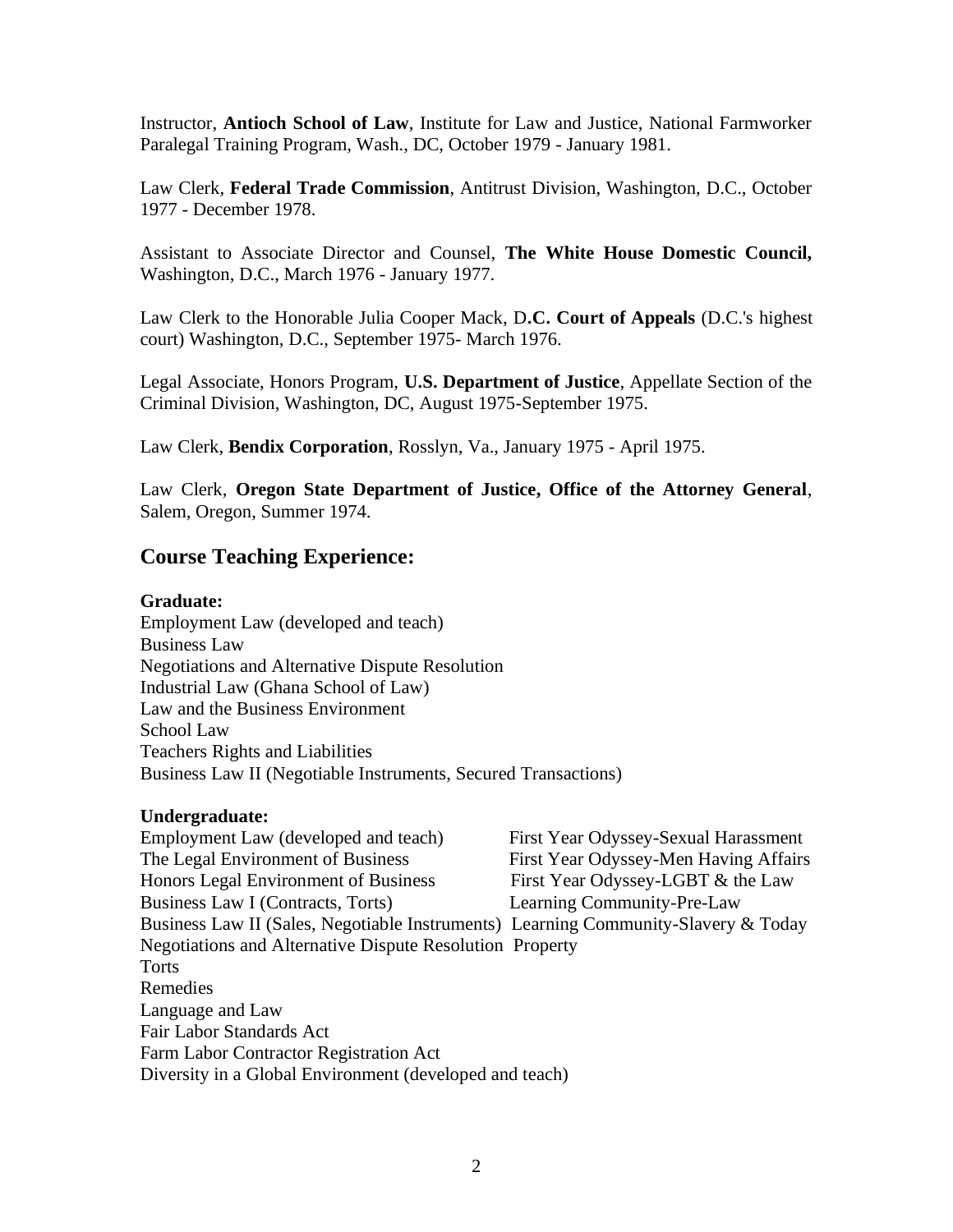### **Other:**

Business Law Section of the CPA Review course, including sections in: Employer-Employee Relations Bankruptcy Trusts and Estates Suretyship Antitrust Agency Accountant Liability Insurance Negotiable Instruments

Designed, developed and presented half-and full-day training sessions on Diversity, Equits and Inclusion for the University of Georgia's Terry College of Business's Ececutive Education Program, 2019-20. Designed, and presented 2-hour Diversity, Ethics and HR course for University of Georgia's annual Georgia Banking School, 200- 2020 ('20 cancelled due to COVID-19). Designed, developed and presented a one-day seminar for employers entitled "Employment Law Seminar for Managers and Supervisors" through the Division of Continuing Education, University of North Florida, 1982-1987.

### **International Teaching**:

The *Ghana School of Law* in Ghana, West Africa 2000-2001 *The University of Innsbruck*, Innsbruck, Austria *Budapest University of Technology and Economics*, Budapest, Hungary

### **Study Abroad Course Teaching**:

Verona, Italy – Summer 2015 Costa Rica – Summer 2012 Costa Rica – Summer 2011 Australia, New Zealand – Wintermester 2008 Pacific Study Abroad program Budapest, Krakow and Prague – Maymester 2008 Terry Travels program (The Holocaust) Austria – UGA program via University of New Orleans – Summer 1999

## **Publications:**

## **Legal Text Books:**

*Contemporary Contracts E-text* (2018), Great River Learning, publishers. Business Law text concentrating on the legal area of contracts.

*Employment Law for Business 10e (release date 2021) 9e* (2018), *8e* (2014) *7e* (2011), *6e* (2009), *5e* (2007), *4e* (2003), *3e* (2000), *2e* (1998), *1e* (1995), McGraw-Hill Publishing Co.. First-of-its-kind Employment Law text (and accompanying instructor's manual) for business students and practitioners. Has been and remains number one in the market since its first edition.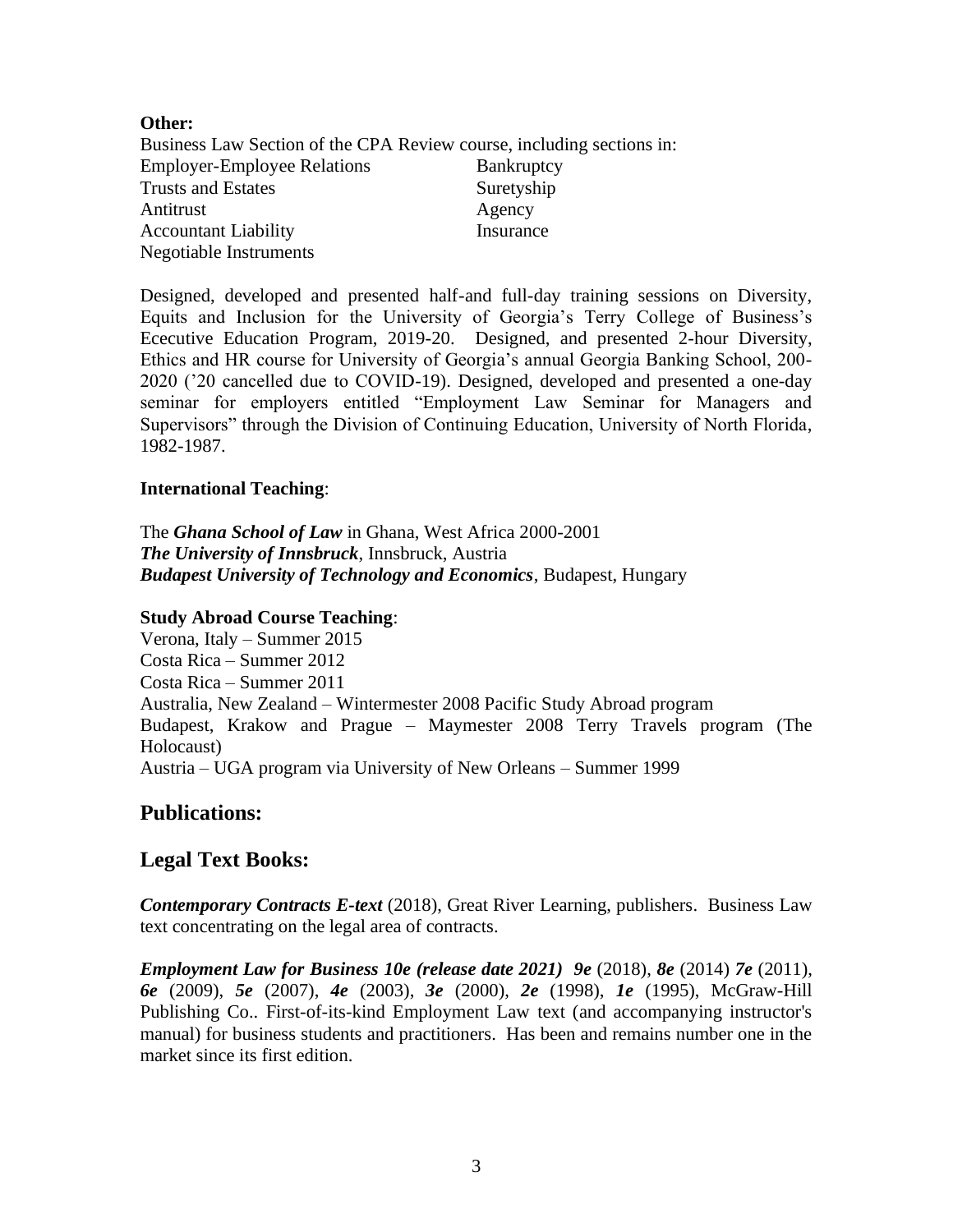*The Legal, Ethical and Regulatory Environment of Business in a Diverse Society*, McGraw-Hill Publishing, 2011. Invited, first-of-its-kind cutting-edge legal environment text that totally infuses diversity into the subject matter. Released January 2011.

*Perspectives in Business Ethics*, Laura Pincus Hartman, ed., chapter on affirmative action, McGraw-Hill, Pubs. February 2004-present.

*Federal Employment Rights*, (Editor) National Employee Rights Institute, 1999.

*Business Law*, (*case supplement* for each of 98 lessons in 39 chapters) South-Western Pub. Co. 1999.

*Employment Law for Business*, *Case Supplement*, Irwin Publishing Co., 1996. Updated the text with new cases and information between editions.

*The Legal, Ethical & Regulatory Environment of Business*, South-Western Publishing Co.,1996, with accompanying instructor's manual. Text takes innovative new approach to teaching legal environment by introducing a story that runs throughout the text and acts as a focal point for all legal issues discussed.

*The Legal Environment of Business*, by George Spiro, *chapter-end questions* for text, *and ethics portion for each chapter* of the Instructor's Manual (21 chapters), Prentice Hall Publishing, 1989.

*Business Law,* Irwin Publishing Co., Fall 2001, *chapter-end questions* for 33-chapter text.

## **Books in Progress:**

*Trilogy: Slavery, Reconstruction and Jim Crow: Why History is Important to Know In Order to Change our Paradigm for Today*

*Defiance: African American Students' Experience of the Black Power Movement on a Predominantly White Campus* (editor and contributor)

*The Scrotum Effect: The Sexual Misconduct of Men in Power and the Social Policy Implications For Us All: The Conversation We've Been Waiting For.* 

# **Book Chapters, Other & Media:**

*Encyclopedia of Business Ethics and Society,* 2e, SAGE Publications, five entries: Employment Discrimination, Equal Opportunity, National Origin Discrimination, Comparable Worth, and Race Discrimination. May 2018.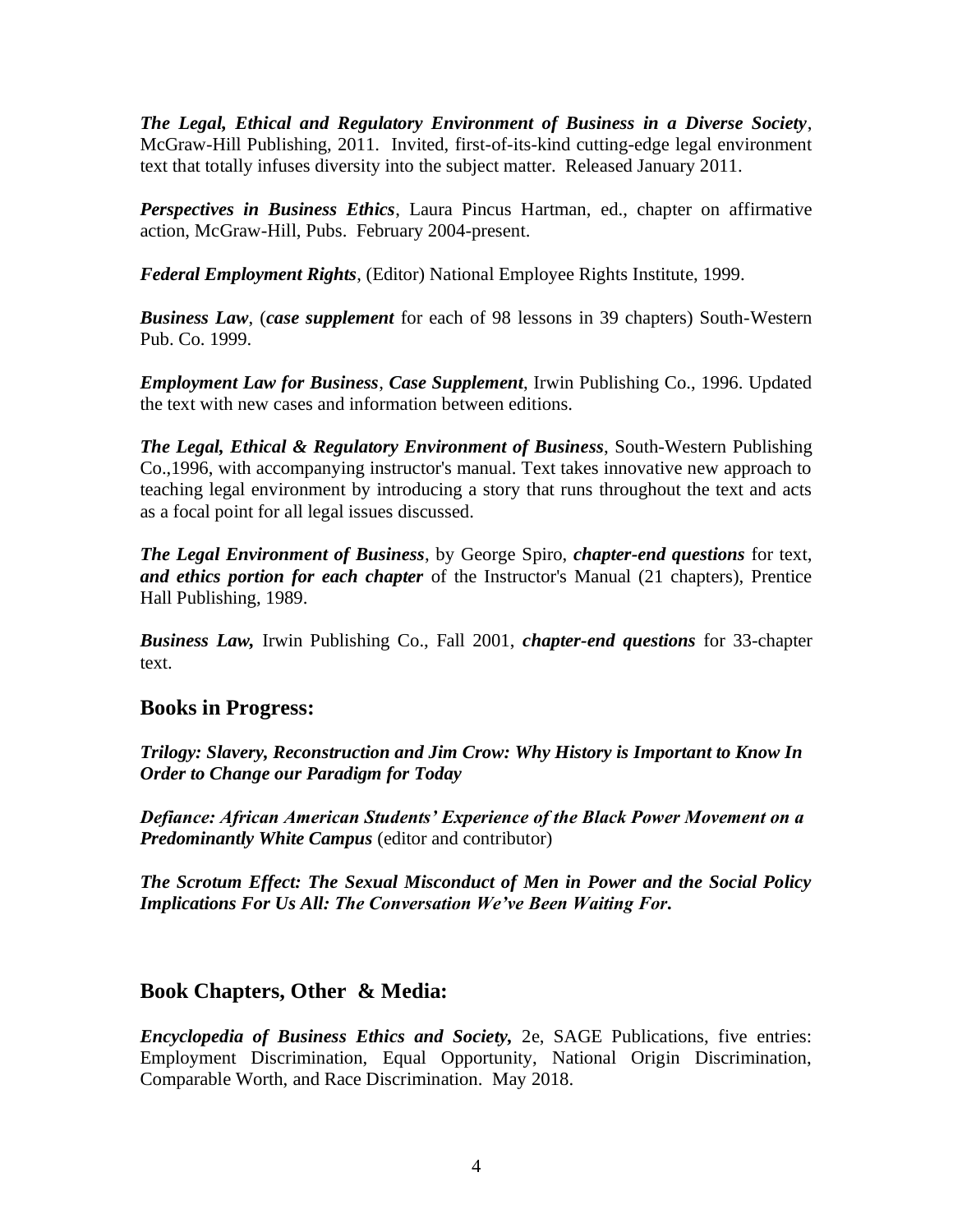*Encyclopedia of Business Ethics and Society*, SAGE Publications, entries: Comparable Worth, Employment Discrimination, Equal Opportunity, National Origin Discrimination, and Race Discrimination. November 2007.

*Grolier Encyclopedia 1998 Yearbook*, first-ever Sexual Harassment entry, 1999.

*Children of the Dream: Growing Up Black in America*, (chapter), Pocket Books/Simon Schuster, 1999.

*Lesbians in Academia*, (chapter), Routledge Press, 1997.

*Life Notes: Contemporary Writings of Black Women*, (two chapters) Norton Press, 1994.

Bi-weekly column on diversity and employment law issues for the *Athens Observer* newspaper, April 1994-April 1996.

Monthly column on gender and other issues for the *Athens Area NOW Newsletter*, April 1993-April 1995.

Sixty-six-page handout for Wisconsin Bar Association's Continuing Legal Education (CLE) credit seminar on Sexual Harassment and the Civil Rights Act of 1991, August 1995; Texas Bar Association, August, 1994; Colorado Bar Association, August 1993; South Carolina Bar Association, August, 1992.

# **Legal Articles:**

18 (7) *Journal of Higher Education Theory and Practice* 133 (Dec. 2018*)*. *From Roseanne to ABC TV Network to Starbucks: The Case for Including Diversity & Inclusion Issues in Business Law Courses: It Has Become a Necessity and We Are Well Situated to Do It*.

Lead Article, Issue 2, Volume 22 *Cardozo J.L. & Gender*, 437 (2016) *My Hair is Not Like Yours: Workplace Hair Grooming Policies for African American Women as Racial Stereotyping in Violation of Title VII.*

The *Oxford Forum on Public Policy*, Oxford University, Oxford, England (Invited), "As Much Celebration as Cautionary Tale: The Impact of Race, Gender and Sexual Orientation in the Academy: A Retrospective Approaching Retirement" (Fall 2014).

Vol. 14, Spring 2013, *Journal of Employment & Labor Law*, "Left Twisting in the Wind: (T)ransgenders Are Protected by Title VII But LGBs Are Not. Can This Be Right?"

[http://castle.eiu.edu/~alsb/Spring%202013/Left%20Twisting%20in%20the%20Wind%20](http://castle.eiu.edu/~alsb/Spring%202013/Left%20Twisting%20in%20the%20Wind%20(T)ransgenders%20Are%20Protected%20by%20Title%20VII%20but%20LGBs%20Are.pdf)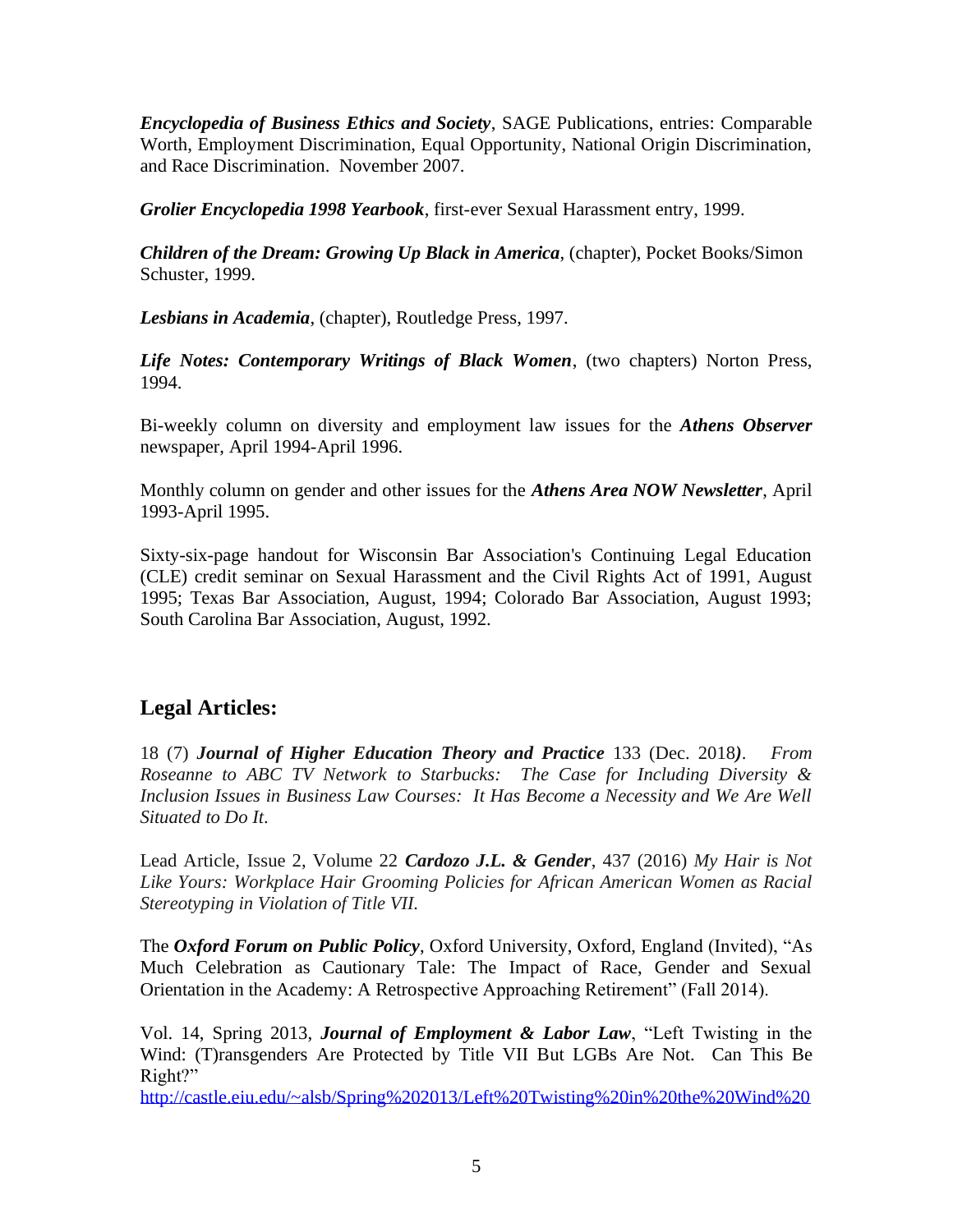[\(T\)ransgenders%20Are%20Protected%20by%20Title%20VII%20but%20LGBs%20Are.](http://castle.eiu.edu/~alsb/Spring%202013/Left%20Twisting%20in%20the%20Wind%20(T)ransgenders%20Are%20Protected%20by%20Title%20VII%20but%20LGBs%20Are.pdf) [pdf](http://castle.eiu.edu/~alsb/Spring%202013/Left%20Twisting%20in%20the%20Wind%20(T)ransgenders%20Are%20Protected%20by%20Title%20VII%20but%20LGBs%20Are.pdf)

Vol. I, No. 2, Autumn 2000, *Employee Rights Quarterly*, "Message to Management: Ten Ways to Value Diversity in the Workplace and Avoid Potential Liability in the Process."

Winter 1999, 1998 *Grolier Encyclopedia Yearbook*, first-ever entry on sexual harassment, a special report.

Vol. 49, No. 4, April 1998, *Labor Law Journal*, "Same-Gender Sexual Harassment: The U.S. Supreme Court Allows Coverage Under Title VII, pp.927-940."

Vol. 49, No. 2, February, 1998, *Labor Law Journal*, "Title VII Liability vs. Employee Confidentiality: Should an Employer Be Liable for Failure to Act on a Sexual Harassment Claim When the Failure is Based on Harassee's Request for Confidentiality?," pp. 825-832.

Vol. 40, No. 2, Spring 1998, *Howard Law Journal*, conclusion to symposium issue dedicated to Judge Julia Cooper Mack, "Clerking for Judge Mack: What Does Air Taste Like?," pp. 315-329.

Vol. 3, No. 2, February 1994, *Employment Testing Law & Policy Reporter*, invited lead article, "Employee Testing and Sexual Harassment," pp.1-2.

Vol. 4, No. 1, December 1993, *University of California at Berkeley National Black Law Journal*, "The Use of Disparate Impact Analysis in Subjective Criteria Employment Discrimination Cases: All That Glitters Isn't Gold?," pp. 189-211.

Vol. 6, 1991 (issued October 1992), *University of Wisconsin's Women's Law Journal*, "Lower Court Interpretation of the *Meritor* Decision: Putting Flesh on the U.S. Supreme Court's Sexual Harassment Skeleton," pp. 35-85

Vol. 42, No. 3, March 1991, *Labor Law Journal*, "Hostile Environment Sexual Harassment: A Clearer View," pp. 131-143.

Vol. 27/4, Winter 1990, *American Business Law Journal*, "The State of Affirmative Action in Employment: A Post *Stotts* Retrospective," pp. 565-597.

Vol. 33, No. 6, June, 1988, *Personnel Administrator*, "Sexual Harassment in the Office," pp. 174-188.

Vol. 39, No. 4, April, 1988, *Labor Law Journal*, "Can Sex Be Considered In Promotion Determinations?," pp. 232-241.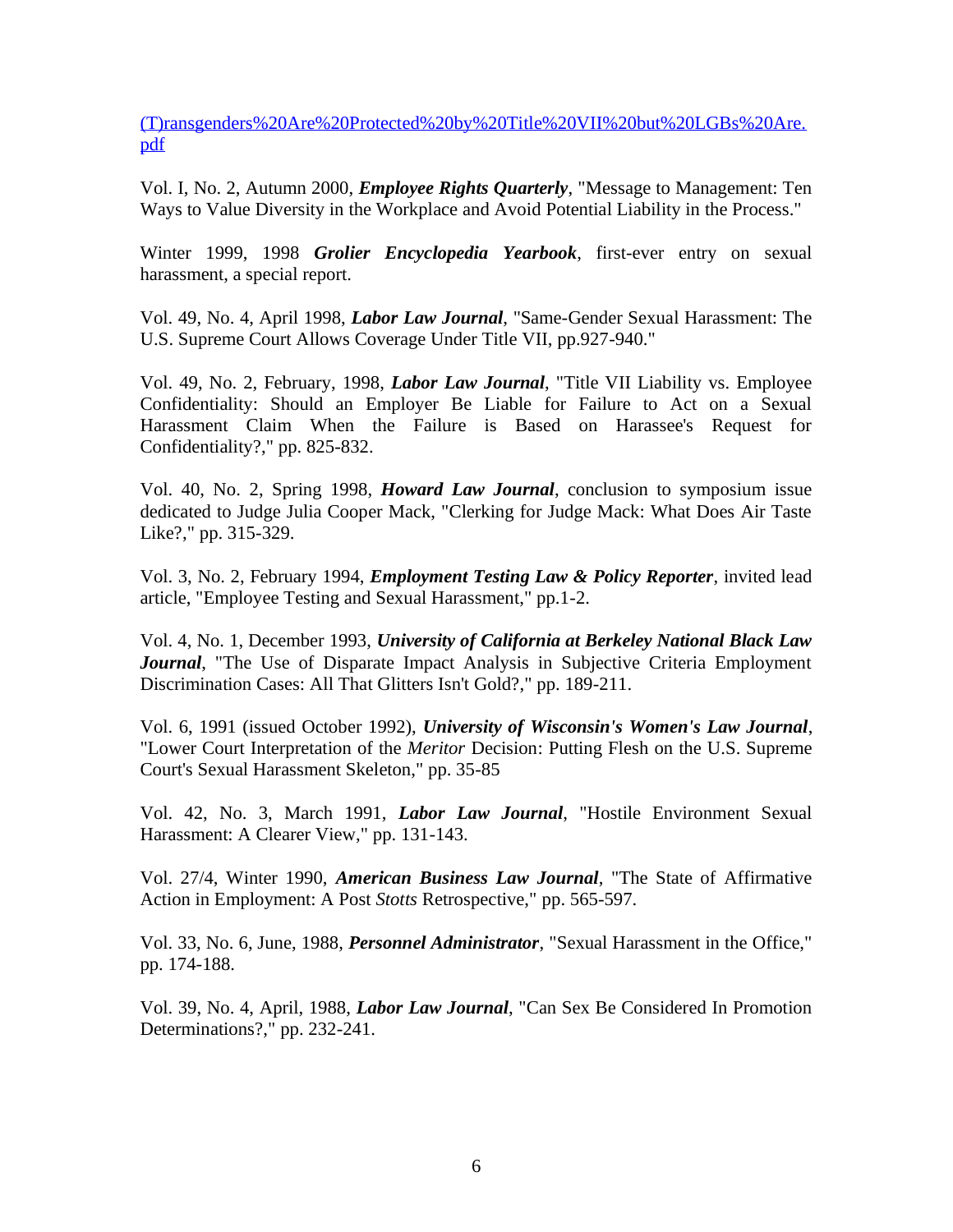Vol. 10 No. 1, Spring 1987, *Rutgers University Women's Rights Law Reporter*, "The Supreme Court Finally Speaks on the Issue of Sexual Harassment - What Did it Say?," pp. 65-78.

Vol. LX, No. 6, June, 1986, the *Florida Bar Journal*, "Judicial Attitudes Toward Marriage Dissolution Settlements: The Florida Experience" (with Robert W. Schupp), pp. 65-68.

Vol. 36, No. 6, June, 1985, *Labor Law Journal*, "Implications of the Memphis Firefighter's Case: The Impact of the Supreme Court's Decision in *Firefighter's Local 1784 v. Stotts* on Affirmative Action, EEO Litigation and Civil Rights," pp. 337-350.

Vol. 10, No. 2, Spring, 1984, *Business and Public Affairs*, "The Magnuson-Moss Act Revisited: Has It Fulfilled the Congressional Purpose of Making Warranties More Understandable to Consumers?" (with Robert W. Schupp), pp. 65-68.

Vol. 34, No. 11, November 1983, *Labor Law Journal*, "Protection of the Individual Employee and the Bottom-Line Defense," pp. 704-713.

Vol. 18, No. 1, Spring, 1973, *Howard Law Journal*, "The Changing Standard of Care Owed Licensees, Invitees and Trespassers," pp. 220-227.

### **Academic Presentations:**

American Psychological Association national meeting (virtual due to COVID-19), invited thought leader keynote address, "Practical Diversity: It's The Only Option Left," August 8, 2020.

National Meeting, Academy of Legal Studies in Business, (virtual due to COVID-19), invited panelist, ALSB Reads: *White Fragility* and *How to Be an Antiracist*, August 6, 2020.

Southeastern Academy of Legal Studies in Business, Montgomery, AL, "*My Hair Isn't Like Yours---and the Law is Finally Protecting It*," November 8, 2019.

Huber Hurst Invited Paper Seminar (participant as paper author), *Rah! Rah! Shisk Boom Bah! –Not!: Who's Cheering for the Cheerleaders?* Warrington College of Business, University of Florida, January 18, 2019.

The Southeastern Academy of Legal Studies in Business, *"Rah! Rah! Shisk Boom Bah! – Not!: Who's Cheering for the Cheerleaders?"* Chattanooga, TN, October 29, 2018.

National Meeting, Academy of Legal Studies in Business, Portland, OR, August 10, 2018, *From Roseanne to ABC TV Network to Starbucks: The Case for Including Diversity & Inclusion Issues in Business Law Courses: It Has Become a Necessity and We Are Well Situated to Do It.*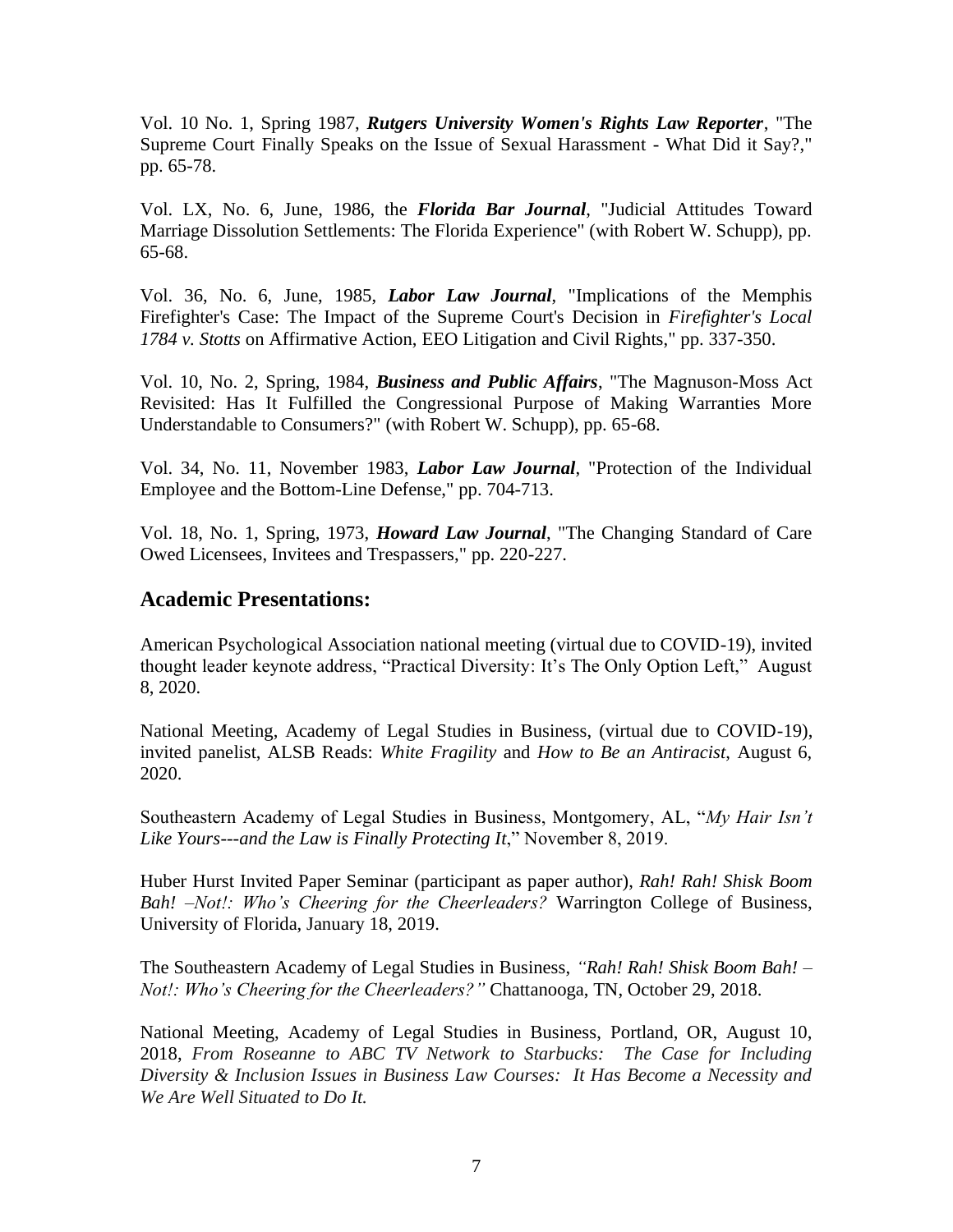The Southeastern Academy of Legal Studies in Business, *"Putting Diversity & Inclusion Into Your Business Course: Why and How "* Atlanta, GA, November 10, 2017.

National Meeting, Academy of Legal Studies in Business, Savannah, GA, August 9, 2017, *"Employment Discrimination and Civil Rights Issues Under the Trump Administration: We're Definitely Not in Kansas Anymore"*

The Southeastern Academy of Legal Studies in Business, *"President Obama's Use of Executive Orders in the Face of an Uncooperative Legislature,"* Durham, NC, November 11, 2016.

The Southeastern Academy of Legal Studies in Business, *"Nothin' Says Lovin' Like Something in the Oven: Employers Aren't Feeling It: The US Supreme Court's Recent Pregnancy Decision in Young v. UPS,"* Atlanta, GA, November 13, 2015.

National Meeting, Academy of Legal Studies in Business, Philadelphia, PA, August 9, 2015, *paper* – "What Are We Going To Do With That Hot Mess? You Are Disgusting!: Disrespectful and Uncivil Workplace Harassment Against Transgenders Despite Inclusion of Them As A Type of Gender Discrimination Under Title VII of the Civil Rights Act of 1964," linda f. Harrison; *Panel* – Employment Law Panel on emerging issues in the discipline: "Aretha Had It Right: R-E-S-P-E-C-T: Workplace Title VII Cases Showing Increasing Lack of Respect and How We Can Help Employers Avoid Liability."

The Southeastern Academy of Legal Studies in Business, *My Hair is Not Like Yours: Workplace Hair Grooming Policies for Black Women as Racial Stereotyping in Violation of Title VII of the Civil Rights Act of 1964,* Dawn D. Bennett-Alexander & linda f. harrison, Savannah, GA, November 12, 2014.

The Oxford Roundtable, Oxford University, Oxford, England (Invited), "As Much Celebration as Cautionary Tale: The Impact of Race, Gender and Sexual Orientation in the Academy: A Retrospective Approaching Retirement," March 15, 2014.

National Meeting, Academy of Legal Studies in Business, Kansas City, MO, August 11, 2012, "LGBT Discrimination and Title VII of the Civil Rights Act of 1964: Hooray! EEOC Finally Recognizes The (T)ransgendered As A Type of Gender Discrimination--- But Wait A Minute---Where Does That Leave the LGB?"

Southeastern Academy of Legal Studies in Business, Charleston, SC, November 12, 2010, "The Use of the Term "Boy" as Evidence of Race Discrimination: Apparently, the Eleventh Circuit Didn't Get the Memo?"

National Meeting, Academy of Legal Studies in Business, Richmond, VA, August 5, 2010, The "C word", the "B word" and the "W word": Can Derogatory Terms Traditionally Used for Females Form the Basis for Actionable Sexual Harassment When Directed Toward Males But Overhead by Females? Must They Be Directed Toward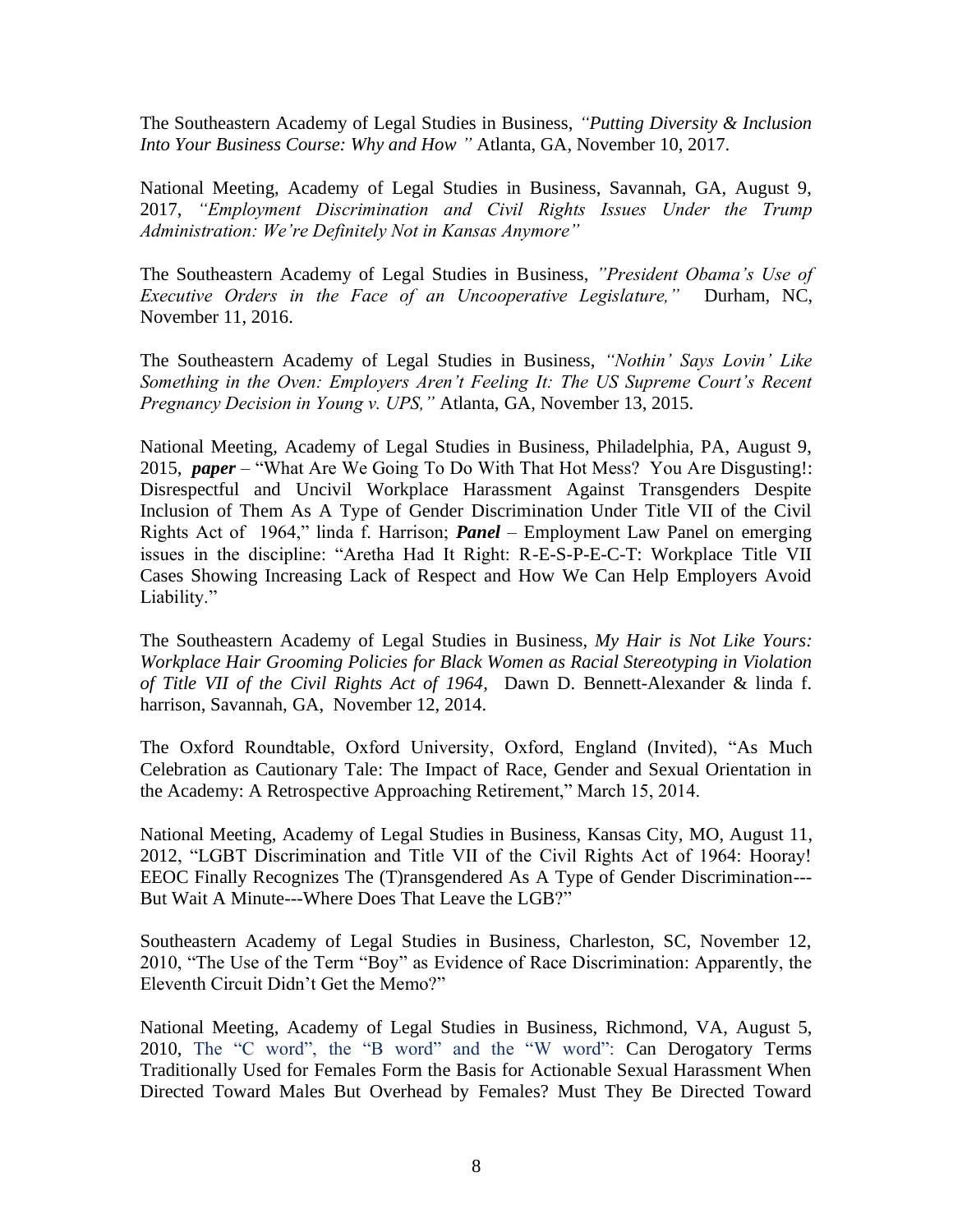### Claimant?

National Meeting, National Women's Studies Association, Atlanta, GA, November 19, 2009, invited panelist, "Using International Teaching to Expand Pedagogy of Women's Issues."

National Meeting, Academy of Legal Studies in Business, Denver, CO, August 5, 2009, "Close, But Not Quite A Cigar: The Lilly Ledbetter Fair Pay Act of 2009."

Southeastern Academy of Legal Studies in Business, Atlanta, GA, November 12, 2008, "The Issue of Race and Gender in the 2008 Presidential Election and Its Implications for the Workplace: A Case of Scratch the Surface and Find Attitudes We Thought Had Disappeared?"

National Meeting, Academy of Legal Studies in Business, Long Beach, CA, August 14, 2008, " Same-Gender Relationships and the Impact on Employment Benefits: Employers Leading the Way Rather Than Legislations in A Case of the Tail Wagging the Dog."

National Meeting, Academy of Legal Studies in Business, Indianapolis, IN, August 12, 2007, "Supremes and 'Chicks' [term based on accompanying Mike Lukovich editorial cartoon]: Is the High Court Dissin' the Ladies?".

National Meeting, Academy of Legal Studies in Business, San Francisco, CA, August 4, 2005, "Price Waterhouse v. Hopkins Like You Never Knew It: Protection for Gays and Lesbians."

Presented an invited paper at the International Conference on the Business in the Curriculum, "The Necessity of Including Diversity in the Business Curriculum," Guangdong College of Law and Business, Guangzhou, China, October 24, 2003.

National Meeting of the Academy of Legal Studies in Business, Nashville, TN, August 14, 2003, "Such Stuff As Dreams Are Made On: A Short Primer on Why We Are Not Ready to Say Goodbye to Affirmative Action."

Southeastern Association of Legal Studies in Business, Charleston, SC, October 26, 2002, "Why Do White People Tan if They Don't Like Blacks; Why do Mexicans Take Their Grandma, Nieces, Nephews and Everyone Else to Wal-Mart With Them?; Is It True Black Women Don't Wash Their Hair Every Day?: Dealing Effectively With Touchy Topics in Class."

National Meeting of the Academy of Legal Studies in Business, Las Vegas, NV, July 2002, "Sexual Harassment Resurgence: I thought We Had All That Taken Care of!"

National Meeting of the Academy of Legal Studies in Business, San Diego, CA, August 1998, "From Famine to Feast: The U.S. Supreme Court Decides Four Sexual Harassment Cases in the 1997-98 Term."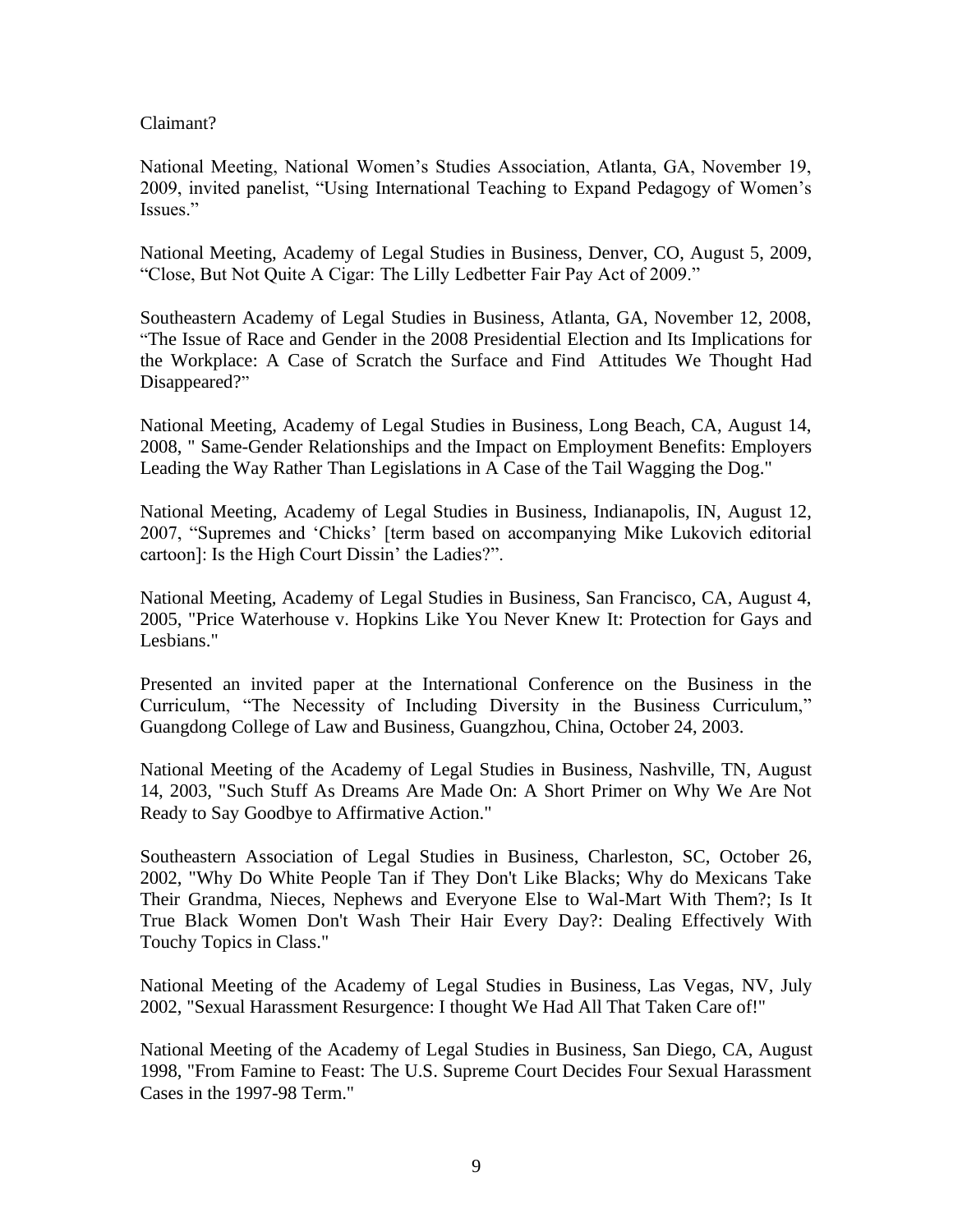National Meeting of the Academy of Legal Studies in Business, Atlanta, GA, August 13, 1997, "Title VII Liability vs. Employee Privacy: Should an Employer Be Liable for Failure to Act on a Sexual Harassment Claim When Its Failure Is Based on Harassee's Request for Confidentiality?"

Midwestern Academy of Legal Studies in Business, Chicago, IL, March 12, 1997, "Same-Gender Sexual Harassment: Is It Covered by Title VII of the Civil Rights Act of 1964? Should It Be?"

Midwestern Academy of Legal Studies in Business, Chicago, IL, March 13, 1996, "The Employment Non-Discrimination Act: A Primer."

National Meeting of the Academy of Legal Studies in Business, Milwaukee, WI August, 1995, "Same Gender Sexual Harassment: Is it Covered by Title VII of the Civil Rights Act of 1964?"

Midwestern Academy of Legal Studies in Business, Chicago, IL, March, 1995, "Affirmative Action: Time to Call it Quits?"

National Meeting of the Academy of Legal Studies in Business, Dallas, TX, August, 1994, "Valuing Diversity: PC Hype or Wave of the Future?"; and "Teaching Employment Law: Pedagogy and Maximizing the Experience for Students."

Annual Meeting of the National Association of Multiculturalism in Rehabilitation, New Orleans, LA, July 1994, "Valuing Diversity in Rehabilitation: The Georgia Experience."

Midwestern Academy of Legal Studies in Business, Chicago, IL, March, 1994, "Employee Testing and Sexual Harassment: Strange, But True."

Southeastern Academy of Legal Studies in Business (formerly the Southeastern Regional Business Law Association), Winston-Salem, NC, October, 1993, "The Subtleties of Sexual Harassment: Is It Possible to Have A Work Environment Which Is Not Hostile?" Also moderated a session of the meeting.

National Meeting of the Academy of Legal Studies in Business, Colorado Springs, CO, August, 1993, "The Role of Gender in the Business Curriculum: Is There One?" Also moderated a debate on Amendment 2 [Colorado amendment banning legislation in support of nondiscrimination against gays and lesbians] for the Academy's Employment and Labor Law Section.

National Meeting of the Academy of Legal Studies in Business (formerly the American Business Law Association), Charleston, SC, August, 1992, "The Use of the Reasonable Victim Standard in Sexual Harassment Cases: The Only Reasonable Thing to Do."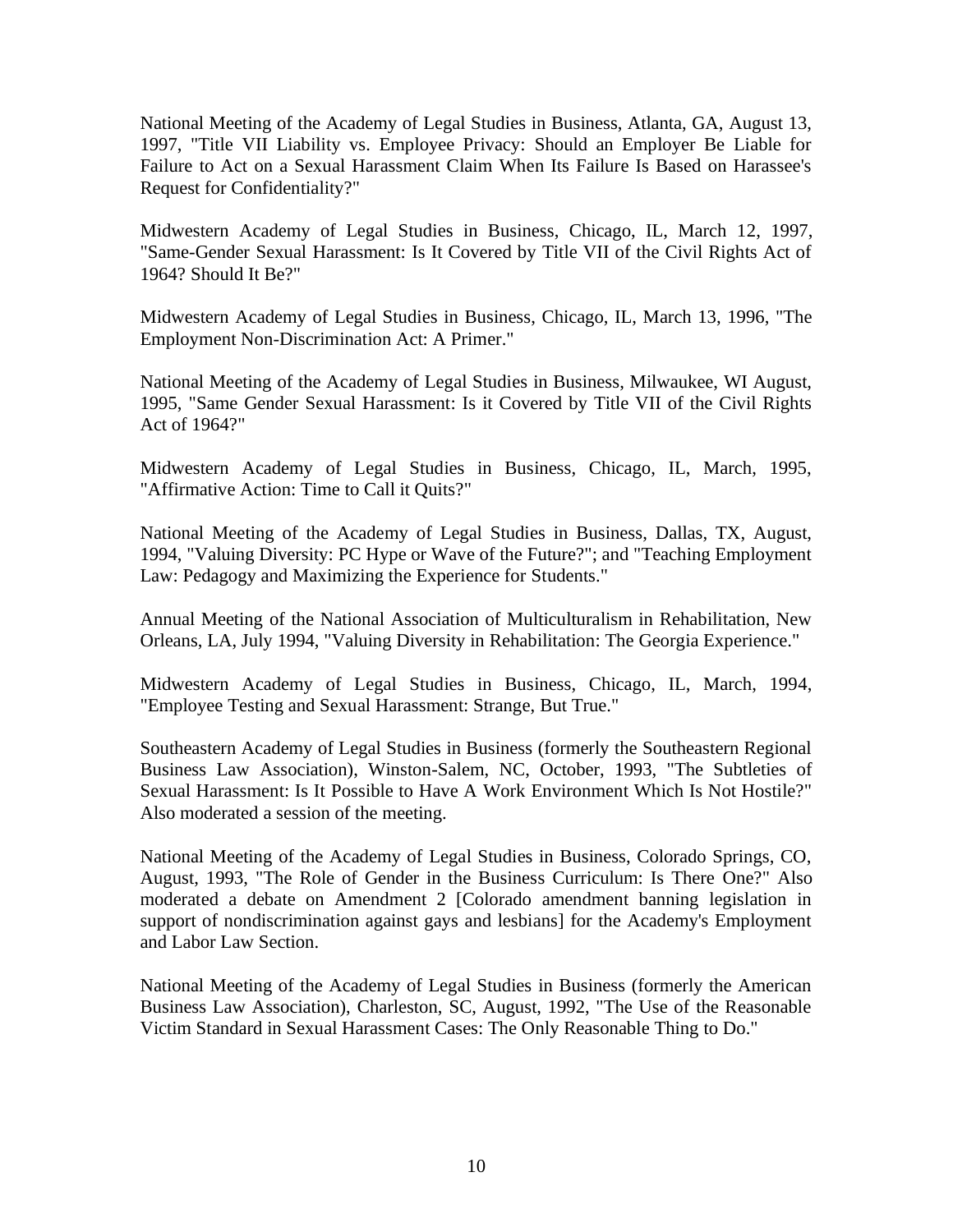National Meeting of the Academy of Legal Studies in Business, Charleston, SC, August, 1991, facilitator for the Feminist Legal Studies focused discussion group for current feminist legal studies article.

South Carolina Bar Association, Continuing Legal Education program, "Sexual Harassment and the Civil Rights Act of 1991."

Southeastern Regional Business Law Association, Birmingham, AL, October, 1991, "Racial Discrimination Actions Under 42 U.S.C. Section 1981:Still Alive After Patterson v. McLean?"

National Meeting of the American Business Law Association, Portland, ME, August, 1991, "The U.S. Supreme Court Holds Fetal Protection Policies To Be At Odds With Title VII: Baby Needs More Than A New Pair of Shoes."

Southeastern Regional Business Law Association, Atlanta, GA, October,1990, "The Hottest New Tip in Teaching Legal Environment: The Lowly News Article."

National Meeting of the American Business Law Association, Toronto, Canada, August, 1990, "The Proposed Civil Rights Act of 1990: A Case of 'Do The Right Thing' or 'Back To The Future?'"

Southeastern Regional Business Law Association, Greenville, SC, October,1989, "Lower Court Interpretation of the *Meritor* Decision: Putting Flesh on the U.S. Supreme Court's Sexual Harassment Skeleton"

National Meeting of the American Business Law Association, Los Angeles, CA, August, 1989, "The Use of Disparate Impact Analysis In Subjective Criteria Employment Discrimination Cases: All That Glitters Isn't Gold?"

National Meeting of the American Business Law Association, New Orleans, LA, August, 1988, "Can Sex Be Used in Promotion Determinations?"

Southeastern Regional Business Law Association, Atlanta, GA, November,1986, "The Supreme Court Finally Speaks on the Issue of Sexual Harassment: What Did it Say?"

Southeastern Regional Business Law Association, New Orleans, LA, November, 1985, "*Vinson v. Taylor*: A Strong Message to Employers Regarding Sexual Harassment by Supervisory Employees"

The Retailing Conference of the Academy of Marketing Science, Charleston, SC, October, 1985, "Retailer Inclusion in Product Liability Actions: Strategic Implications"(with Ronald J. Adams)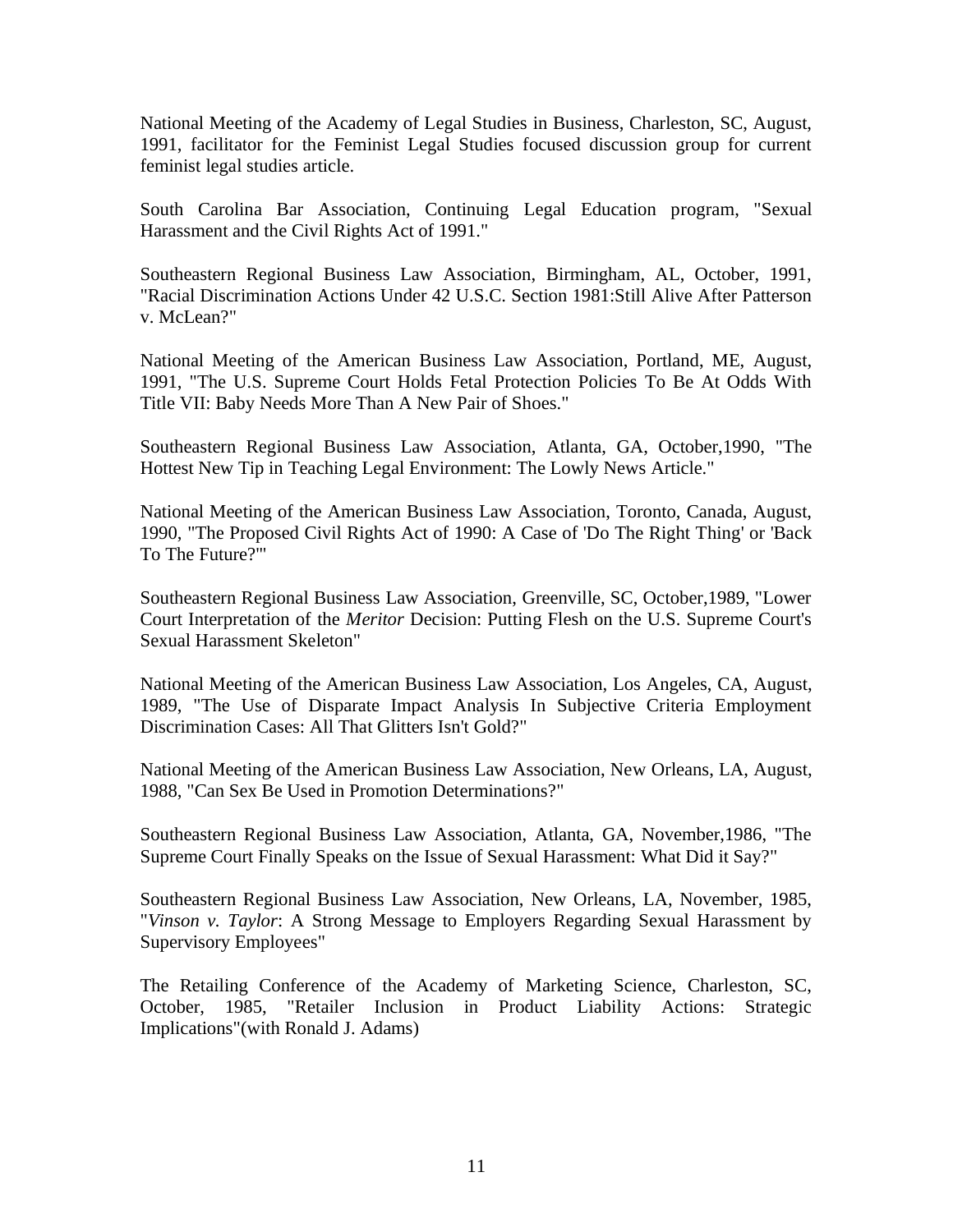National meeting of the American Business Law Association, Portland, OR, August, 1985, "Attorney Attitudes Toward Guidelines for Marriage Dissolution Settlements: Florida's View"

Southern Regional meeting of the American Business Law Association, New Orleans, LA, March, 1985, "Implications of the Memphis Firefighter's Case:The Impact of the Supreme Court's Decision in *Firefighter's Local 1784 v. Stotts* on Affirmative Action, EEO Litigation and Civil Rights"

National meeting of the American Business Law Association, San Antonio, TX, August, 1984, "Judicial Attitudes Toward Marriage Dissolution Settlements: The Florida Experience" (with Robert W. Schupp)

National meeting of the American Business Law Association, Boston, MA, August, 1983, "Protection of the Individual Employee and the Bottom-Line Defense"

Southern Regional meeting of the American Business Law Association, Houston, TX, October, 1983, "The Magnuson-Moss Act Revisited: Has It Fulfilled the Congressional Purpose of Making Warranties More Understandable to Consumers?"

### **Honors, Awards and Grants:**

2019 - Recognized by UGA graduating students as a UGA faculty member who has had a significant, positive impact on their career decision-making process, Career Services Center, November 2019.

2019 – Recognized and paid tribute to as an Honored Trailblazer by UGA's Minority Student Services and Programs at the annual Rite of Sankofa black graduates' program, May 9, 2019.

2019 – Chosen as the only Faculty Profile for the 2019 issue of Pandora, the UGA Yearbook, May 6, 2019.

2019 – Nominated for Faulty of Year Award for Black Girls Rock event, sponsored by Black UGA, April 3, 2019

2019 - Recognized by UGA graduating students as a UGA faculty member who has had a significant, positive impact on their career decision-making process, Career Services Center, January 2019.

2018 - Recognized by 40 Under 40 Alumni Honoree Adrianna Samaniego as most influential person during student's tenure at UGA, September 12, 2018.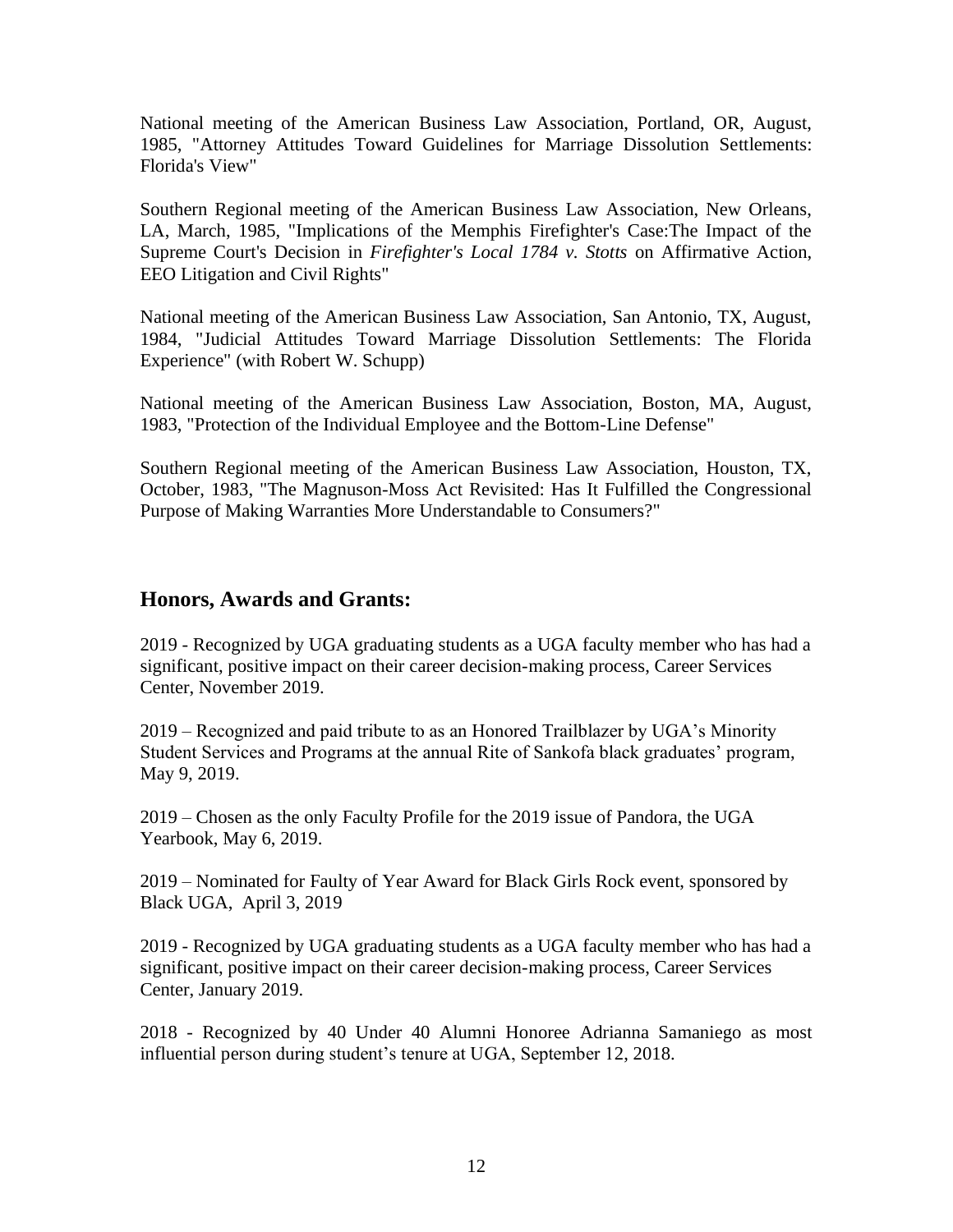2017 - Recognized by UGA graduating students as a UGA faculty member who has had a significant, positive impact on their career decision-making process, Career Services Center, November 16, 2017.

2017 – Recognized by 40 Under 40 Alumni Honoree Nicholas Freidmann as most influential person during student's tenure at UGA, September 13, 2017.

2017 –UGA University Housing's Diversity Program of the Year, "Labels Are for Soup Cans" Keynote, Church Hill Boggs Community Council, April 11, 2017.

2017 – Nominated for NAACP-UGA Chapter, Teacher of the Year Image Award, April 3, 2017.

2017 - Recognized by UGA graduating students as a UGA faculty member who has had a significant, positive impact on their career decision-making process, Career Services Center, April 2017.

2016 – Faculty of the Year Award, Institute for Women's Studies, honoring faculty who have demonstrated extraordinary dedication to Women's Studies and who have had a profound impact on the UGA and Athens Community, August 26, 2016.

2016 – 2016-17 Senior Faculty Fellow, UGA Center for Teaching and Learning. Nominated and selected for a fellowship to provide senior faculty with a year-long opportunity to meet with other senior faculty and assess and innovate courses they choose. April 2016

2016 – UGA Student Government Association Outstanding Professor Award (one of 10 awarded), March 14, 2016.

2016 - Recognized by UGA graduating students as a UGA faculty member who has had a significant, positive impact on their career decision-making process, Career Services Center, December 1, 2016.

2016 –Faculty of the Year Award Nominee, UGA Chapter, NAACP. May 2016.

2016 – Inducted into the Alpha Kappa Psi Business Fraternity as an honorary member, November 17, 2016.

2015 - Recognized by UGA graduating students as a UGA faculty member who has had a significant, positive impact on their career decision-making process, Career Services Center, December 1, 2015.

2015 – Recipient, national Elizabeth Hurlock Beckman Excellence in Teaching Award of \$25,000 for inspiring a former student to make a significant contribution to the world during his/her career. Used award to establish an endowed scholarship at UGA for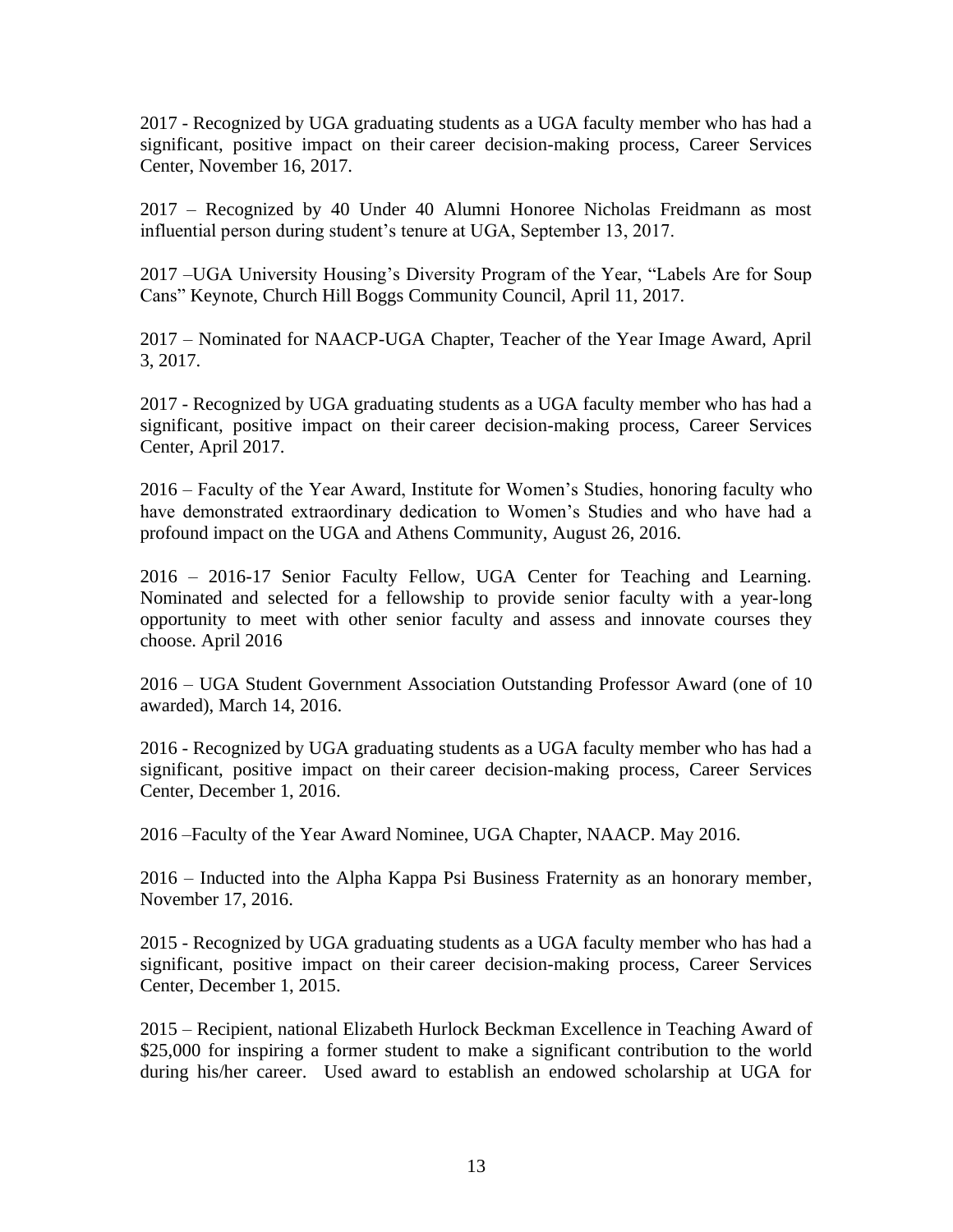students engaging in diversity and inclusion work while here. Notified October 18, 2015; Award Ceremony November 14, 2015, Atlanta, GA.

2015 – Nominee, UGA Office of Student Affairs Staff Award, April 20, 2015.

2015 – Inducted as an honorary member of the Alpha Chapter of the National Residence Hall Honorary, a leadership based honors organization for students living on campus, for having an exceptional impact on the lives of students at UGA, April 2, 2015.

2014 – Recognized by the UGA Center for Teaching and Learning as "Teacher of the Week." Presented with award in class and featured on the CTL website, September 9, 2014.

2014 - Recognized by UGA graduating students as a UGA faculty member who has had a significant, positive impact on their career decision-making process, Career Services Center, April 23, 2014.

2011 – Alpha Kappa Psi Alpha Epsilon Chapter award for superior service to the student body in the field of Legal Studies, April 2011.

2011 – Received UGA President's Martin Luther King, Jr. Fulfilling the Dream Award, the University's highest award for diversity work, for consistently building bridges to unity and understanding. Presented on the 50th anniversary of the desegregation of the University of Georgia, February 14, 2011.

2010 – Received first annual Terry College of Business Diversity Award, April 15, 2010.

2009 – Ernst & Young Inclusive Excellence Award for Accounting and Business School faculty.

2008 – Insurance, Legal Studies & Real Estate Department's Outstanding Teacher, University's Honor's Day Convocation, April 2, 2008.

2008 – Alpha Kappa Psi, Alpha Epsilon chapter business fraternity Legal Studies Teacher of the Year award.

2007 - Alpha Kappa Psi, Alpha Epsilon chapter business fraternity Legal Studies Teacher of the Year award.

2007 - UGA NAACP Image Award as Outstanding Faculty Advocate for donating my time and energy toward educating and developing today's leaders in the area of social justice.

2006 - Kappa Delta Epsilon Education Honorary Fraternity special award for dedication to the field of education, December 3, 2006.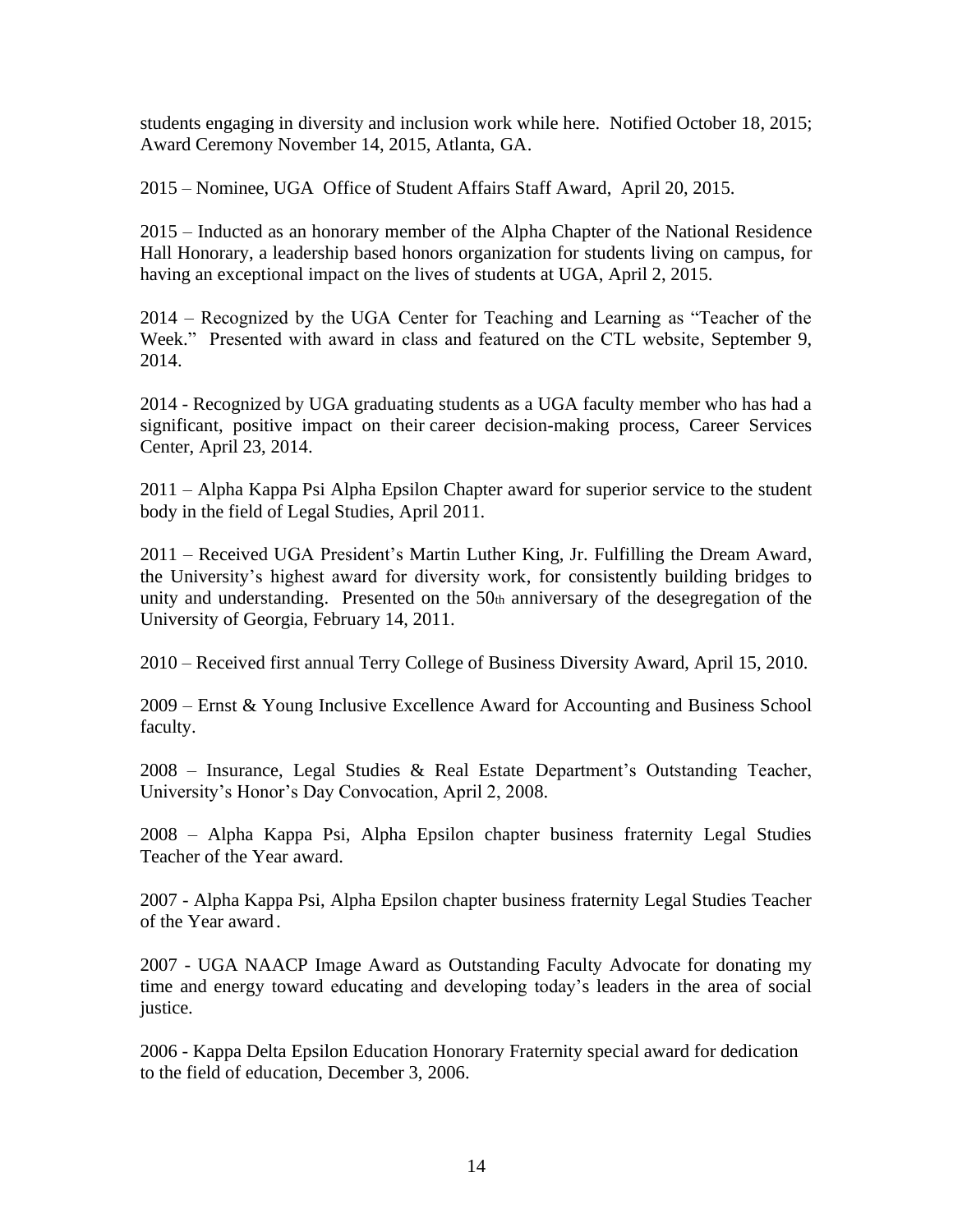2006 - Alpha Kappa Alpha Sorority Founders' Day Award for Excellence in Literacy and Awareness, February 28 2006.

2005 – Honored as a top teacher at UGA by the UGA Athletic Association, October 9, 2005.

2004 - Recognized by UGA graduating students as a UGA faculty member who has had a significant, positive impact on their career decision-making process, Career Services Center, September, 2004.

2002 - Recognized by UGA graduating students as a UGA faculty member who has had a significant, positive impact on their career decision-making process, Career Services Center, September 1, 2002.

2000-2001 Awarded Fulbright Scholar fellowship to teach law in Ghana and conduct research on race and gender in employment, March 28, 2000.

2000 - Most Influential Faculty Member Award, voted by students, given by Eta Xi Chapter, Alpha Kappa Alpha, April 17.

1998 - Outstanding Professor of Legal Environment of Business, Alpha Kappa Psi Business Fraternity, Terry College of Business, November 30.

1998 - Most Influential Faculty Member Award, a voted by students, presented by Alpha Kappa Alpha Sorority, Inc., May 18.

1998 – UGA's Pedro Zamora Horizons award in recognition of contributions to diversity issues, University Housing, April 7.

1998 - Recognition for contributions to academic excellence at UGA, Gamma Phi Beta sorority, May 12.

1997 - Distinguished Woman of Achievement Award, Delta Sigma Theta sorority.

1996 - Honored by the University of Georgia Black Alumni Association for service to the organization.

1994 - Inducted into the Georgia chapter of the Golden Key National Honor Society.

1993 - Honored as a Master Teacher, at Master Teaching Symposium by the Academy of Legal Studies in Business at its national meeting in Colorado Springs, CO, August, 1993.

1993 - Awarded Terry Fellowship by University of Georgia Terry College of Business for excellence in research and teaching. Also awarded in 1991.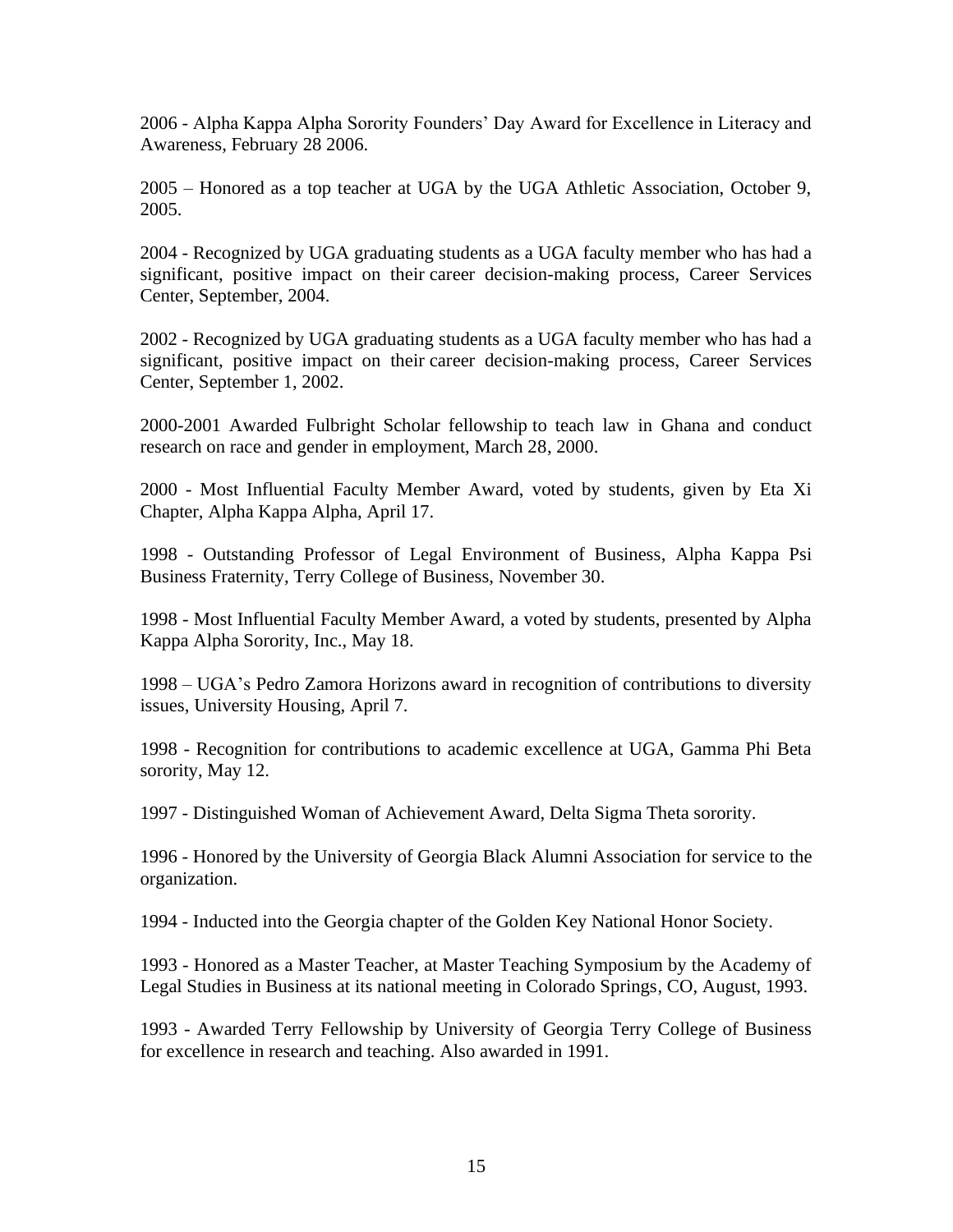1992 - Awarded Selig Fellowship by UGA Terry College of Business for excellence in research and teaching

1992 - Awarded seed grant from the Consortium on Multi-Party Dispute Resolution to develop a course in Alternatives to Dispute Resolution for proposal to the Terry College of Business

1992 - Nominated and selected to the Alpha Chapter of the Beta Gamma Sigma national scholastic honor society in Business Administration for demonstrated excellence in scholarship, instruction and service to the Terry College of Business and the business community at large.

1991 - Awarded Terry Fellowship by University of Georgia Terry College of Business for excellence in research and teaching.

1990 - Recognized at the University of Georgia Honors Day ceremonies for Outstanding Teaching.

1985 - Awarded Faculty Development grant by the University of North Florida Division of Continuing Education in order to attend the thirteenth International meeting of the Society of Professionals in Dispute Resolution in Boston, MA, October 1985.

1984-85 Awarded McKnight Fellowship for research in Employment Law. Provided year off from teaching and funds for travel and supplies.

1983-84 Awarded University of North Florida seed grant to determine the feasibility of guidelines for marriage dissolution settlements.

1981 - Awarded group citation for special achievement for the Solicitor's Staff of the Federal Labor Relations Authority.

1975 - Awarded American Jurisprudence Award for the highest grade in Insurance Law.

# **Academic Service-UGA:**

### **University:**

Member UGA Diversity Advisory Council, 2014-present, Baldwin Hall Memorial Committee, Summer 2018, The Minority Services and Programs Director Search Committee, Spring 2018, The Center for Social Justice Review Committee, Spring 2018, Member, Dissertation Committee and Pilot Study, College of Education PhD Candidate Cory Bazemore 2016-2018 (successful defense 11/14/2018), LGBT Resource Center Mentee, October 2017-present; Faculty Advisor for new Theta Nu Xi Multicultural Sorority, Fall 2018-present; The Graduate School Intercultural Engagement Committee, August 2017-present; The Graduate School Mentoring Program, August 2017-present;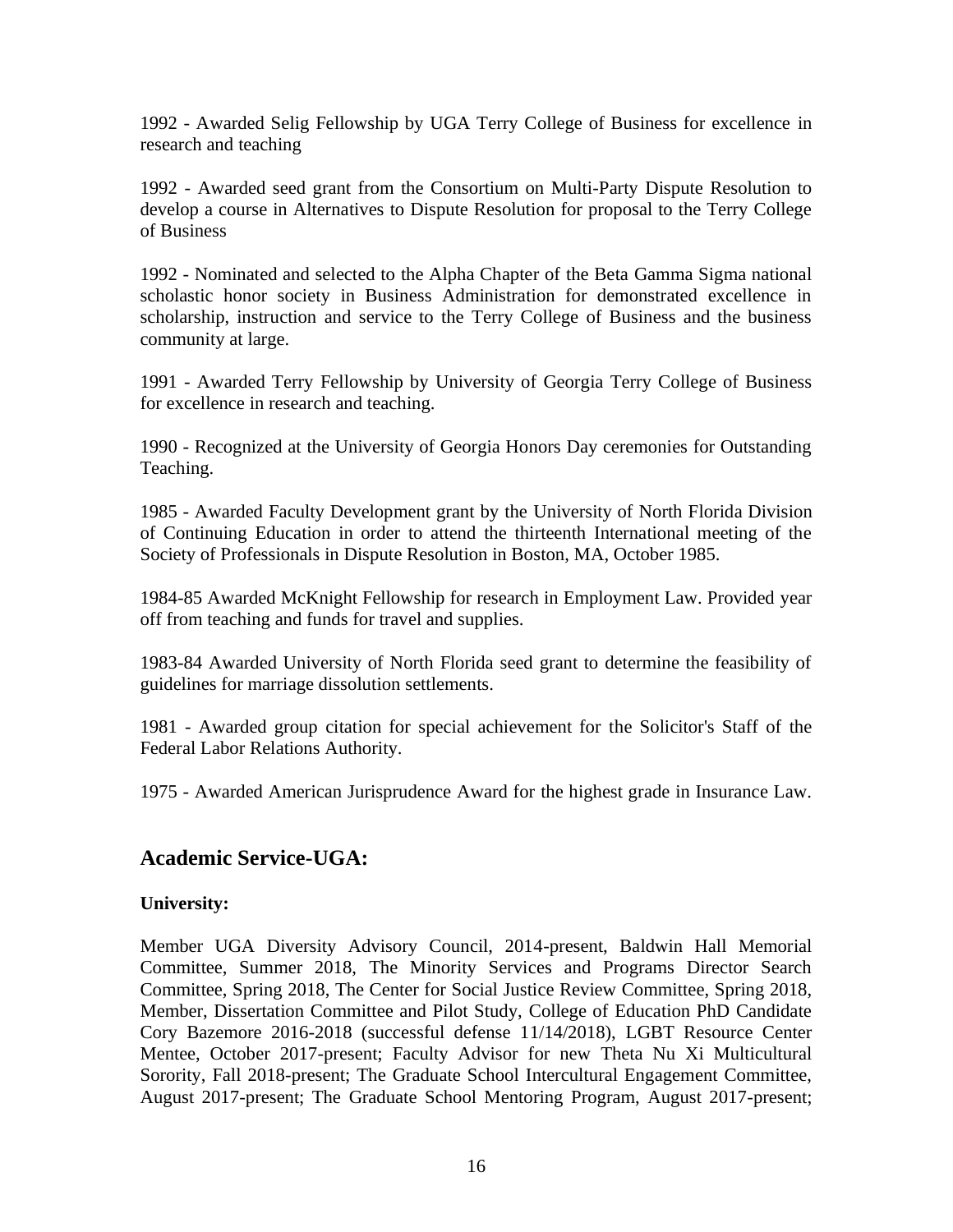UGA Press Advisory Board member, August 2016-2017; Judge, Mr. & Ms. UGA International, November 2016; Residential Center Excellence Award Reviewer, October 2016; Host, historic first gathering of UGA's Black Female Faculty, August 2016; Black Faculty and Staff Organization Awards Luncheon Awards Subcommittee Chair, May-September, 2016; Willson Center Visiting Fellow Committee for Dr. Neal Lester, July-September 2016; Charleston Syllabus Program Committee, March -Sep 2016); Phi Kappa Literary Society Faculty Advisor, August 2015-September 2017, Mentor, PhD student, Rubina Malik, during her last semester before graduating with her doctorate in December 2015, including allowing her to shadow me in all aspects of my job; Reviewer for the First Year Odyssey Excellence Award, Spring 2015, Member, African American Women's Research Forum Workshop Committee, February 10, 2015- September 12, 2015, Member, Pilot Study Committee for Joan Collier, PhD candidate, February 8, 2015-2016, Dissertation Committee 2016-2017 (graduated May 2017);, Office of Student Conduct Hearing Officer, 2014-present, Office of Student Conduct Mentor, 2014-present, Supervisor for high school intern in the Young Dawg Program, Spring 2013 (intense mentoring of two student in 2014, 15), Member, Women's Studies/Psychology Dept. Search Committee, 2011, 2013; Member National Coalition Building Institute (NCBI) UGA, 2012-present; Steering Committee for Women and Girls in Georgia Conference, 2010, Peabody Awards Screening Committee, 2009, Anti-Bias Task Force, 2008-2009, University Council Library Committee, 2008-2012, Academic Honesty Panel, 2005 present, UGA Office of Institutional Diversity mentor for undergraduate students, 2005 present, Faculty Advisor, Mu Sigma Upsilon Multicultural Sorority, 2010-present, Daughters for Change, 2010, Undergraduate Chapter of the Black Law Student Association, 2007-2008, Stonewall Democrats, The Lesbian, Gay and Bisexual Student Union (LGBSU), 1992-1996; Doctoral Dissertation Committee of PhD candidates Brian Roote and Matthew Harrison, 2007-2009, Sharon Jacobson (PhD granted June 1996) and Kate Inman, 1993-96; Ad Hoc Committee on Wage Adjustments (2006-2007), Instructor (unpaid) for Athletics Program First Year Athletes Seminar, 2006, 2007, 2008 (weekly class during fall semester), GLOBES/BFSO Lunch and Learn Convener, 2006, 2007, GLOBES Unity member 2007-present, Program Review and Assessment Committee (PRAC), 2005-2007, PRAC representative to the committee conducting the seven-year review of the Department of Recreation and Leisure Studies, 2006-7, PRAC representative to committee conducting the seven-year review of the Law School, 2005- 2006, Office University's State-of-the-Art Conference/Study in a Second Discipline Committee, 2002-2004, Women's Studies Review Committee, 2002; University's Program Review and Assessment Committee seven-year review of Department of Management Committee Chair, 2002-2003; University Sexual Harassment Policy Revision Committee, 1996-98; University Council Ad-Hoc Committee on Multiculturalism, 1996-97; Women's Studies Program Steering Committee 1990-94; Women's Studies Steering Committee Bylaws Committee Chair, 1990-93; Academic Affairs Symposium Committee, 1991-93; Academic Affairs Symposium Group Facilitator, Recorder and Presenter, 1993; Women's Faculty Caucus, 1990-94; Women's Faculty Caucus Salary Equity Subcommittee Chair 1992-93; Salary Gender Bias Task Force of the Women's Caucus, 1990-91; informal thesis advisor to Jennifer Bailey, Journalism master's candidate, 1991-92; Faculty Review Committee for Women's Studies Interdisciplinary Studies student Dorothy Kernaghan, 1991-92; University Council, 1988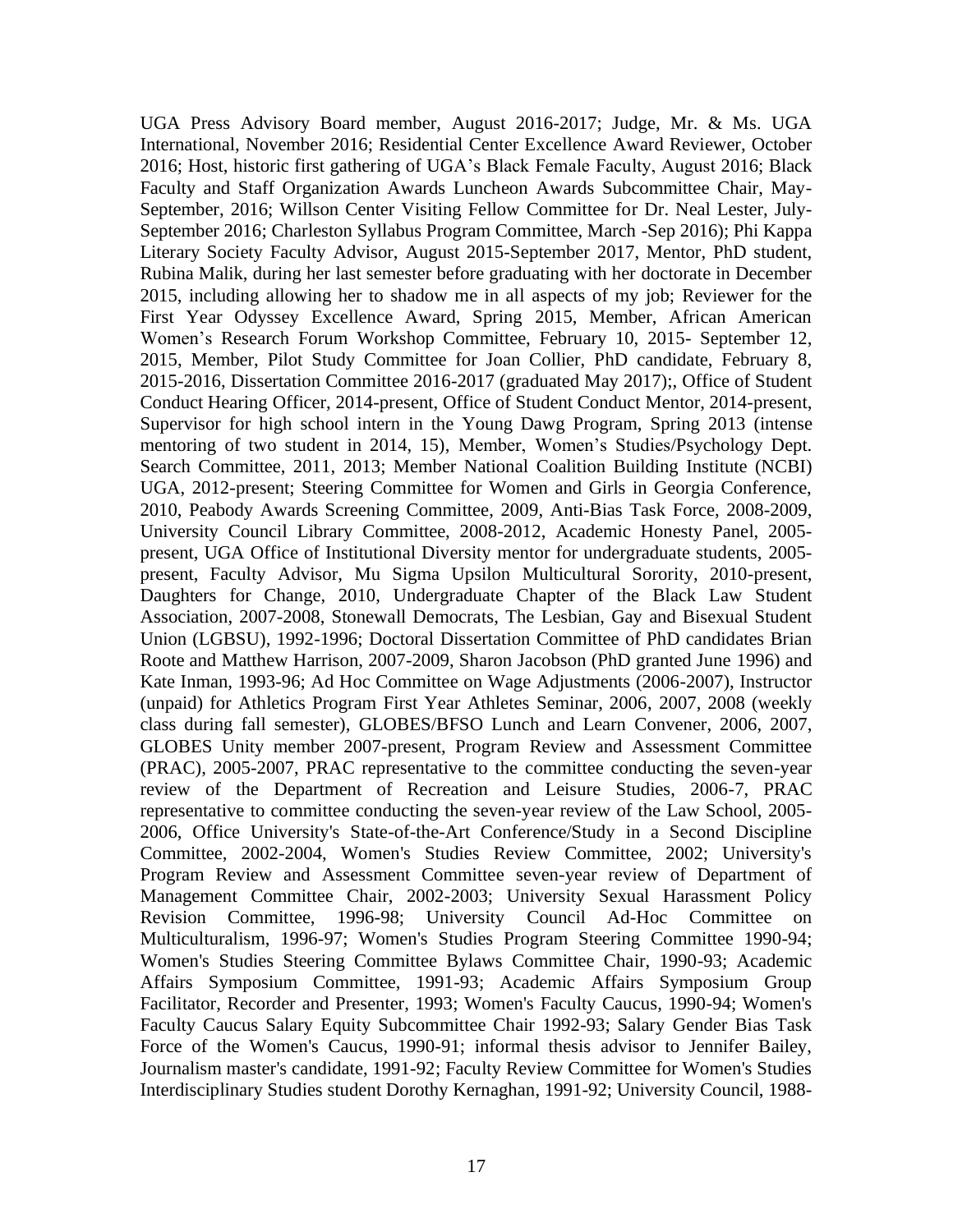91; University-wide Martin Luther King, Jr. Observance Committee, 1991-92; Student Affairs Task Force on Minority Student Recruitment and Retention, 1990-91; Faculty Advisor to the University of Georgia chapter of the National Organization of Women, 1989-91; University Council Committee on Student Affairs, 1990-91; Faculty Conference Steering Committee, 1989-90; Faculty Conference, 1989-90; Director of Minority Student Services & Programs Search Committee, 1989-90; All-University Programs and Activities Student Activity Fee Allocations Committee, 1989-90, 1991-92; University Council Task Force on Academic Honesty, 1989-90; Steering Committee for the Institute for African American Studies, 1989-90; Faculty Advisor to the UGA Student Government Association, 1988-89.

**College:** Faculty Advisor, Black Business Student Association, Spring 2018-present, Member, TCOB Diversity Advisory Board, August 2017-present; Member, Diversity Advisory Board "Different Approaches" Grant Subcommittee, Sep/Oct, 2017; Member, Diversity Task Force, Feb 2016-August 2017, Chair, Diversity Task Force Subcommittee on Outreach to Faculty/Staff and Special Events, Feb 2016-Aug 2017; Creator, College's Cultural Diversity course, 2015; Reviewer, College's Diversity Certificate program, April, 2015; Business Learning Center Committee, 2014-present, Faculty Concerns Committee 2003-present, 1988-91 (drafted College's Grievance Procedure which was later adopted by the College of Business faculty); Conducted sessions for Georgia Banking School on Employment Law, Human Resources Legal Issues, and Ethnic Diversity, Spring, 2004-present, Executive MBA Program Coach 2005-2007, Conducted two-day Diversity sessions for two Executive MBA Program cohorts in Oct and Nov. 2007, Faculty Advisor to the Minority Business Student Association, 1988-2010; Faculty participant in minority graduate business students colloquium, 2004-2010; Honors Committee, 1993-1996; Undergraduate Admissions Committee 2003, 1988-91; Informal advisor to MBA program for women and minority recruitment and retention, 1992-93; Developed for submission a proposed course in Employment Law for graduate and undergraduate students, 1992-93. Course was instituted and offered for the first time in 1994; Undergraduate Admissions Committee, 1990-91; Ad Hoc Task Force on Salary Gender Bias, 1990-91.

**Department:** Member of Faculty Search Committee for Legal Studies position, 2018, 2017, 2016, 2015, 2013, 2010**;** Chair, Reed Post-Tenure Review Committee, 1998; Chair, Steuer Post-Tenure Review Committee, 1998; Henkel Post-Tenure Review Committee, 1998; Distance Learning Committee, 1997-98.

**Academic Service, Pre-UGA: University:** Employee Benefits, University Appeals; Women's Center Executive Committee; Academic Standards (deputy chair and secretary); Vice President for Student Affairs Search (Chair), Black History Month (Cochair), Constitutional Revision (Administration Subcomm. Chair), Long Range Planning, Academic Programs, Housing Committee for Implementation, Student Code Revision, Salary Equity Hearing Panel, Women's Public Leadership Consortium, Constitutional Jurisdiction, Sexual Harassment Policy, Council on Inter-Institutional Planning's Black History Month Coordinating Committee.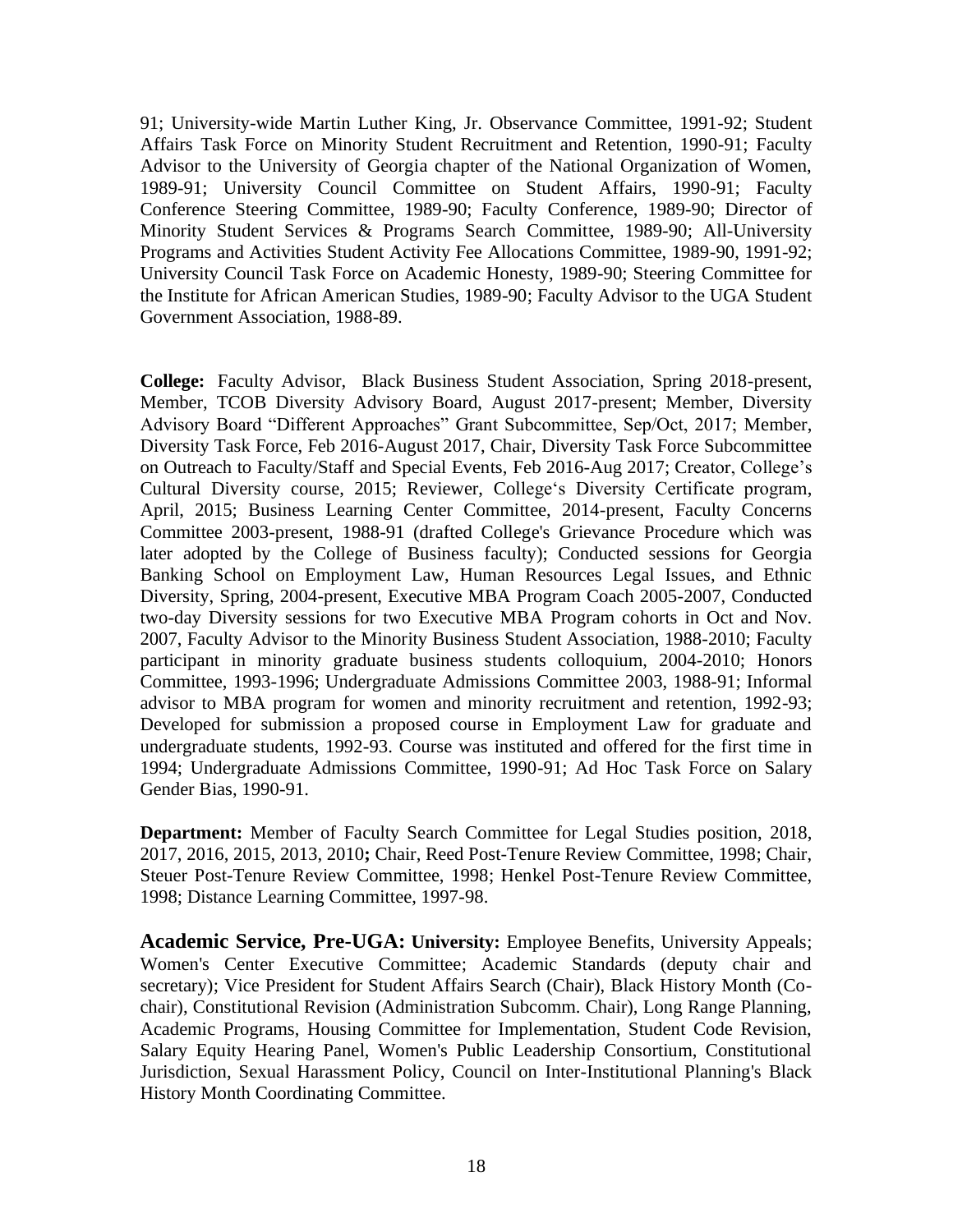**College:** Legal Environment Curriculum (chair), Dean's Search, Long Range Planning, Executive Lecture Forum.

**Department:** Department Chair Search, Department of Business Administration Research.

**Professional Service:** Member, Society for Human Resource Management's Task Force on National Standards for Diversity Professionals and Diversity Programs, 2010- 2013, Fulbright Peer Review Committee for Central/West/Southern Africa, 2002-2005 term; Co-editor, Employment and Labor Law Quarterly, 2000-; Reviewer, American Business Law Journal, 1990-present; President, 1992-93, Southeastern Academy of Legal Studies in Business, Vice-President and Program Chair, 1991-92, Secretary, 1990-91, Treasurer 1989-90; Co-founder, co-chair of the Employment and Labor Law Section of the Academy of Legal Studies in Business, 1992-1994; Co-editor of the quarterly newsletter of the Employment and Labor Law Section of the Academy of Legal Studies in Business, 1992-1994; Member, D.C. Bar Association.

**Civic Service:** National Council of Negro Women, 1983-present; Treasurer, State of Georgia National Organization for Women (NOW) 1993-1995 ; Board of Directors of the Georgia NOW Political Action Committee 1993-1995; Board of Directors of the Georgia Political Action Committee (GAPAC), a lobbying group for gay and lesbian issues 1993- 95; President, Timothy Road Elementary School Parent Teacher Association (PTA) 1991-92; Board of Directors of the Athens Creative Theater (1990), Secretary of the Board and Personnel Committee Chair, Consumer Credit Counseling Service of North Florida, Inc., 1983-84; Board of Directors of Girls Clubs of Jacksonville, Inc., 1983-86 (Personnel Committee Chair 1984-85); Member and Counsel, National Council of Negro Women, Jacksonville Chapter (1983-1987).

# **Media & Project Interviewee**

Podcast interviewee, Georgia Oak Partnership investment firm's 2-part LinkedIn video series, on Diversity & Inclusion, July 16, 2020.

https://www.youtube.com/watch?v=vPqSh3biScl and

<https://www.youtube.com/watch?v=xkBWzmYuje4&feature=youtu.be>

Podcast, Humans of Terry, June 27, 2020.

Guest Columnist, The Red & Black, "Anti-Semitic actions stain the entire UGA community,". [https://www.redandblack.com/opinion/guest-column-anti-semitic-actions](https://www.redandblack.com/opinion/guest-column-anti-semitic-actions-stain-the-entire-uga-community/article_716a5f52-0f36-11ea-843e-cf8f6e51cf78.html)[stain-the-entire-uga-community/article\\_716a5f52-0f36-11ea-843e-cf8f6e51cf78.html,](https://www.redandblack.com/opinion/guest-column-anti-semitic-actions-stain-the-entire-uga-community/article_716a5f52-0f36-11ea-843e-cf8f6e51cf78.html) November 25, 2019.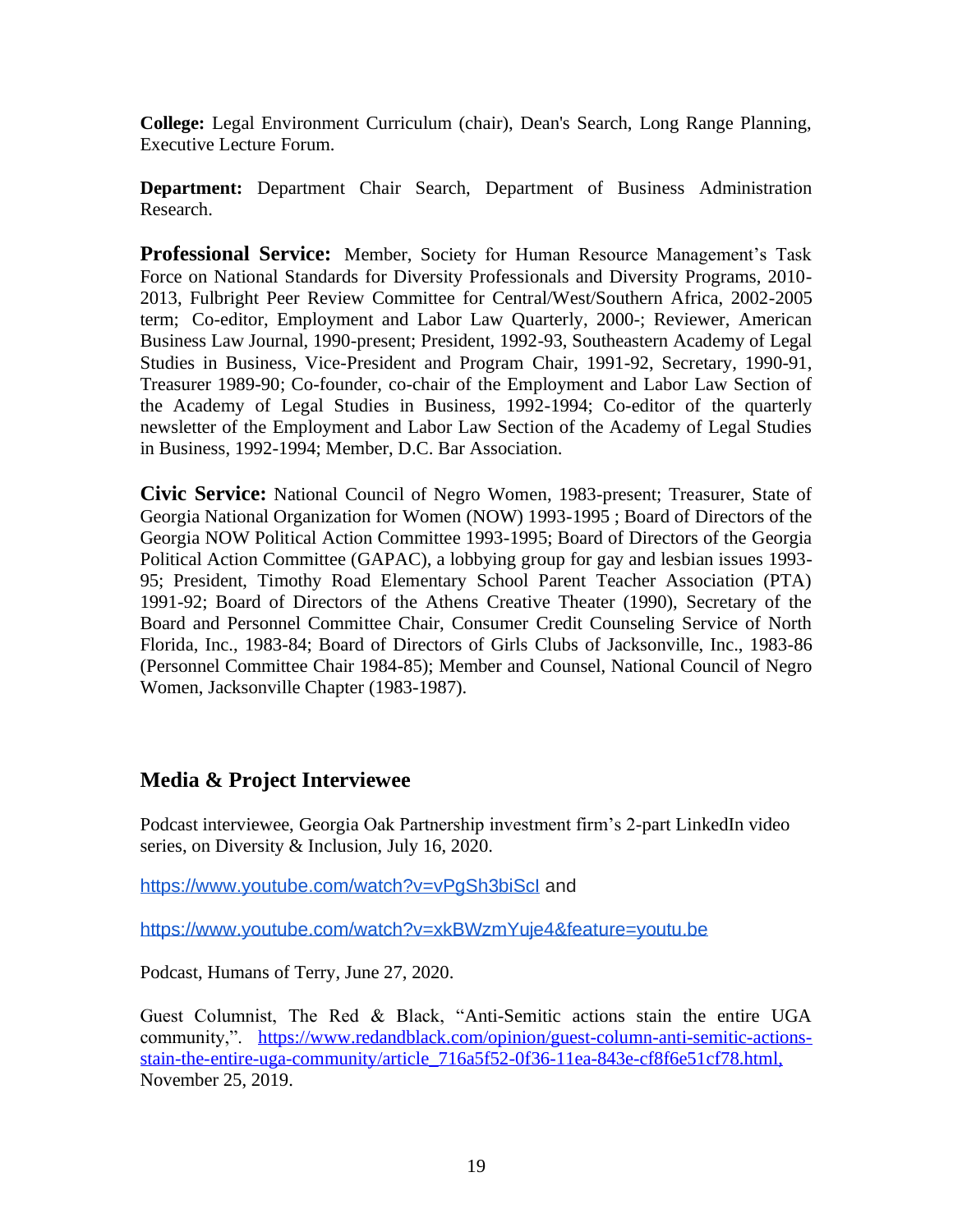Guest expert interviewee, PBS Affiliate, WUOG, on proposed pregnancy accommodation legislation, October 28, 2019.

Guest Columnist, The Red & Black, "President Jere Morehead should not be a scapegoat for race issues at UGA,". [https://www.redandblack.com/opinion/guest-column-president](https://www.redandblack.com/opinion/guest-column-president-jere-morehead-should-not-be-a-scapegoat/article_3359426e-72ba-11e9-a245-2b6a31afeb02.html?utm_source=UGA+Today&utm_campaign=84b5cd2fc7-eUGAToday+5-13-19&utm_medium=email&utm_term=0_54a77f93dd-84b5cd2fc7-86741493&mc_cid=84b5cd2fc7&mc_eid=696608059a&fbclid=IwAR3s9Y8VN8W9hGV5MBEy1pm7qF5bJPoU1wXacN3JHm6wum16r8xTS6CN_FI)[jere-morehead-should-not-be-a-scapegoat/article\\_3359426e-72ba-11e9-a245-](https://www.redandblack.com/opinion/guest-column-president-jere-morehead-should-not-be-a-scapegoat/article_3359426e-72ba-11e9-a245-2b6a31afeb02.html?utm_source=UGA+Today&utm_campaign=84b5cd2fc7-eUGAToday+5-13-19&utm_medium=email&utm_term=0_54a77f93dd-84b5cd2fc7-86741493&mc_cid=84b5cd2fc7&mc_eid=696608059a&fbclid=IwAR3s9Y8VN8W9hGV5MBEy1pm7qF5bJPoU1wXacN3JHm6wum16r8xTS6CN_FI) [2b6a31afeb02.html?utm\\_source=UGA+Today&utm\\_campaign=84b5cd2fc7](https://www.redandblack.com/opinion/guest-column-president-jere-morehead-should-not-be-a-scapegoat/article_3359426e-72ba-11e9-a245-2b6a31afeb02.html?utm_source=UGA+Today&utm_campaign=84b5cd2fc7-eUGAToday+5-13-19&utm_medium=email&utm_term=0_54a77f93dd-84b5cd2fc7-86741493&mc_cid=84b5cd2fc7&mc_eid=696608059a&fbclid=IwAR3s9Y8VN8W9hGV5MBEy1pm7qF5bJPoU1wXacN3JHm6wum16r8xTS6CN_FI) [eUGAToday+5-13-19&utm\\_medium=email&utm\\_term=0\\_54a77f93dd-84b5cd2fc7-](https://www.redandblack.com/opinion/guest-column-president-jere-morehead-should-not-be-a-scapegoat/article_3359426e-72ba-11e9-a245-2b6a31afeb02.html?utm_source=UGA+Today&utm_campaign=84b5cd2fc7-eUGAToday+5-13-19&utm_medium=email&utm_term=0_54a77f93dd-84b5cd2fc7-86741493&mc_cid=84b5cd2fc7&mc_eid=696608059a&fbclid=IwAR3s9Y8VN8W9hGV5MBEy1pm7qF5bJPoU1wXacN3JHm6wum16r8xTS6CN_FI) [86741493&mc\\_cid=84b5cd2fc7&mc\\_eid=696608059a&fbclid=IwAR3s9Y8VN8W9hG](https://www.redandblack.com/opinion/guest-column-president-jere-morehead-should-not-be-a-scapegoat/article_3359426e-72ba-11e9-a245-2b6a31afeb02.html?utm_source=UGA+Today&utm_campaign=84b5cd2fc7-eUGAToday+5-13-19&utm_medium=email&utm_term=0_54a77f93dd-84b5cd2fc7-86741493&mc_cid=84b5cd2fc7&mc_eid=696608059a&fbclid=IwAR3s9Y8VN8W9hGV5MBEy1pm7qF5bJPoU1wXacN3JHm6wum16r8xTS6CN_FI) [V5MBEy1pm7qF5bJPoU1wXacN3JHm6wum16r8xTS6CN\\_FI,](https://www.redandblack.com/opinion/guest-column-president-jere-morehead-should-not-be-a-scapegoat/article_3359426e-72ba-11e9-a245-2b6a31afeb02.html?utm_source=UGA+Today&utm_campaign=84b5cd2fc7-eUGAToday+5-13-19&utm_medium=email&utm_term=0_54a77f93dd-84b5cd2fc7-86741493&mc_cid=84b5cd2fc7&mc_eid=696608059a&fbclid=IwAR3s9Y8VN8W9hGV5MBEy1pm7qF5bJPoU1wXacN3JHm6wum16r8xTS6CN_FI) May 10, 2019.

Interviewed by Pandora Editor-in-Chief, Brandon Bass, for feature profile for Pandora 2019 Yearbook's Faculty Spotlight, (subsequently published on pages 92-93), May 6, 2019.

Interviewee, Journalism student Sabree Harris course video about why I was her favorite professor and what I wanted my students to take away from my courses. April 30, 2019

Asked by Netflix executive producer Juilie Dubensky to be considered for a position as an expert on bias for a new series called "100 Humans." Final decision was to go with all scientists instead. April 26, 2019.

Presenter, McGraw-Hill WebEx, "Why and How to Incorporate Diversity Into the Classroom," April 4, 2019. [https://www.mheducation.com/highered/insights-ideas/why](https://www.mheducation.com/highered/insights-ideas/why-and-how-to-incorporate-diversity-with-dawn-bennett-alexander.html)[and-how-to-incorporate-diversity-with-dawn-bennett-alexander.html](https://www.mheducation.com/highered/insights-ideas/why-and-how-to-incorporate-diversity-with-dawn-bennett-alexander.html)

Cameo appearance, "Mary Frances Early: Quiet Trailblazer," documentary, Footsoldier Project, February 6, 2019.

Interviewee, The HR Girl 3-part webcast by CEO Charlene Fitzpatrick, January 23, 2019.

Interviewee, PBS Radio, WUOG, "Mid-Term Elections 2018: Year of the Woman," November 7, 2018.

Interviewee for profile assignment for journalism student, Dara Carr, JOUR 3190- Writing Across Platforms, November 2018.

Interviewee for feature writing assignment for JOUR 5190-Feature Writing student Brittany Stewart, April 12, 2018.

Interviewee for Katelynn Thomas for Sociology 3260-College and Social Life, March 2018

Interviewee for student Kris Ward's course project, March 2018.

Interviewee for *The Red & Black*'s article on Kwanzaa, December 4, 2017.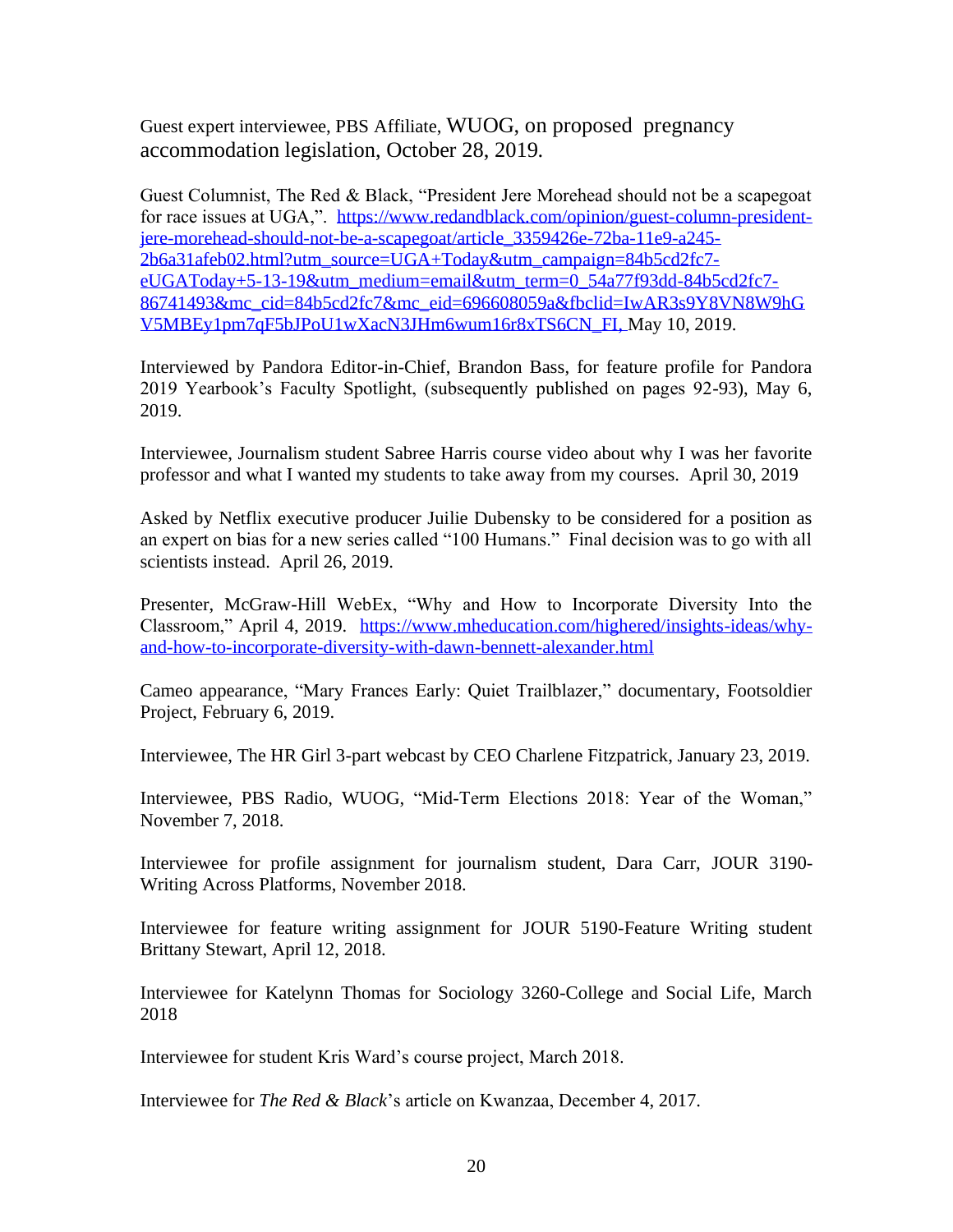UGA News, expert interviewee, the 2016 election, November 8, 2016.

*Columns* Newsletter article on being a delegate to the Democratic National Convention from Georgia's 10th Congressional District for casting a vote for the first female nominee in history of a major political party, August 29, 2016.

Chinese News Agency, Democratic National Convention delegate interviewee, July 25, 2016.

Atlanta's Channel 5 Action News, Democratic National Convention delegate interviewee, July 26, 2016.

National Public Radio, Democratic National Convention delegate interviewee, July 27, 2016.

*Terry Magazine* Faculty Recognition articles for being awarded the SGA's Outstanding Faculty award and the Institute for Women's Studies Faculty of the Year Award honoring women who have demonstrated extraordinary dedication to Women's Studies and who have had a profound impact on the UGA and Athens Community, Spring 2016.

*Georgia Magazine* profile on "Why I Give," based on my establishing an endowed scholarship for students who do diversity work while at UGA. June 2016.

*Georgia Magazine* profile about being awarded the \$25,000 national Elizabeth Hurlock Beckman award for excellence in teaching as measured by a student who accomplished something significant for society attributing it to what he learned from me. March 2016.

Profile in *Terry Magazine* article about being awarded the \$25,000 national Elizabeth Hurlock Beckman award for excellence in teaching as measured by a student who accomplished something significant for society attributing it to what he learned from me. December 1, 2015.

WABE Radio, Atlanta (National Public Radio affiliate) interview on the "A Closer Look" show, regarding being awarded the national Elizabeth Hurlock Beckman award, November 20, 2015.

Profile, UGA *Columns* newsletter, on winning the Beckman award, November 2, 2015.

Quoted source in article on the impact of Confederate symbols today, *The Red & Black*, October 29, 2015.

Profile and quoted source in article on being awarded the national Elizabeth Hurlock Beckman award, *Athens Banner Herald*, October 23, 2015.

Profile, UGA Website article on being awarded the national Elizabeth Hurlock Beckman award, October 22, 2015.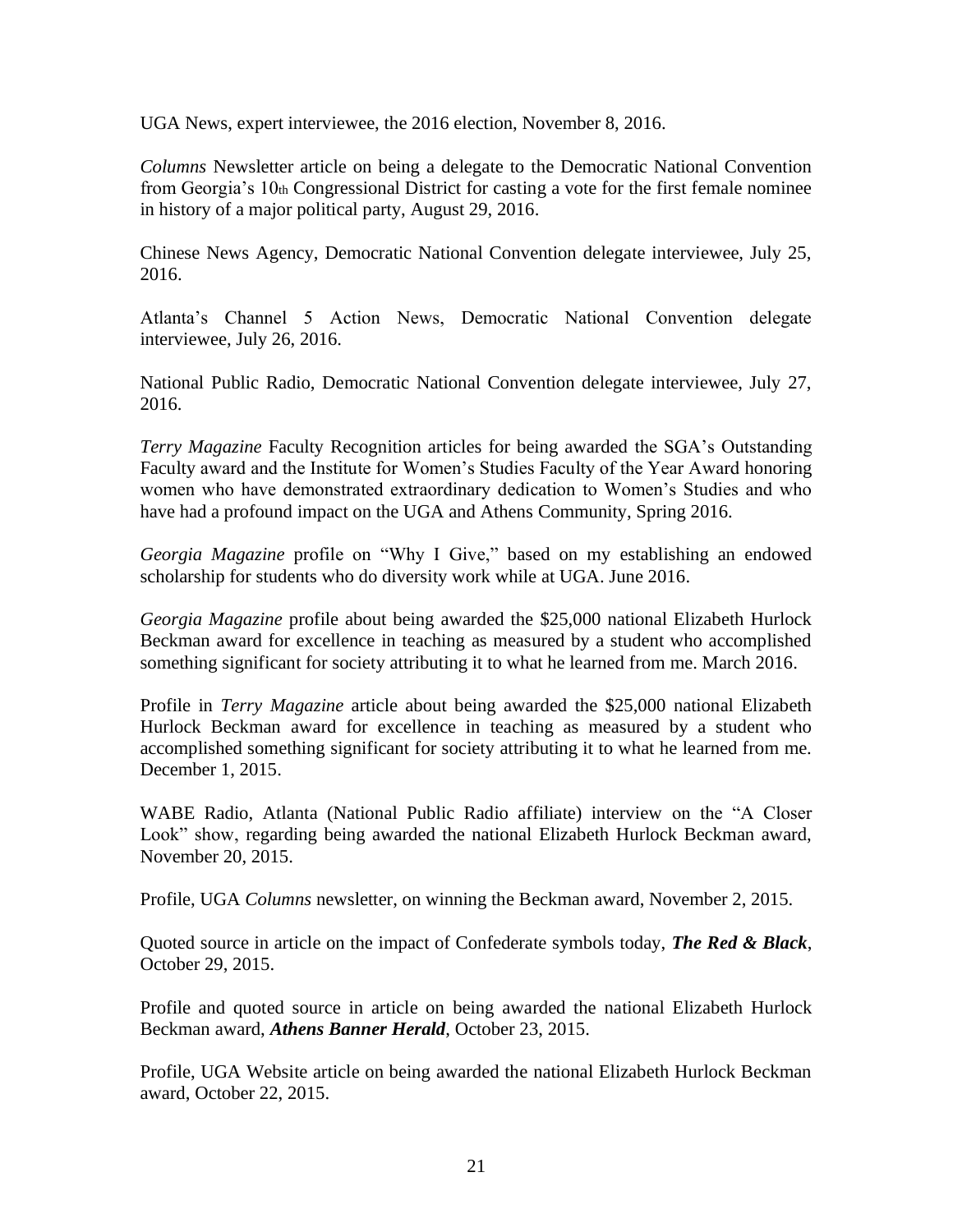Featured guest, "Live with Life" show, WXAG Radio, Athens, August 3, 2015.

Quoted source for *The Red & Black* article on the U.S. Supreme Court's decision on marriage equality, June 30, 2015.

Photo, *Athens Banner Herald* front page story on community memorial service response to mass shooting in Charleston, SC, June 25, 2015.

Quoted source for *Athens Banner Herald* article on TEDx UGA 2015, March 28, 2015.

Included as quoted source for article, "Five Things I Learned From TEDx," (my presentation was one of the 5 out of 15 selected for inclusion), *The Broad Collective*, March 28, 2015.

Quoted source for article on campus reaction to hateful comments after death of UGA student*, The Red & Black*, March 26, 2015.

Interviewee, *InfUSion* magazine for article on UGA's TEDx Talks (for which I was a presenter March 27, 2015) February 2, 2015.

Photograph, UGA *Columns* Newsletter, for being a member of the Office of Institutional Diversity's Diversity Advisory Council, February 23, 2015.

Interviewee and quoted source, *The Red & Black,* article on black faculty at UGA published in February 19, 2015 issue.

One of five faculty members in the *Terry College of Business Magazine* Faculty Roundtable discussion on Women in Business, featured in the November 10, 2014 issue. http://www.terry.uga.edu/news/clippings/gender-roundtable

Featured on website for the UGA Center for Teaching and Learning as a Teacher of the Week, October 2014.

Featured UGA Faculty member, UGA **Columns** faculty and staff newsletter as a recipient of the MLK Fulfilling the Dream Award, Vol. 38, No. 29, March 7, 2011.

Featured on UGA website for receiving the 2011 MLK Fulfilling the Dream Award, March, 2011.

Featured on Terry College of Business website for receiving the 2011 MLK Fulfilling the Dream Award, March 2011.

Column, "Appropriate absence policies in place," *Red and Black*, January 14, 2010.

Chosen as Department's representative for Terry College of Business media photos for media campaign, August 2009.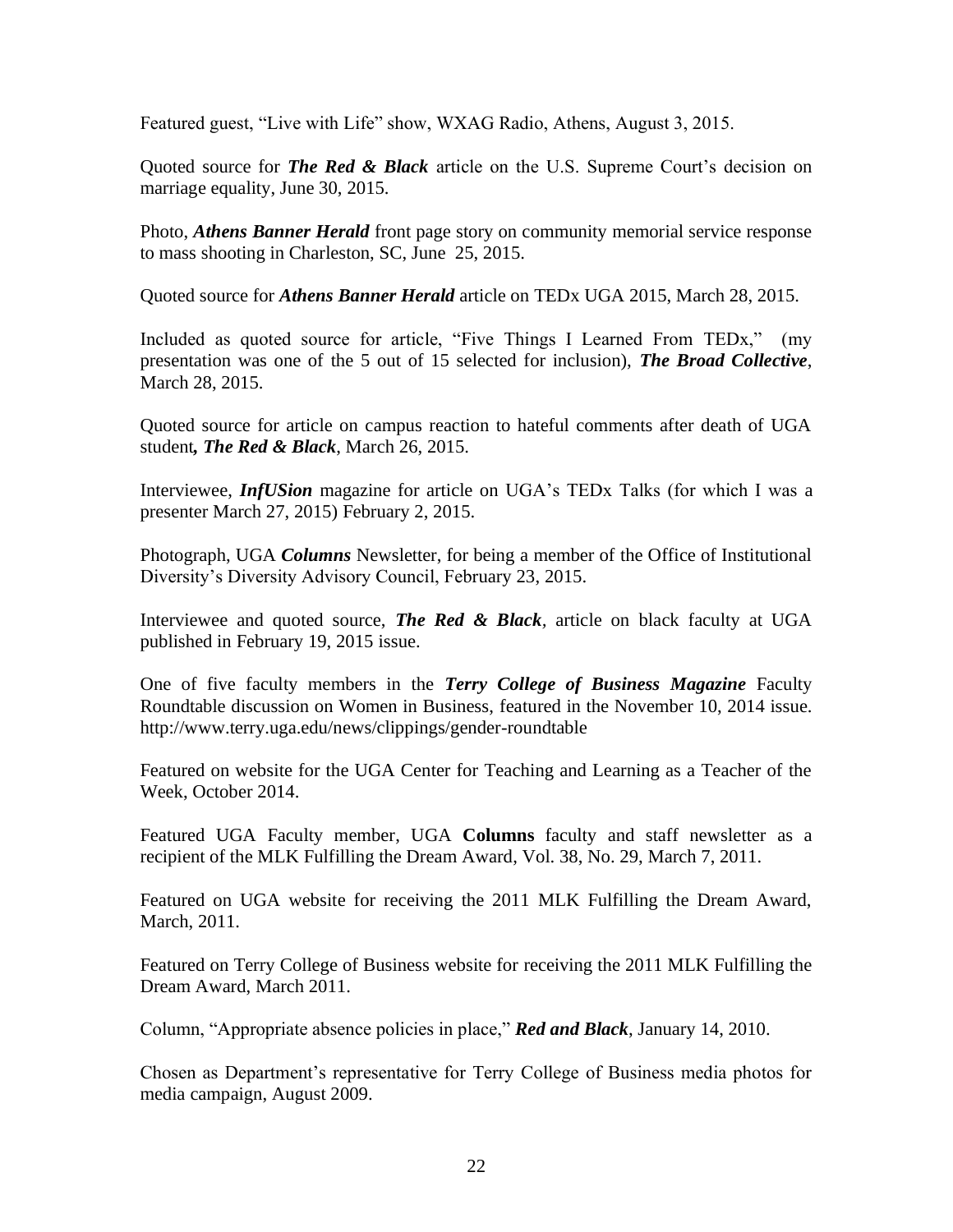Quoted source, "King remembered in historic week," *Red and Black*, January 16, 2009.

Quoted source, "The X factor: keeping minority women on campus a priority," *Red and Black*, December 5, 2008.

Quoted source, "Women's need call for change at University," *Red and Black*, December 1, 2008.

Quoted source, article on Diversity Days Opening Ceremony, *Red and Black* September 15, 2008.

Quoted source, "Campus diversity increases, efforts continue,", *Red and Black* September 9, 2008.

Quoted source, "On 40th anniversary of King's death, his legacy lasts at University," *Red and Black*, April 4, 2008.

Featured front-page article on my being here for 20 years and being UGA's first affirmative action hire. *Red and Black*, January 24, 2008.

Interviewee, *Forbes* magazine article on the Employment Law implications of Chick-Fil-A's religion-infused workplace, July 2007.

Interviewee and quoted source, The Athens Banner-Herald article on the U.S. Supreme Court's affirmative action decision in the University of Michigan cases, June 24, 2003.

Interviewee, *The Atlanta Journal and Constitution* article on the Georgia Department of Transportation decreasing its affirmative action goals, August 23, 2002.

Interviewee, G*rocery Headquarters Magazine* cover story on recent large sexual harassment judgments against grocery stores, June 27, 2002.

Interviewee and quoted source, **AP Wire Service** article on the jury make-up of H. Rap Brown in Atlanta, Febraury 20, 2002.

Interviewee and quoted source, *The Evening News* (Ghana, West Africa), "Why do Ghanaians want to leave the country?", March 16, 2001.

Interviewee and quoted source, *The Atlanta Journal and Constitution* article on diversity at the University of Georgia, August 27, 2000.

Interviewee, *The Atlanta Journal and Constitution* article on Waffle House being sued for race discrimination by manager after being asked to terminate black employees in an effort to "lighten up" the workplace, March 28, 2000.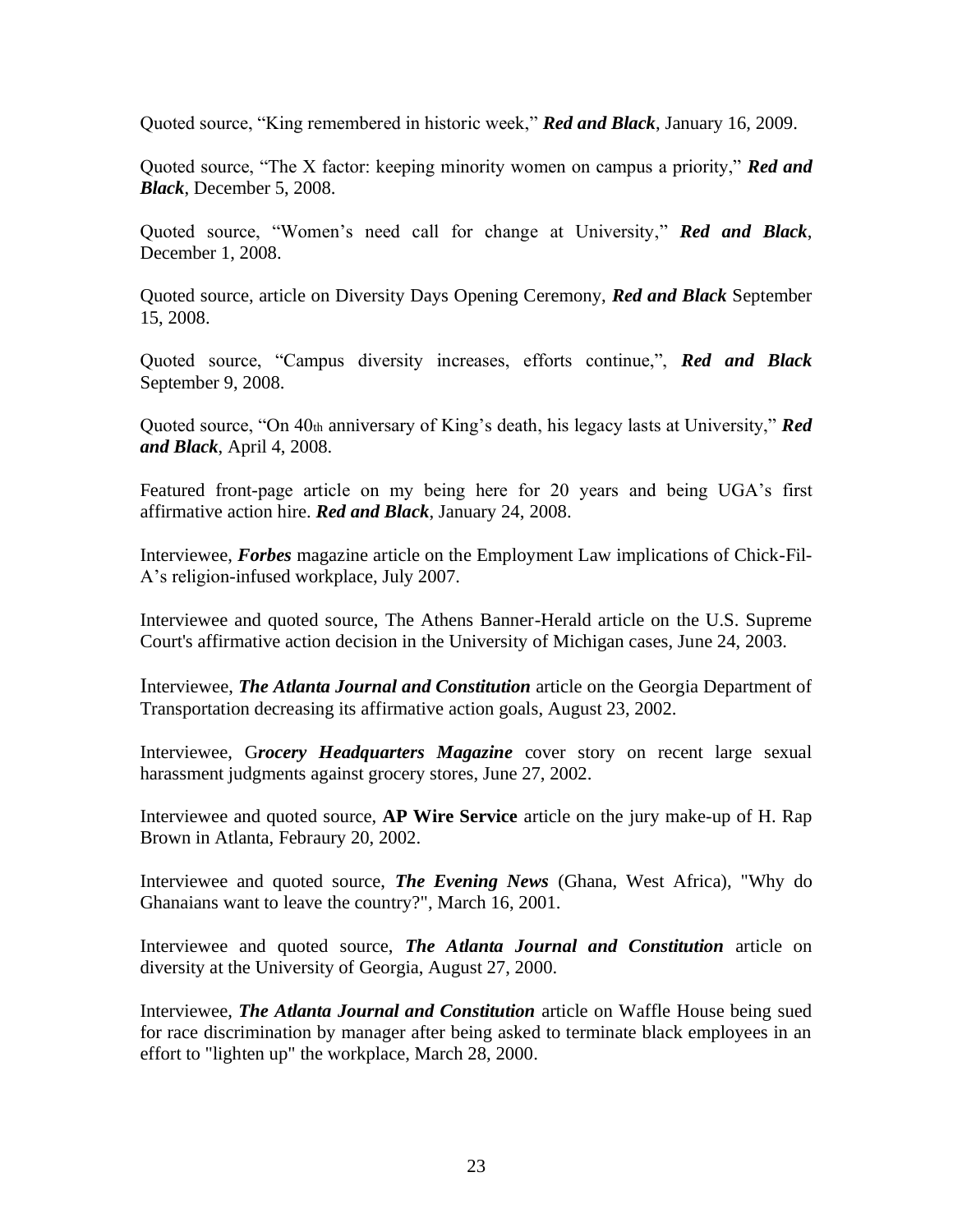Interviewee and quoted source, *The Atlanta Journal and Constitution* article on the impact on the Coca Cola race discrimination case of Coke laying off 6000 employees, January 25, 2000.

Interviewee and quoted source, *The Houston Chronicle* article on judge taking away from jury consideration of a confederate flag tatoo on the arm of an employer alleged to have discriminated on the basis of race, January 20, 2000.

Interviewee and quoted source, *The Atlanta Tribune,* article "Are There Still Racial Barriers in Corporate America?," November 1999.

Cover photo and quoted source, *The Atlanta Tribune*, article "Double Jeopardy: The Cost of Race and Gender Discrimination," October 1999.

Letter to the Editor, *The Red & Black*, October 15, 1999.

Interviewee and quoted source, *Atlanta Constitution* article on race bias suit brought against Waffle House restaurants, October 6, 1999.

Interviewee and quoted source, *Atlanta Journal and Constitution* article on UGA President Michael Adams' decision to continue UGA's affirmative action program for admissions, September 30, 1999.

Interviewee and quoted source, *The Red & Black*, article on the constitutionality of permitted dorm searches where drugs are discovered, September 8, 1999.

Interviewee and quoted source, *The Daily Pennsylvanian* (U. of Penn.), article on gender bias claim of male coach, September 3, 1999.

Interviewee and quoted source, *The Red & Black*, article on the constitutionality of banning sidewalk preachers on public property, August 27, 1999.

Solo guest, **WRFC Radio**, Tom Breffle Show on the court decision regarding the University of Georgia's affirmative action in admissions, July 14, 1999.

Interviewee and quoted source, *Atlanta Journal and Constitution* article on federal court decision on UGA's affirmative action admissions plan, July 14, 1999.

Interviewee and quoted source, *The Houston Chronicle*, article on the integrity of workplace complaint processes, June 18, 1999.

Interviewee, **Associated Press**, for article on the rise in federal employee discrimination claims, December 6, 1998.

Invited by **ABC News**, New York, to comment on the Georgia Supreme Court declaring Georgia's sodomy law unconstitutional, November 25, 1998.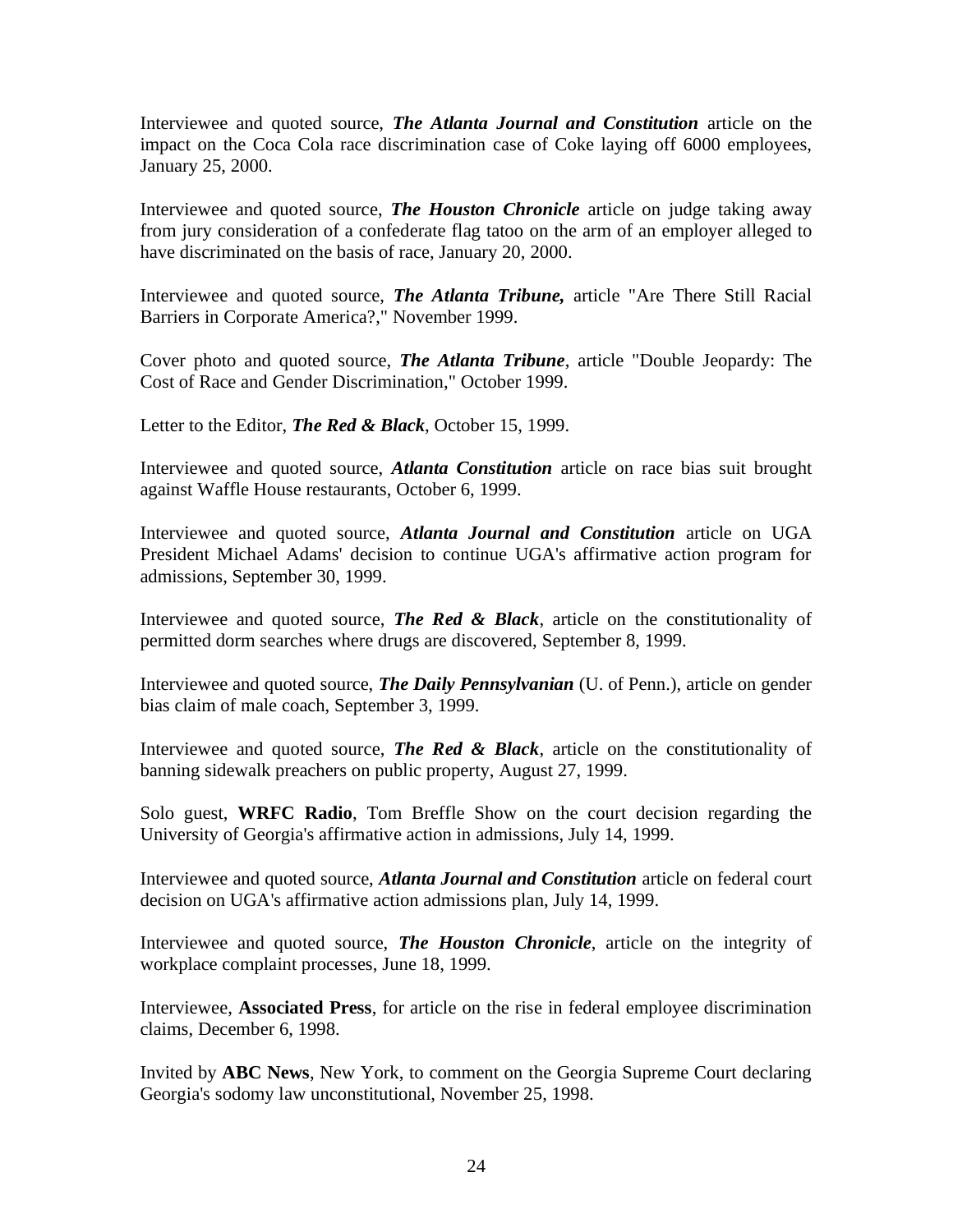Interviewee, **Reuters News Service**, article on Texaco, two years after its race discrimination fiasco, November 18, 1998.

Interviewee, *Athens Daily News*, article on males and affirmative action, November 18, 1998.

Interviewee, *Fulton County Daily Reporter*, article on juries and cynicism, November 11, 1998.

Interviewee, **Quantum Associates** for Chrysler Corp. research on trends in diversity, November 11, 1998.

Interviewee, *Maxim* Magazine article on males being sexually harassed, September 24, 1998.

Interviewee and quoted source, *Newsday*, Long Island, NY, article on the Clinton sex scandal, September 11, 1998.

Interviewee and quoted source, *Philadelphia Daily News*, article on the impact of the Clinton sex scandal on workplace sexual discourse, September 3, 1998.

Guest, **WCNN News Radio**, Atlanta, GA, discussion of President Clinton' s upcoming confession of sex with Monica Lewinsky and whether it was a violation of the law, August 17, 1998.

Interviewee and quoted source, *Flagpole*, article on affinity orientation employment in Athens, August 3, 1998.

Interviewee, *World of Difference* news column, article on diversity, July 29, 1998.

Interviewee, *Employment Review Magazine* article, "Defining Diversity," July 14, 1998.

Interviewee and quoted source, **Gannett News Service** article on the U.S. Supreme Court's issuance of two sexual harassment decisions, June 26, 1998,

Interviewee, *Hearst Enterprises On-line* article on the effect of sexual harassment, June 22, 1998.

Interviewee and quoted source, *Atlanta Journal & Constitution* article on diversity at the UGA's College of Education, May 3, 1998.

Interviewee, **Gannett News Service**, article on Paula Jones' decision to appeal the lower court dismissal of her sexual harassment suit against President Clinton, April 16, 1998.

Featured subject of article in *Georgia Research Magazine* article on my research into sexual harassment and other Employment Law issues, for May 1998.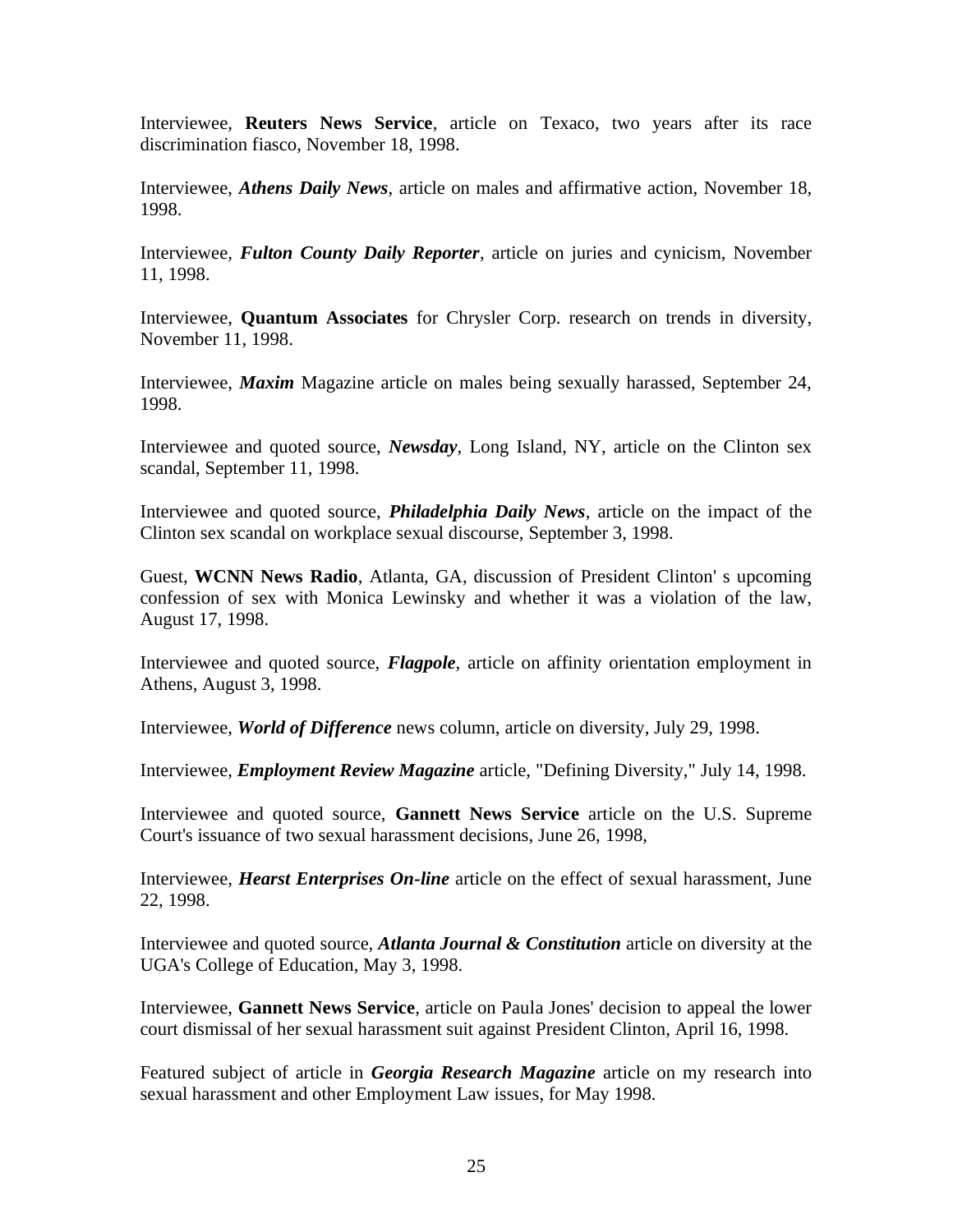Interviewee, *The Sydney (Australia) Morning News*, article on the dismissal of the Paula Jones sexual harassment case against President Clinton, April 7, 1998.

Interviewee and quoted source, *The Red and Black* article on the legality of the use of government employees to perform non-government tasks, April 6, 1998.

Quoted source, *The Augusta Chronicle* editorial on the dismissal of the Paula Jones sexual harassment case against President Clinton, April 3, 1998.

Invited by **NBC Nightly News** to comment on the dismissal of the Paula Jones sexual harassment case, April 2, 1998.

Interviewee and quoted source, *The Canadian Globe and Mail* article on the dismissal of the Paula Jones case against President Clinton, and a comparison of Canadian and U.S. sexual harassment law, April 2, 1998.

Interviewee and quoted source, *The Red and Black* article on affirmative action and the impact of California Proposition 209's ban on affirmative action plans lowering the number of minorities entering California colleges this past fall, April 2, 1998.

Interviewee and quoted source, **Associated Press** article on the dismissal of Paula Jones' sexual harassment case against President Clinton, April 1, 1998.

Featured subject in *Georgia Alumni Magazine* article on learning at UGA, April 1998.

Interviewee and quoted source, *Newsday* article on two Salomon Smith Barney managers being fired for viewing, and engendering an atmosphere of permitting, viewing of pornography in the workplace, March 31, 1998.

Interviewee, *San Jose Mercury News* article on English-only rules in the COSTO case, March 19, 1998.

Interviewee and quoted source, *Arthur Andersen's KnowledgeSpace* Internet Service, "Management Monday" column on "Sexual Harassment Policies in Foreign Operations," March 16, 1998.

Interviewee and quoted source, **Associated Press** story on the dismissal of the sexual harassment charges against the Army's top enlisted man, March 16, 1998.

Solo guest, **WIUI Radio**, Detroit, MI, on the issue of sexual conversation in the workplace and the implications for sexual harassment, March 3, 1998.

Interviewee, *Time* Magazine story on workplace sexual harassment, February 18, 1998.

Letter to the editor, *The Red and Black*, responding to student editorial on the need for Black History Month, February 18, 1998.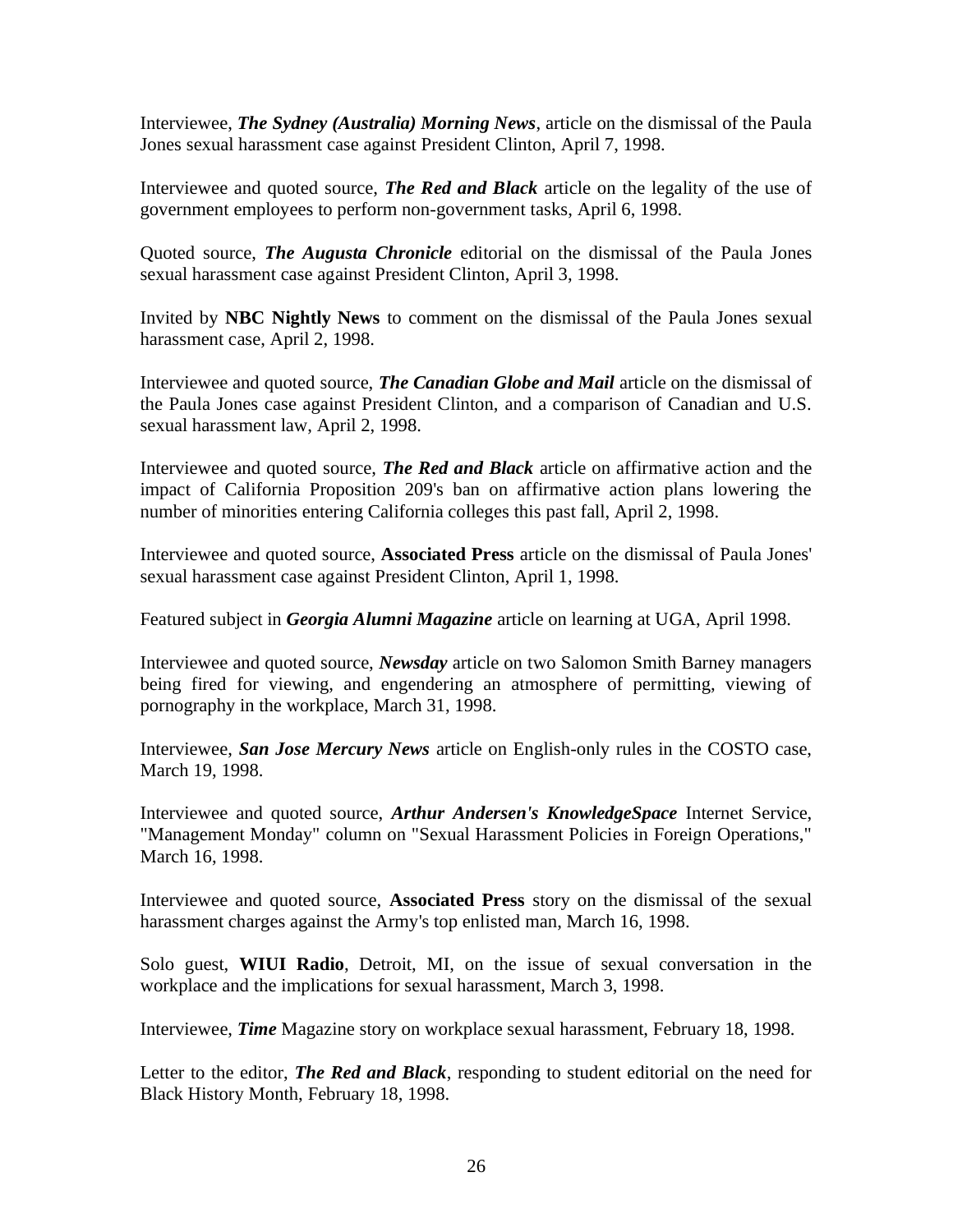Interviewee and quoted source, *The Wall Street Journal*, p. A-1, story on a sexual harassment case involving a female supervisor harassing a gay male, February 11, 1998.

Solo guest, **WRFC Radio**, Tom Breffle Show on affirmative action, Athens, GA, February 5, 1998.

Interviewee and quoted source, **Knight-Ridder News Service** article on inter-office relationships, February 4, 1998.

Interviewee and quoted source, *The Hartford Advocate* article on affirmative action, February 3, 1998.

Interviewee, *The Atlanta Journal & Constitution* article on the workplace implications of Clinton sex crisis, February 2, 1998.

Interviewee and quoted source, *USA Today* article on the workplace implications of the Clinton sex crisis, January 30, 1998.

Interviewee, **WCNN Radio**, Atlanta, GA, on workplace implications of the Clinton sex crisis, January 30, 1998.

Interviewee, *USA Today*, editorial page, on Clinton sex crisis, January 29, 1998

Interviewee & quoted source, *Hackensack, NJ Record*, on workplace implications of Clinton sex crisis, January 29, 1998.

Interviewee, *St. Petersburg Times*, on Clinton sex crisis, January 28, 1998.

Solo guest, **WRFC Radio**, John Breffle Show on the Clinton sex crisis, Athens, GA, January 27, 1998.

Interviewee, **Scripps-Howard News Service**, on the Clinton sex crisis, January 26, 1998.

Interviewee, **Wisconsin Public Radio**, on implications of University of Florida president calling incoming University Chancellor an "oreo," January 20, 1998.

Interviewee, *Flagpole* newspaper article on affirmative action, October 30, 1997.

Featured professor, 1997 *UGA Redbook* resource for research sources, October 28, 1997.

Featured professor, **UGA Public Service video** to aired on national television during half-time of the Florida-Georgia game, November 1, 1997.

Invited by **National Public Radio** to discuss the sexual harassment case against President Clinton, August 20, 1997.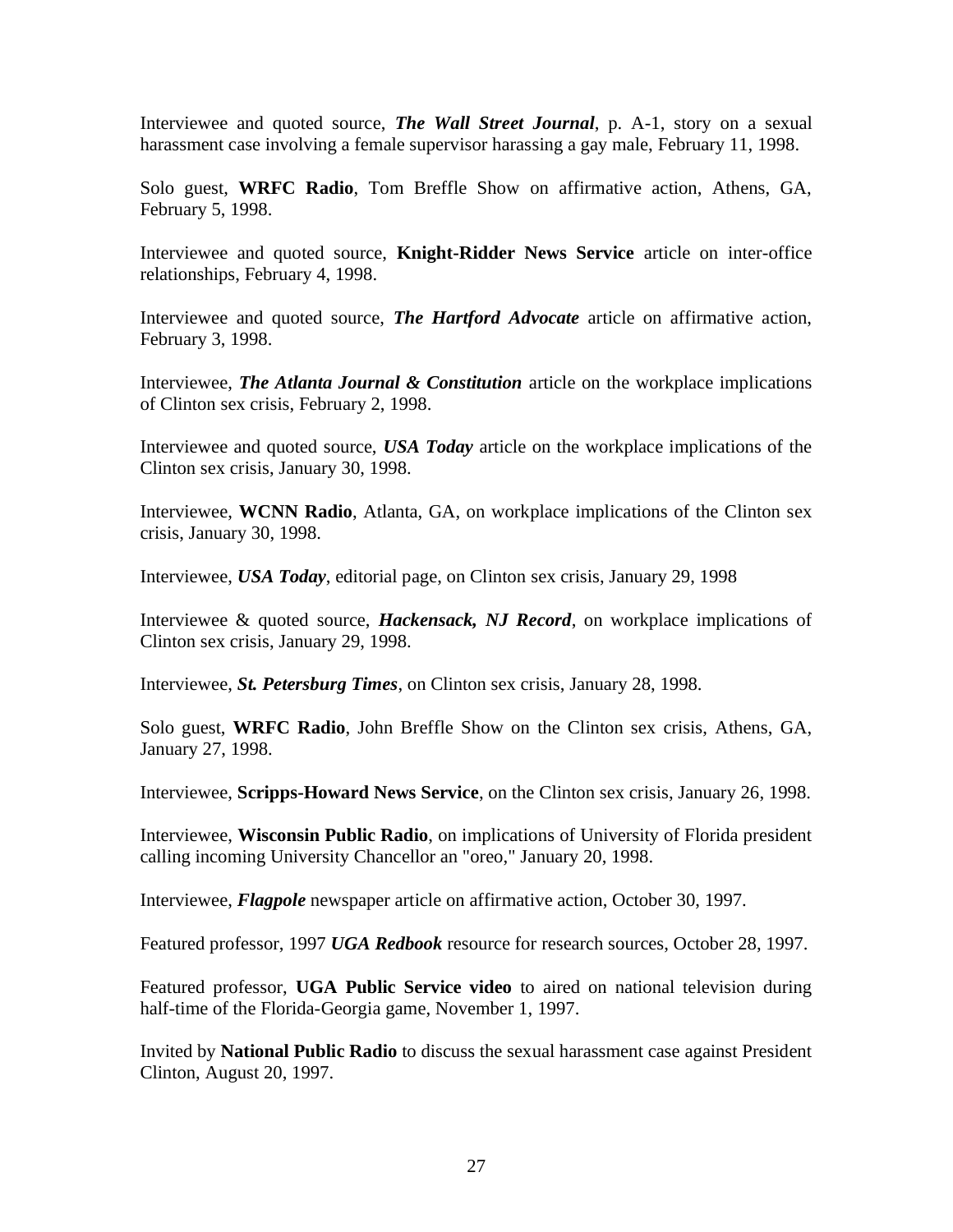Interviewee, **WSB Talk Radio**, Atlanta, GA, for national union implications of the UPS strike, August 15, 1997.

Interviewee and quoted source, *Entrepreneur Magazine* article on race crimes in the workplace, June 24, 1997.

Interviewee, *The Atlanta Journal and Constitution* article on pending UPS race discrimination suit, June 11, 1997.

Interviewee and quoted source, **Gannett News Service** article on how non-U.S. companies with businesses in the U.S. deal with equal employment opportunity laws, May 9, 1997.

Interviewee and quoted source, *Lafayette Indiana Journal and Courier*, article on a local sexual harassment a case involving a local politician and a harassee alleging physical symptoms arising from harassment, April 18, 1997.

Interviewee and quoted source, *Baltimore Sun* article on the Army's Aberdeen Army Base sexual harassment case holding that some of the sexual harassment amounted to rape, even though the subordinate did not protest, April 18, 1997.

Interviewee and quoted source for *Houston Chronicle* article on race discrimination in the wake of the Texaco race scandal, January 1997.

Interviewee and quoted source for *Houston Chronicle* article on race discrimination and job postings. November 20, 1996.

Interviewee and quoted source for *Macon Telegraph* article on affirmative action in the private sector. November 14, 1996.

Interviewee and quoted source for *Memphis Commercial Appeal* article on sexual harassment. November 8, 1996.

Interviewee and quoted source for *Las Vegas Commerce* article on the Texaco race tapes. November 7, 1996.

Interviewee and quoted source for *Athens Daily News* story on ex-UGA basketball coach Hugh Durham filing an age discrimination suit against UGA. March 20, 1996, p. 14A.

Solo guest, WQXI Radio 790, Atlanta, "Power Lunch" show hosted by Alf Nucifora, "The Glass Ceiling," January 18, 1996.

Interviewee, *Atlanta Journal & Constitution* article by Carlos Campos on a reverse discrimination settlement, January 5, 1996.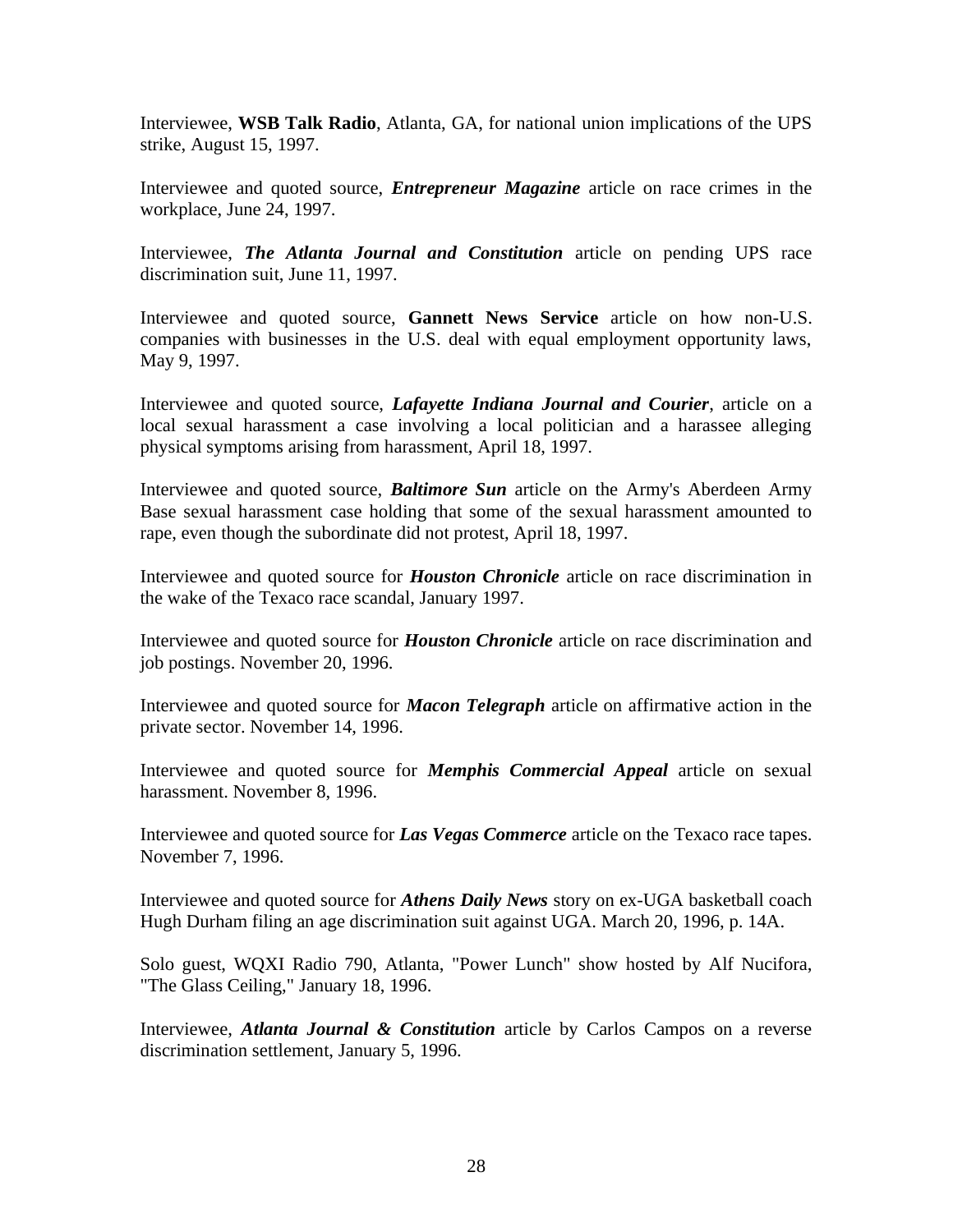Subject of article on sexual harassment presentation to the University of North Florida, *Jacksonville Times Union*, October 24, 1995.

Interviewee and quoted source, *Athens Daily News*, "Women Business Owners," October 1995.

Interviewee and quoted source, *Athens Daily News*, "UGA staffers do slow burn over shoddy treatment," August 22, 1995.

Interviewee and quoted source, *The Houston Chronicle*, *The Providence (Rhode Island) Journal Bulletin*, article on employee jealousy in the workplace, August 1, 1995.

Interviewee and quoted source, *Creative Loafing*, "Affirmative Action," July, 1995.

Solo guest, **WGAU Radio (CBS affiliate**), Dick Mendenhall Show, "Affirmative Action," May 17, 1995.

Interviewee and quoted source, *Athens Daily News*, "Sexual Harassment," April 23, 1995.

Interviewee and quoted source, *Houston Chronicle*, *Atlanta Journal and Constitution*, article on employer efforts to limit terminated employee withdrawals from 401(k) plans, to thwart discrimination claims under Title VII of the Civil Rights Act of 1964, March 27, 1995 and April 10, 1995.

Interviewee and quoted source, *Augusta Chronicle* article on whether there is a connection between working mothers and juvenile delinquency, March 8, 1995.

Interviewee and quoted source, *Houston Chronicle* article on affirmative action, February 26, 1995.

Guest, **WUOG Radio**, "Affirmative Action," February 13, 1995.

Featured in *Athens Observer* newspaper article on employment discrimination as a side bar article on my Employment Law course and employment discrimination in general, June 23, 1994, p. 9A.

Sole guest, **WUOG Radio**, "Sexual Harassment," May 25, 1994.

Interviewee and quoted source for *Augusta Chronicle* article on National Take Your Daughter to Work Day, April 19, 1994.

Interviewee and quoted source for *Women in Higher Education Newsletter* article on women and minorities being hired to fail, April 14, 1994.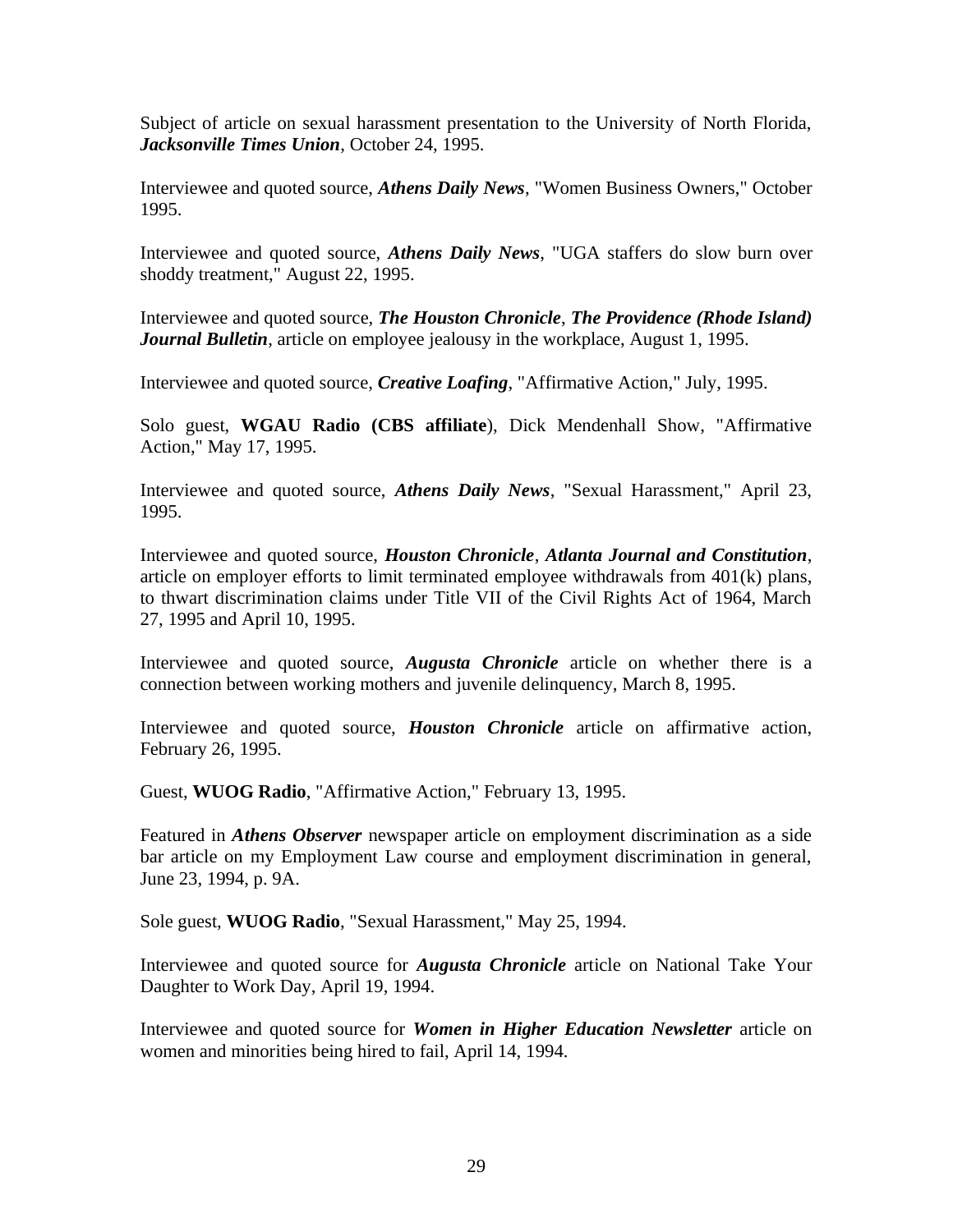Interviewee and quoted source for *Houston Chronicle* article on workplace policies regarding parents with children, April 6, 1994.

Interviewee and quoted source for *Georgia Trends Magazine* article on minority professors in colleges of business, March 31, 1994.

Interviewee for *Red & Black* article on the University's proposed hate speech policy as it relates to the lesbian and gay community, February 14, 1994.

Interviewee for *Red & Black* article on the proposals of the University's Blue Ribbon Commission on Race submitted to President Knapp, February 12, 1994.

Interviewee for *Red & Black* article on the University's newly proposed hate speech policy, February 10, 1994.

Interviewee and quoted source, *Augusta Chronicle* article on the Equal Pay Act, November 8, 1993.

Interviewee and information source for *Georgia Trends Magazine* article on gender in the workplace, for the December issue, October 26, 1993.

Selected by **Terry College of Business** Dean to be **videotaped** as an excellent teacher for a piece to be aired on television. Piece aired in October, 1993.

Author, invited column on the Family and Medical Leave Act of 1993, for *The Atlanta Journal and Constitution***,** September 26,1993.

Featured interviewee on UGA's *University News*, for television news story on diversity in the area of non-traditional families, May 31, 1993.

Interviewee and quoted source for article in *Gainesville Tribune* regarding lack of affirmative action in county government, May 16, 1993.

Panelist, **WUOG Radio**, "Lifting the Ban on Gays in the Military," May 10, 1993.

Quoted in UGA daily newspaper, *The Red and Black*, on a front-page article on feminism not being a dirty word, May 5, 1993.

Guest, **WUOG Radio**, "The Plight of Forgotten Urban Areas After the Rodney King Verdict," May 3, 1993.

Moderator, **WUGA Radio**, Debate on racial issues between Drs. Henry Louis Gates, Chair of the African American Studies Department at Harvard University, and Ronald Baxter Miller, Chair of the African American Studies Program at UGA, April 16, 1993.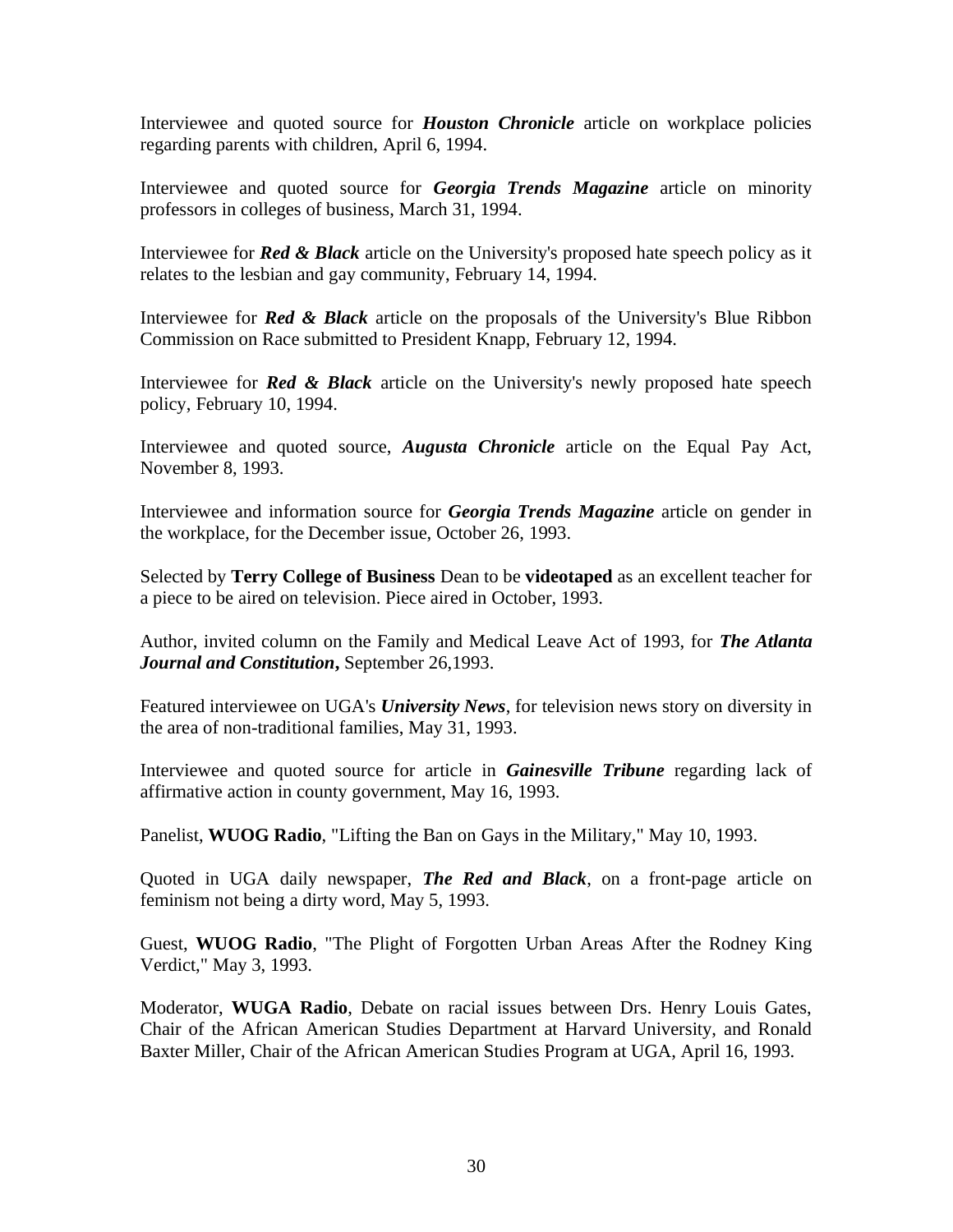Speaker, **Georgia Public Television (GPTV)** live broadcast as local part of a national three-hour sexual harassment program, April 14, 1993.

Invited essay on the need for multiculturalism in the UGA Faculty and Staff *Columns Newsletter*, April 5, 1993.

Interviewee and quoted source for UGA's, *Red and Black*, for an article on the Glass Ceiling, April 4, 1993.

Featured profile, *Georgia Trends (East) Magazine*, on the need for multiculturalism, April 1993 issue.

Featured in front page article in the UGA *Red and Black* newspaper for being first black president of the Southeastern Academy of Legal Studies in Business, January 25, 1992. Announcement also appeared in the Chronicle of Higher Education (1/27/92 edition) and the Athens newspapers.

Speaker, **WUOG Radio**, Denver, CO, "The Parental Leave Bill," September 12, 1992.

Featured on "People" page of the July 27, 1992 issue of *Jet Magazine* as being the first black professor to be tenured in the Terry College of Business.

Featured on "People" page of the January 15, 1993 issue of *Jet Magazine* and the Chronicle of Higher Education for being first black to become president of the Southeastern Academy of Legal Studies in Business.

Featured in a faculty profile article for the 1991 *Terry College of Business Annual Report*, April, 1992.

Solo featured guest for one hour program, **WUOG Radio**, "The Perception of Women in Society Today," February 17, 1992.

Interviewee for Journalism class magazine writing project entitled *"Athens Women of the 90's,"* January 21, 1992.

Selected as focus for article for *Pandora* (UGA yearbook) as Terry College of Business outstanding faculty member, 1992.

Interviewee for November 18, 1991 front page article on me for *The Athens Banner Herald and Athens Daily News*.

Speaker, **Monitor Radio** (American Public Radio affliate, Boston, MA), on the issue of U.S. Supreme Court nominee Clarence Thomas and sexual harassment, October 16, 1991.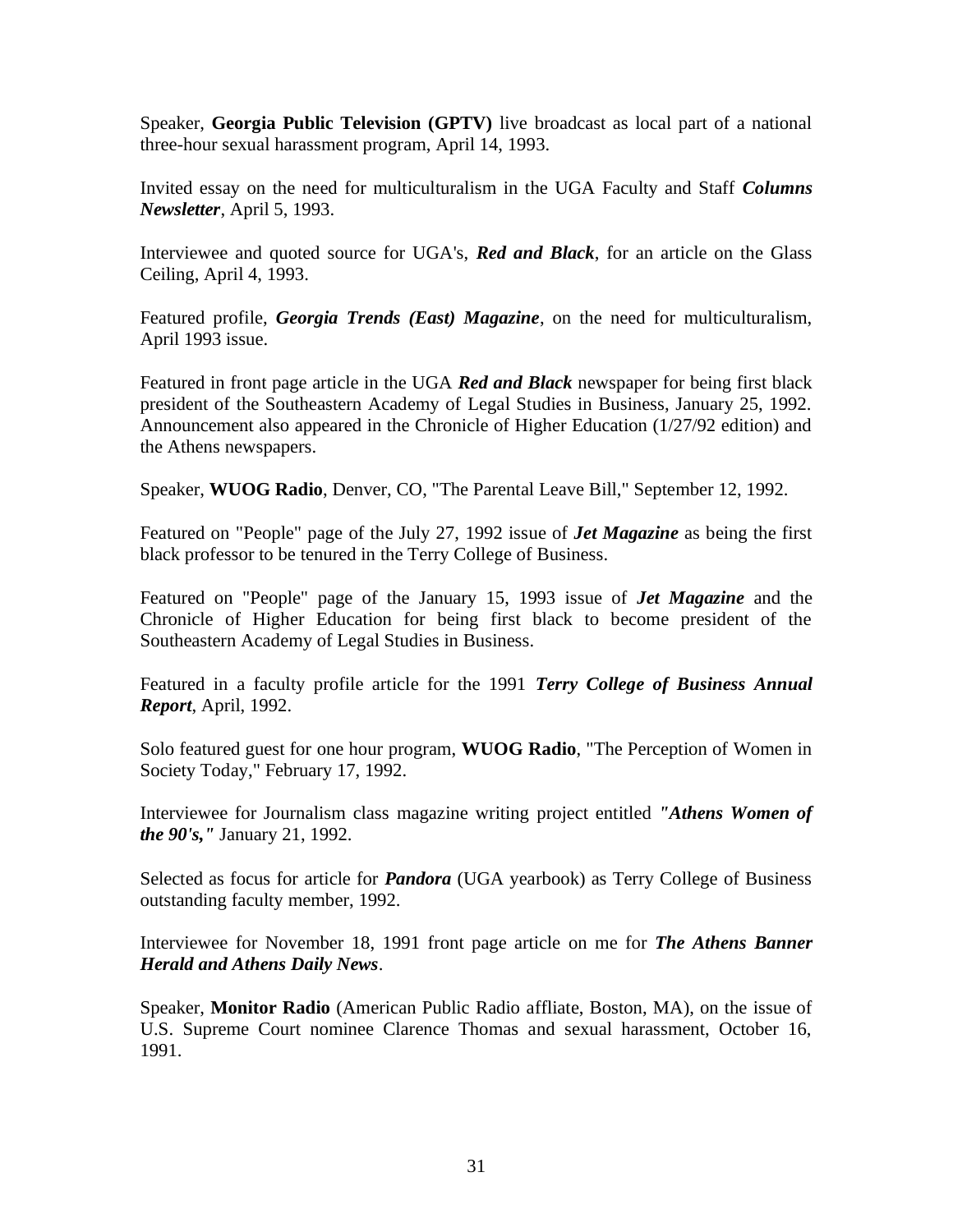Interviewee and quoted source, **Ridder News Service**, on the issue of the U.S. Supreme Court nominee Clarence Thomas and sexual harassment, October 16, 1991.

Speaker, **KRLD Radio**, (Texas State Network), on the issue of the U.S. Supreme Court nominee Clarence Thomas and sexual harassment, October 15, 1991.

Interviewee, *Newport News Daily News*, on the issue of the U.S. Supreme Court nominee Clarence Thomas and sexual harassment, October 10, 1991.

Videotaped talk on sexual harassment for use as part of a Psychology class project on the effect of a persuasive speaker on student opinion. Results indicated that the students who listened to my videotape were influenced by the video. October, 1991.

Speaker, **WUGA Radio** (National Public Radio affiliate at UGA) "Centerlines" program, on the issue of Affirmative Action, September 23, 1991.

Interviewee and quoted source for *Fortune Magazine* article on female managers and pregnancy, September 9, 1991 issue.

Guest, **WUOG Radio** program honoring Dr. Martin Luther King's birthday: "The Present State of Race Relations in the U.S.," January, 1990.

Guest, **WUOG Radio** program discussing the U.S. Supreme Court's recent term's decisions on abortion, affirmative action, flag burning and other issues, July, 1989.

*Athens Banner Herald* interviewee/co-author for article on Sexual Harassment in the Workplace, June, 1988.

Monthly guest host, **First Coast Sunrise television program**, Channel 17, WJKS, Jacksonville, January of 1986 to September of 1987.

## **Keynotes/Presentations/Panels/Workshops**

Presenter, Presenter, national Women't Fast Track Derby Association staff Zoom meeing, "How Will We Address Diversity & Inclusion?," July 13, 2020.

Presenter, Presenter, national Women't Fast Track Derby Association, Executive Board Zoom call, "How Will We Address Diversity & Inclusion?," July 12, 2020.

Presenter, national Women't Fast Track Derby Association, Accountability Partners,Zoom call, "How Will We Address Diversity & Inclusion?," July 11, 2020.

Keynote, OLLI, Zoom session, "How To Talk About Race," July 9, 2020.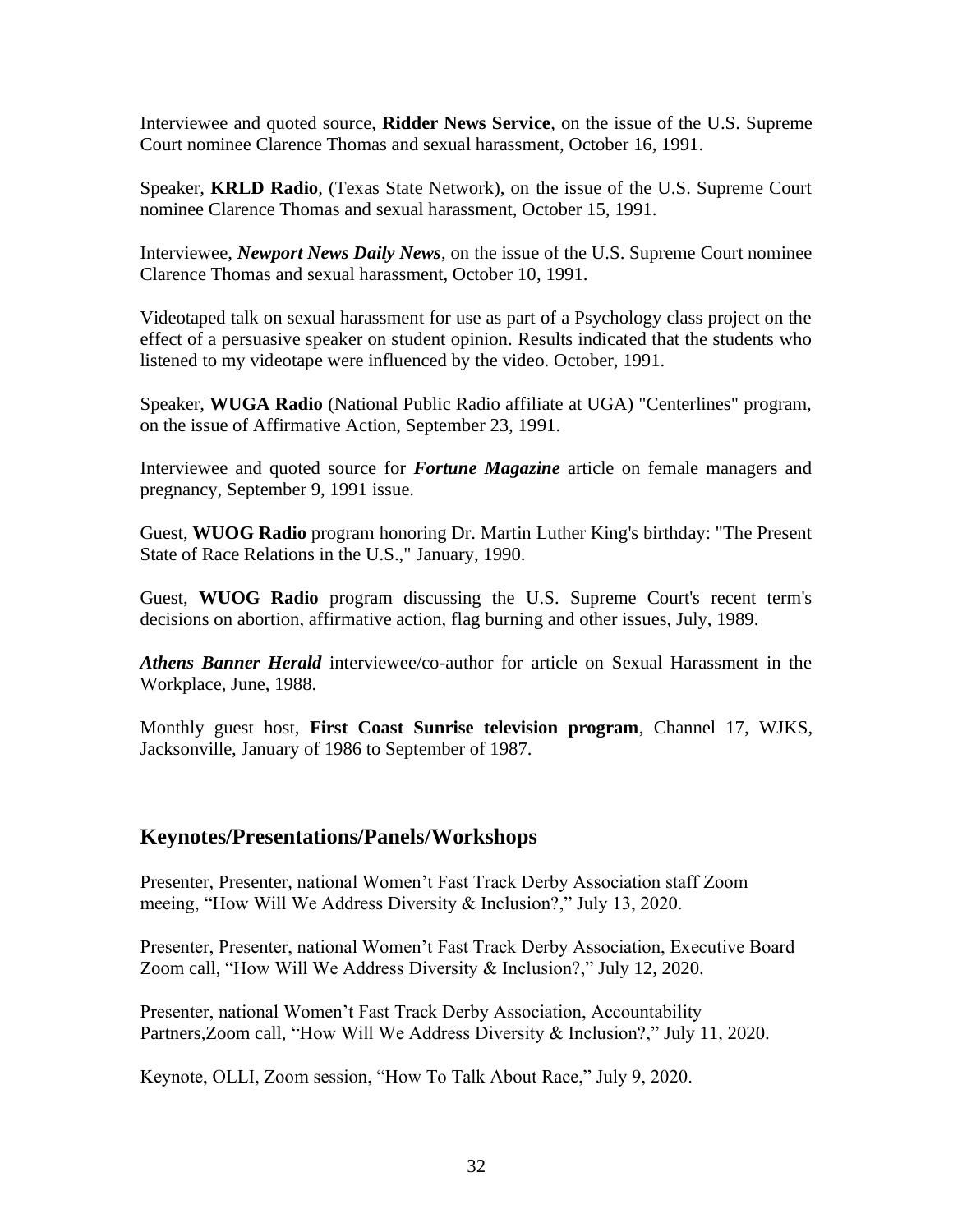Presenter, A-1 Accounting HR Firm, "What Do We Need to Know About Diversity & Inclusion?," June 26, 2010.

Presenter, UGA Development Office Zoom session: "How Do We Go About Learning What We Need To Do About Race Issues?." June 25, 2020.

Panelist, Terry College of Business Zoom Town Hall on Race, June 24, 2020.

Keynote, WEG Electric Executive team, Practical Diversity training, Atlanta, GA, May 19, 2020. Cancelled due to COVID-19.

Unanimously requested keynote speaker, UGA Office of Institutional Diversity's ZOOM celebration for the Class of 2020 graduates, May 18, 2020.

Keynote, UGA Development Office, Diversity, Equity and Inclusion workshop, May 11, 2020. Cancelled due to COVID-19.

Keynote, Georgia Banking School, HR & Legal & Diversity Issues, May 7, 2020. Cancelled due to COVID-19.

Keynote, Georgia Aquarium Executive Team, 3-hour Practical Diversity training, Atlanta, GA, April 13, 2020. Cancelled due to COVID-19.

Keynote, Georgia Daze student visitation weekend, April 10, 2020. Cancelled due to COVID-19.

Speaker, UGA Black Admitted Students' Reception, Atlanta, GA, April 5, 2020. Cancelled due to COVID-19.

Panelist, TED Talk Welcome Brunch, March 27, 2020. Cancelled due to COVID-19.

Keynote, Georgia Department of Revenue Management Team, 3-hour Practical Diversity training, Atlanta, GA, March 20, 2020. Cancelled due to COVID-19.

Panel Moderator, UGA's Women in Journalism, "A Seat at the Table Crossover Event," March 19, 2020. Cancelled due to COVID-19.

Georgia Department of Revenue Executive Team, 3-hour Practical Diversity training, Atlanta, GA, March 13, 2020. Cancelled due to COVID-19.

Keynote, UGA Student Government Association (SGA) Diversity, Equity and Inclusion policy rollout, February 25, 2020.

Guest Lecturer, ECHD 4537 - Judiciary Training course, on implicit bias, February 24, 2020.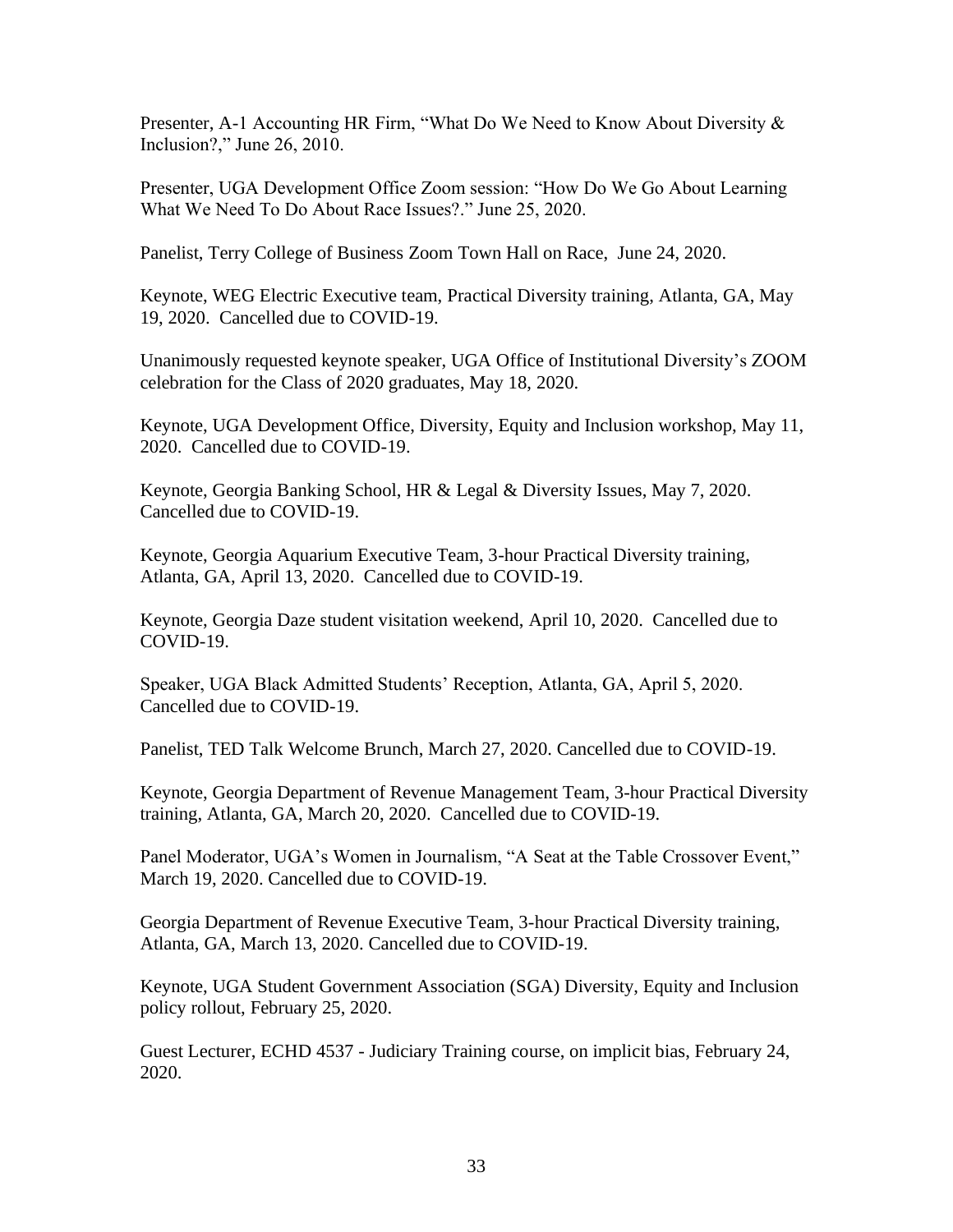Panelist, Winter Chautaugua Program on Rosa Parks, Athens Chataugua 2020 and Black History Month, February 23, 2020.

Panelist, Hispanic Student Association *Orgullo Hispaño* Networking Event, February 20, 2020.

Keynote speaker, Athens high school students' Black History Month visitation, February 14, 2020.

Keynote, Georgia Daze student visitation weekend, February 7, 2020.

Panelist, Accepted Minority Students Reception, Atlanta, GA, 12/15/2019.

Workshop Presenter, Home Depot Leadership Development Program for Attorneys, "Unconscious Bias," October 31, 2019.

Keynote, UGA Graduate School Future Scholars Visitation Program, October 29, 2019.

Workshop Presenter, Primerica Corporation, "Unconscious Bias and Employment Law Compliance," October 15, and 24, 2019.

Keynote, Terry College of Business' Women in Finance Club, "How I Came to TCOB and my Career Path," October 17, 2019.

Panelist, Student Government Association for First Year Leaders, October 14, 2019.

Presenter, Terry College of Business Executive Education Summit, "Practical Diversity," Atlanta, GA, October 10, 2019.

Panelist, Black Affairs Council Black Professionals Networking," October 9, 2019.

Keynote, The Roth Law Firm, "Practical Diversity," September 27, 2019, Atlanta, GA.

Keynote, OLLI, "Sigh…I don't like what's going on, but what can *I* do: The Power of One," September 16, 2019.

Presenter, WEG Electric, "Practical Diversity and Navigating the Legal Minefield," September 9, 2019.

Presenter, WEG Electric, "Practical Diversity and Navigating the Legal Minefield," August 19, 2019.

Presenter, WEG Electric Executive Team, "Practical Diversity and Navigating the Legal Minefield," July 26, 2019.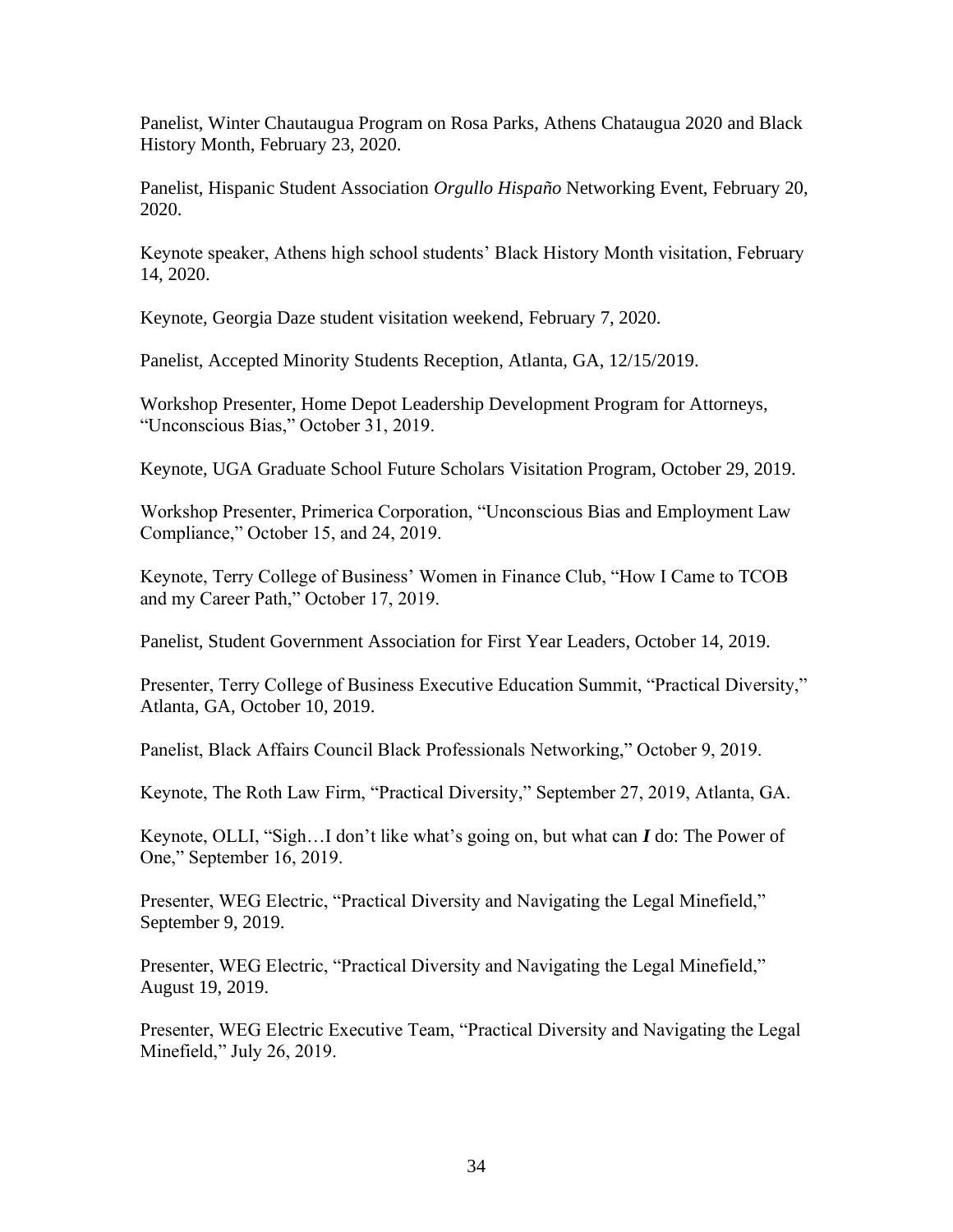Panelist, History Department Summer Fellows Institute, UGA and Diversity, July 23, 2019.

Panelist, Southeastern (SEC) Exchange for Student Government Leaders, July 12, 2019.

Panelist, Mandela Institute, for participants from all over Africa, "UGA and Diversity," July 8, 2019.

Keynote, "Race and Diversity in Historical and Modern America," University of Liverpool Intensive English Program, June 24, 2019.

Presenter, "Diversity & Human Resources, UGA Banking School, May 9, 2019.

Workshop Presenter, Advance UGA Conference sponsored by the UGA Office of Development, "All You Ever Wanted to Know About Diversity & Inclusion, But Didn't Know Who to Ask," May 3, 2019.

Panelist, Boys & Girls Club of Athens, "How I Got to be a Lawyer, Professor and Author," April 22, 2019.

Keynote, Day as a Dawg INSPIRE UGA program for 8th graders, "How to be Successful in College," April 20, 2019.

Keynote, Georgia Daze student visitation weekend, April 19, 2019.

Lecturer, Georgia African American Male Experience (GAAME) weekend mock course, April 12, 2019.

Keynote, Terry College Management Society, "Diversity & Inclusion At Work," April 9, 2019.

Presenter, McGraw-Hill WebEx, "Why and How to Incorporate Diversity Into the Classroom," April 4, 2019.

Welcome speech, Accepted Students Reception, Atlanta, March 31, 2019.

Presenter, seminar "What Does Diversity Have to Do With Vet Med?," national meeting of the student veterinarian group, SAVMA, March 10, 2019.

Panelist, post-viewing discussion of the movie, "The Hate U Give," Minority Services and Programs, February 26, 2019.

Keynote, Student Judiciary class, "The significance of Diversity & Inclusion in the Judicial Process," February 25, 2019.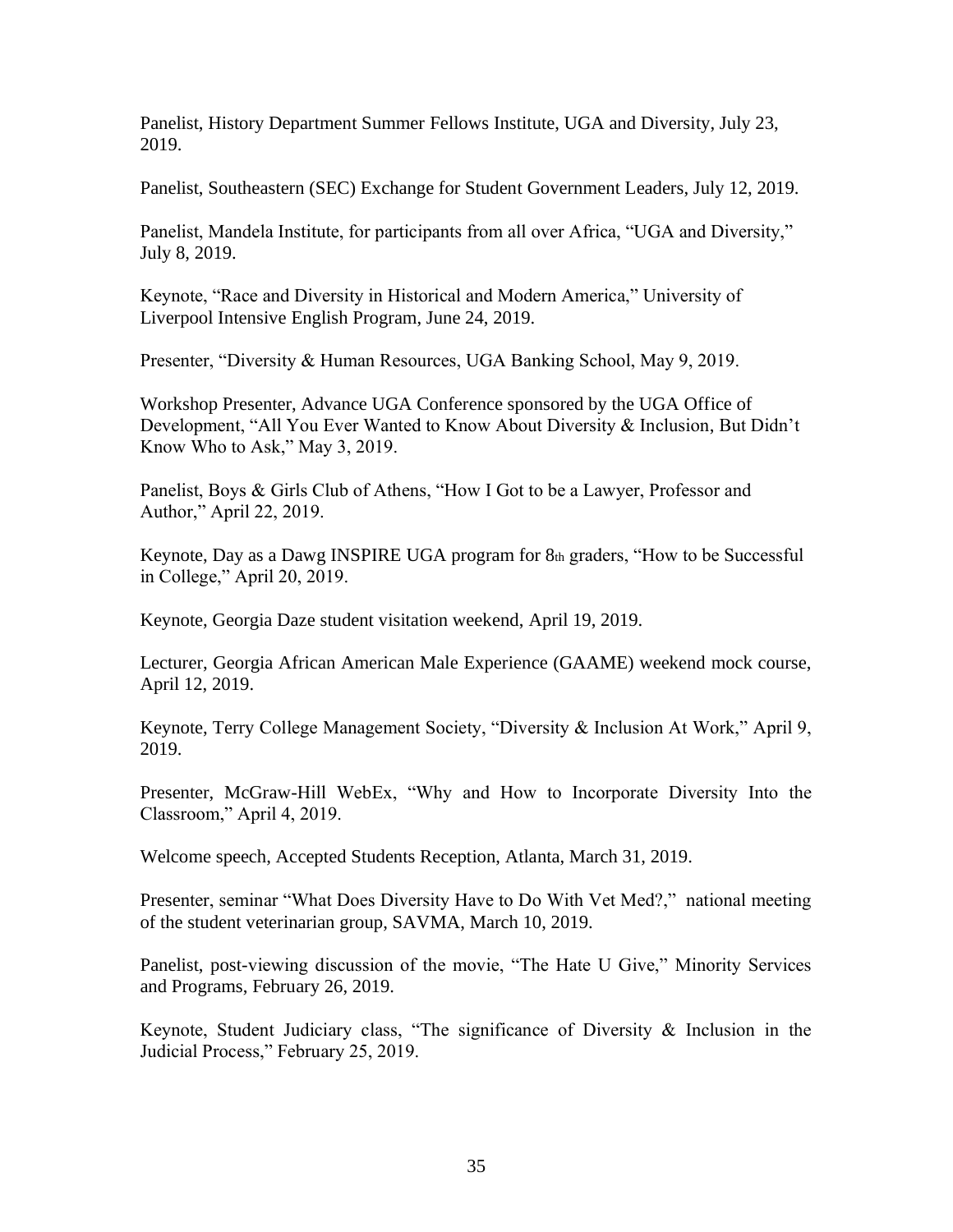Moderator, "The Importance of Diversity  $\&$  Inclusion in the Corporate Setting," sponsored by the Black Business Student Association and Delta Sigma Pi Business Fraternity, February 21, 2019.

Keynote, Georgia Daze student visitation weekend, February 1, 2019.

Keynote, Faculty Roundtable, "Diversity & Inclusion: What Do I Need to Do?" University of Massachusetts Amherst, College of Information and Computer Science, Amherst, MA, November 30, 2018.

Workshop, "Diversity & Inclusion: Working Together," at Amherst College for Five College Consortium of U Mass Amherst, Amherst College, Mt. Holyoke College, Smith College and Hampshire College, November 30, 2018.

Panelist, "Women in the Workplace: What Is It Really Like?," UGA, November 15, 2018.

Panelist, UGA Student Government annual Better Relations Day, November 9, 2018.

Workshop, "All You Ever Wanted to Know About Diversity & Inclusion," UGA Training and Development Office, November 2, 2018.

Moderator, "Black Male Leadership Society Presents Marion Brooks on Getting to the Next Level," November 1, 2018.

Moderator, "The Second Amendment," UGA Chapters of Turning Point and the NAACP, 10/30/2018.

Panelist, International Day of the Girl, "Women in Male-Dominated Workplaces," October 11, 2018.

Panelist, Abeneefookuo, "Young, Black and Brilliant" Series, October 11, 2018.

Keynote, Honors Program Book Talk, "When They Call You A Terrorist," October 9, 2018.

Keynote, "What Does Vet Med Have to Do With Diversity?!" UGA College of Veterinary Medicine, September 27, 2018.

Keynote, Student Government Association, Black Student Reunion, September 17, 2018.

Keynote, "Girls in Healthcare," August 28, 2018.

Keynote, "What You Really Want to Know About Your Student Coming to UGA," Freshman Orientation for Parents, June 7, 2018.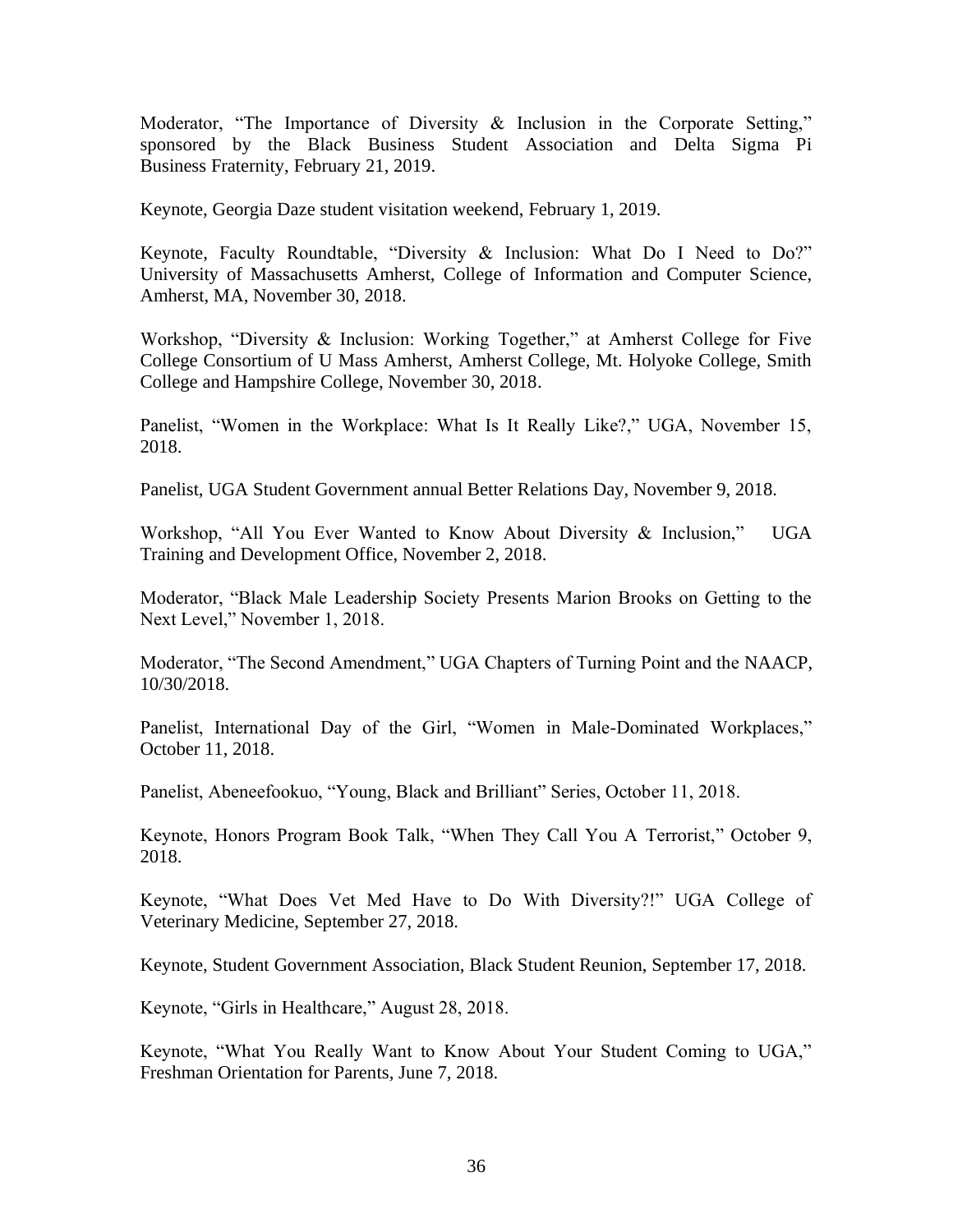Keynote, "What You Really Need to Know About Coming to College," Freshman Orientation, June 4, 2018.

Keynote, Inaugural McNair Scholars TRIO Program at UGA, Office of Academic Enhancement Luncheon, June 1, 2018.

Presenter, Georgia Banking School, "HR and Diversity," May 8, 2018.

Keynote, Georgia Daze student visitation weekend, April 20, 2018.

Keynote, Georgia African American Male Experience weekend Breakfast, April 13, 2018.

Moderator, Terry College of Business Terry Women's Initiative Student Conference, "Be The Change: Making an Impact NOW," April 6, 2018.

Faculty Keynote, Student Government Association Inauguration, April 4, 2018.

Participant, Dear World Photo Event, April 3, 2018.

Keynote, National Security Agency, Diversity & Inclusion Expo, Ft. Meade Base, MD, March 19, 2018.

Keynote, The Motley Fool, Diversity & Inclusion Event, Alexandria, VA, March 9, 2018.

Introduced Speaker, Andrea Ritchie, Women's History Month Keynote Event, March 1, 2018.

Guest Lecture, Future Faculty Fellows Program, Center for Teaching and Learning, February 27, 2018.

Keynote, Amara's Pride Girls Group, Hillsman Middle School, February 15, 2018.

Instructor, O.L.L.I course: "T.O.O.L.S. for Engaging in Courageous Conversations," February 5, 2018.

Keynote, Georgia Daze student visitation weekend, February 2, 2018.

Keynote, "Engaging Graduate Students in Uncomfortable Conversations," UGA School of Veterinary Medicine Lunch & Learn, November 27, 2017.

Workshop Presenter: "Taking Understanding of Race to the Next Level," UGA School of Social Work faculty, November 17, 2017.

Panelist, UGA Student Government Association Forum on Diversity & Inclusion, November 15, 2017.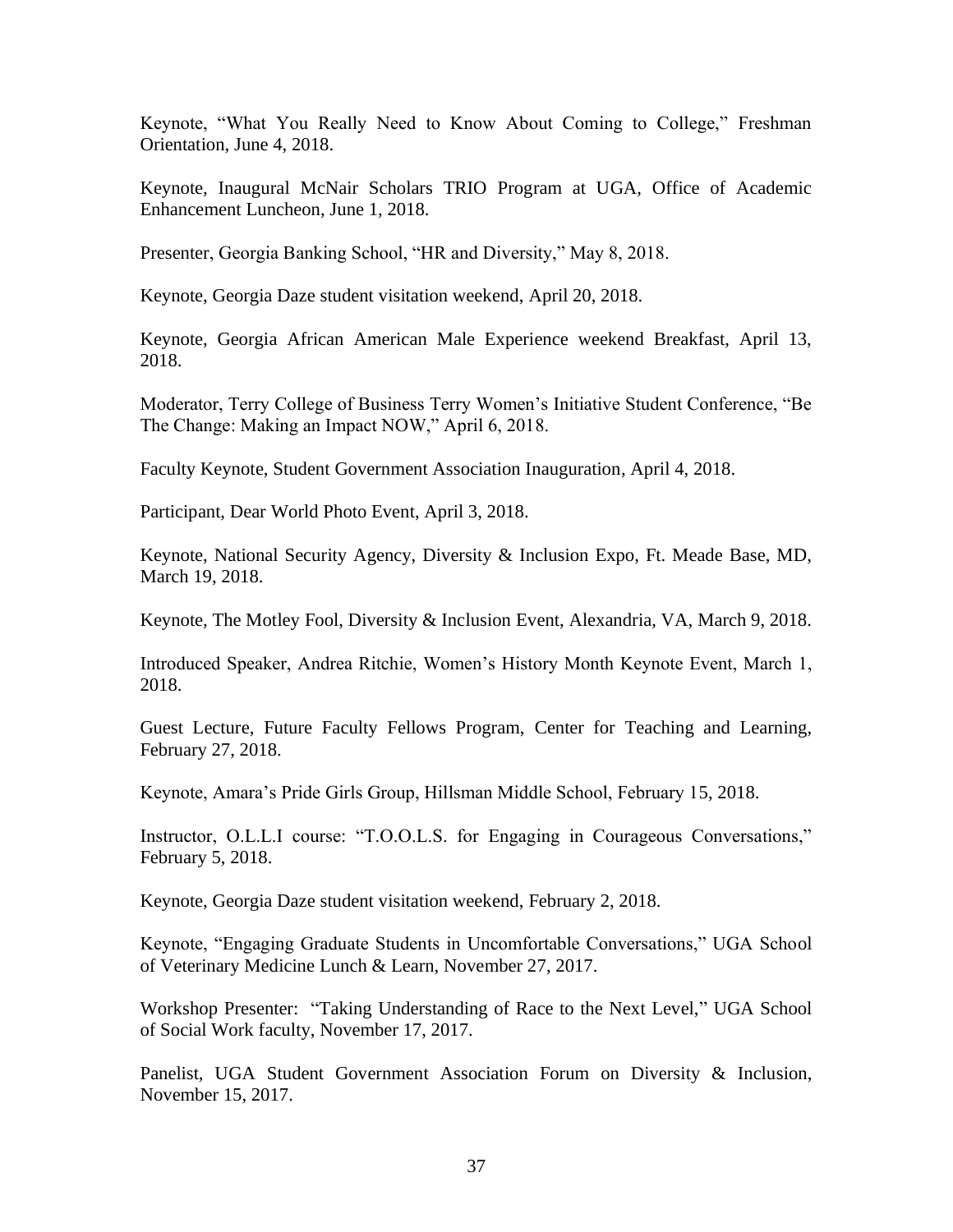Featured Guest speaker, Myers Hall C.L.A.S.S. Advocate program on Diversity, Inclusion and Socio-Economic Status, November 15, 2017.

Keynote, The Graduate School's Future Scholars Welcome Dinner, November 5, 2017.

Guest Lecture, Dr. Tina Harris' First Year Odyssey course on Interracial Communication, November 1, 2017.

Keynote, Black Faculty and Staff Organization's Annual Scholarship Luncheon, "Dinah, 1816: You Need a Well From Which to Draw," October 23, 2017.

Speaker, College of Education's Graduate Students of Color Research Forum, "Self Care and Negotiating Academia While Staying True to Yourself," October 21, 2017.

Panelist, Women in Pre-Law Conference, "Navigating the Law as a Female," October 19, 2017.

McGraw-Hill Webinar "Putting Diversity & Inclusion Into Your Classroom: Why  $\&$ How," October 13, 2017.

Panelist, Georgia Political Review, "Extremist Views and Historic Preservation," October 2, 2017.

Keynote, Phi Alpha Delta Pre-law Fraternity, "Navigating the Law as a Career," September 19, 2017.

Keynote, Women's Day, East Athens Friendship Baptist Church, "In These Times: Remember Who You Are and Whose You Are," September 17, 2017.

Keynote, Terry College of Business MBA Net Impact Club, "The Importance of Diversity & Inclusion and How to Navigate It," September 15, 2017.

Workshop Presenter, UGA Community, "Conversations that Build Bridges," August 16, 2017.

Keynote, Center for Teaching and Learning Teaching Assistant Orientation, "Teaching Awesomeness," August 8, 2017.

Keynote, MBA Orientation, "Diversity & Inclusion: The Why & How," August 3, 2017.

Keynote: DawgCamp Discovery, "Finding Diversity & Inclusion's Importance in College," July 29, 2017.

Workshop Presenter, UGA Residence Housing Staff, "Diversity & Inclusion," July 19, 2017.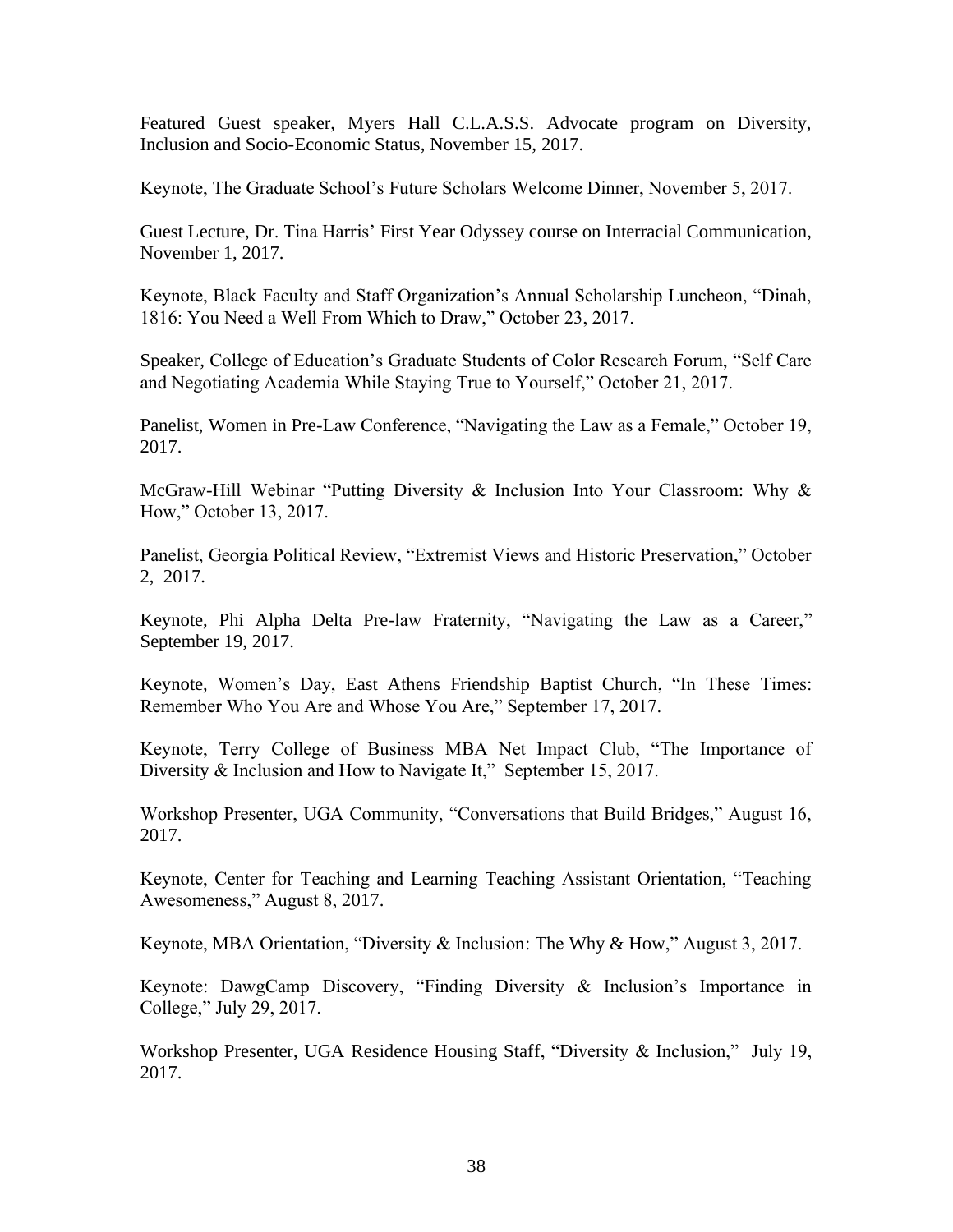Keynote, Freshman Orientation, "Welcome to UGA!" June 5, 2017.

Keynote, Graduate School Summer Bridge Orientation Luncheon, June 1, 2017.

Workshop Presenter, "Actualizing Diversity & Inclusion," University of Saint Joseph, W. Hartford, CT, May 25, 2017.

Presenter: H

Moderator, Hyphenated American Event, Ciné Theater, Athens, GA, April 28, 2017.

Keynote, Black Male Leadership Society's Women's Appreciation Dinner, April 23, 2017.

Keynote, Georgia Daze Program, "Why You Should Choose UGA!" April 21, 2017.

Featured Lecturer, Georgia African American Male Experience weekend, April 15, 2017.

Speaker, UGA Admitted Student Reception, ATL, GA, April 11, 2017.

Guest Lecture, WFED 4990-Research Seminar Transitioning from UGA to Adult Life, "Making Sense Out of Life After College," March 28, 2017.

Panelist, College of Education's Equity and Inclusion Conference, "Courageous Conversations," March 24, 2017.

Keynote, Georgia Daze Program, "Why You Should Choose UGA!" February 24, 2017.

Moderator, African Student Union, "Africans and African Americans: A Black Diaspora Dialogue," February 22, 2017.

Panelist, Discussion of the movie, "13th," February 21, 2017.

Keynote, OLLI Exec Board, "How to Become More Diverse," February 13, 2017.

Keynote, UGA Health Center Staff's Black History Month program, "Help! I Feel Awful! What's My Role in Diversity and Inclusion in a Post-11/8 World? And No, The Talk is Not About Politics," February 10, 2017.

Keynote, Phi Alpha Delta Pre- Law Fraternity, "My Experience in the Law," February 7, 2017.

Panelist, Terry College of Business's Diversity Café, "The Immigration Crisis Executive Order," February 7, 2017.

Guest Lecture, FHCE 5900, "Legal Issues in the Job Search," February 6, 2017.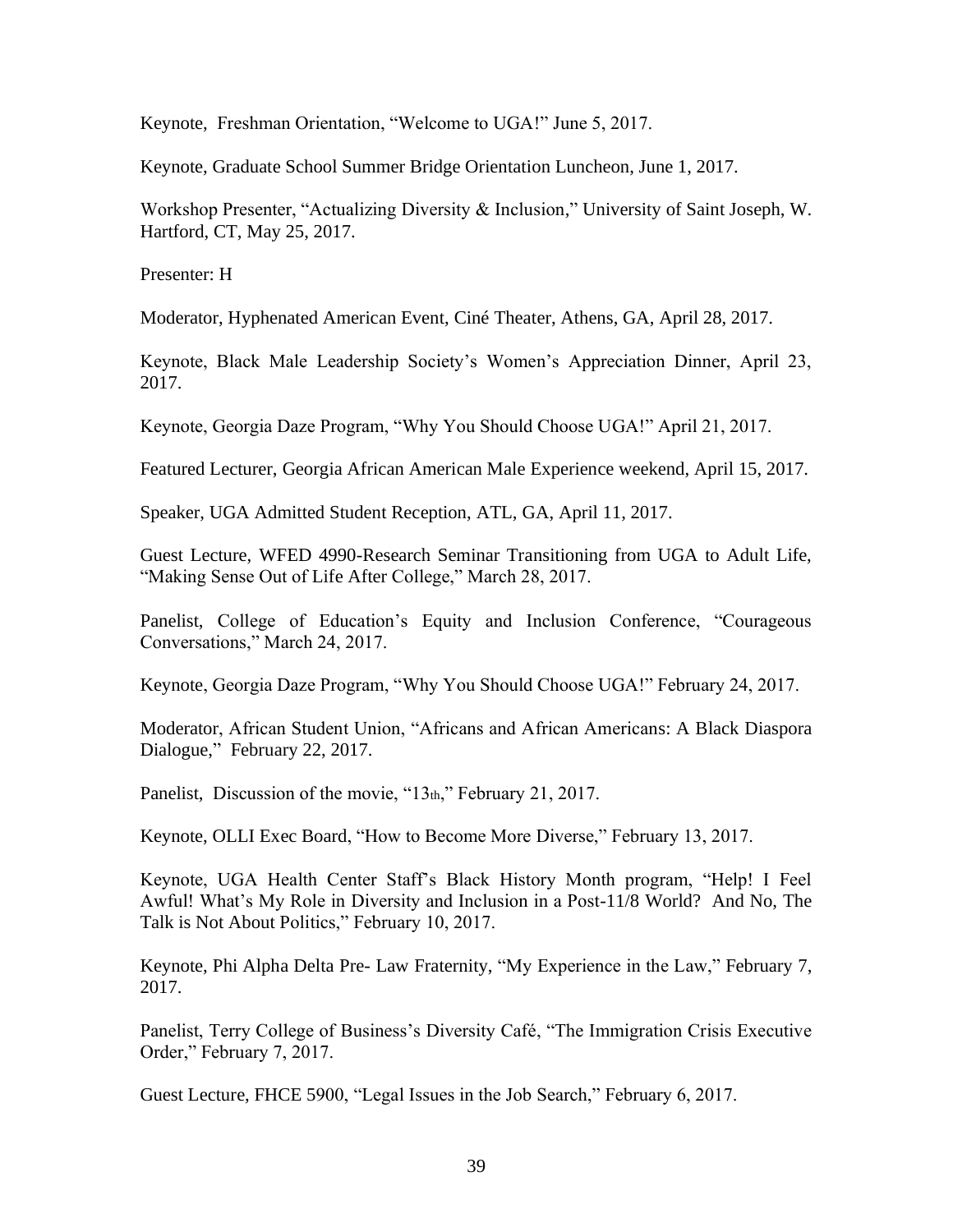Keynote, Young Democrats, "The Election," February 1, 2017.

Guest Lecture, Dr. Chalandra Bryant's course, "Development Within the Family" "Alternative Families," January 31, 2017.

Presenter, OLLI, "Operationalizing Diversity and Inclusion: I Care, But What Do I DO?, January 27, 2017.

Presenter, OLLI, "Why In the World Be A Delegate to a Political Convention?!!!: The 2016 Democratic National Convention," January 25, 2017.

Panelist, UGA TEDx Mixer, "My Experience as a TEDx Presenter," January 24, 2017.

Keynote, LSAMP Semester Opening, "Coping in STEM As A Minority or Female: Packing a Bag You Can Use When You Need It---And You Will Need It," January 9, 2017.

Panelist, Honor's Program Student Council program, "What's My Professional Life Like?," November 16, 2016.

Keynote, UGA's Hill Community diversity program, "Where Does Diversity Stand After the Election?," November 9, 2016.

Keynote, the Graduate School's Future Scholars Visitation Program, "You Can Do This," November 6, 2016.

Panelist, UGA Honors College Student Council program on the upcoming presidential election, November 1, 2016.

Recorder, UGA Oral History Project, "Being a delegate to the 2016 Democratic National Convention that nominated the first female as a national party presidential nominee for president of the US," October 28, 2016.

Keynote, UGA's Fempowerment organization, "The Intersection of Politics, Womanhood and Wellness: Coping," October 27, 2016.

Guest Lecturer, ALDR 4540 – Leadership, Ethics and Culture, "Preparing for the Work World: Ethics, Culture, Gender," October 21, 2016.

Presenter, Office of Institutional Diversity's diversity training for Development and Alumni Relations Office, October 17, 2016.

Keynote, Athens Universalist Unitarian Fellowship, "How Can We Do A Better Job With Diversity?," October 16, 2016.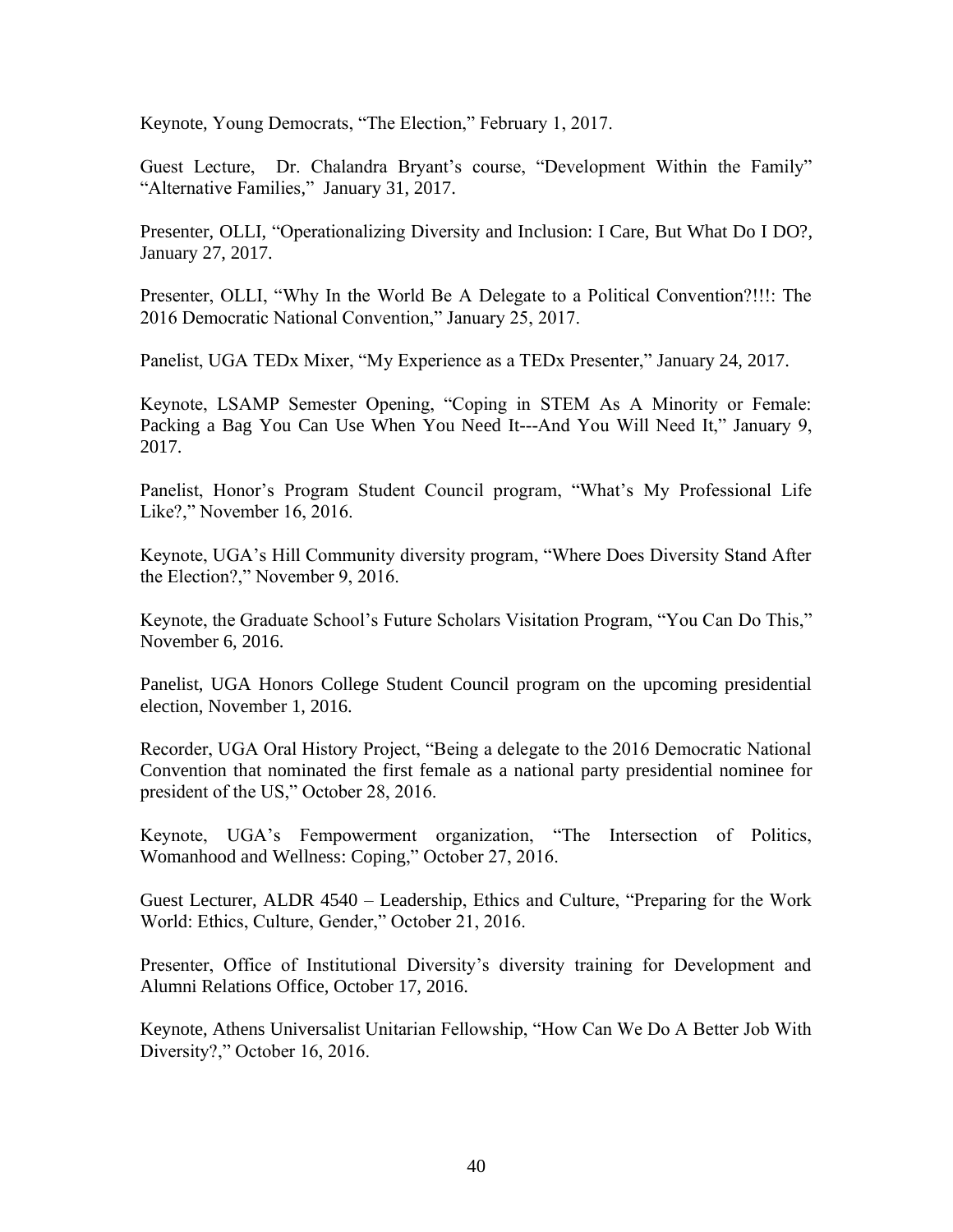Keynote, Georgia NAACP State Conference Breakfast, "Who You Are," October 8, 2016.

Keynote, Democrats of Athens, "The DNC Experience," October 6, 2016.

Keynote, Alpha Kappa Psi Business Fraternity, "Cultural Introductions & Gender Issues," October 4, 2016.

Keynote, UGA Health Center, "Quilt Pieces: Race," September 28, 2016.

Co-presenter, Reynolds Plantation's Linger Longer series, "Diversity's Role in Academia," September 26, 2016.

Keynote, UGA Human Resources Club, "Diversity and its Role in HR," September 22, 2016.

Keynote, UGA's Young Democrats Club, "My DNC Delegate Experience," September 21, 2016.

Guest Lecturer, FHCE 5900 – Professional Seminar and Internship Orientation, "Diversity in the Real World," September 12, 2016.

Presenter, National Labor Relations Board, Washington, DC, "Practical Diversity," September 7, 2016.

Presenter, Center for Teaching and Learning's Teaching Assistant Orientation, "Teaching Awesomeness," August 9, 2016.

Presenter, MBA Orientation Diversity Session, "What Diversity Means at UGA, in your Program and in the Workplace," August 8, 2016.

Keynote, the Graduate School's Gateway to Graduate School Orientation, "You Can Do This," June 1, 2016.

Presenter, UGA Diversity Certificate course, "What's Slavery Got To Do With Today?," May 20, 2016.

Name reader, UGA's Rite of Sankofa African American graduation celebration, May 12, 2016.

Keynote, faculty retreat, College of Family and Consumer Sciences Department of Financial Planning, Housing and Consumer Economics, "Microaggression," May 11, 2016.

Keynote, Black Male Leadership Society's Young Kings Mentorship Program Dinner, "I Want You To Believe You Can Do This," May 6, 2016.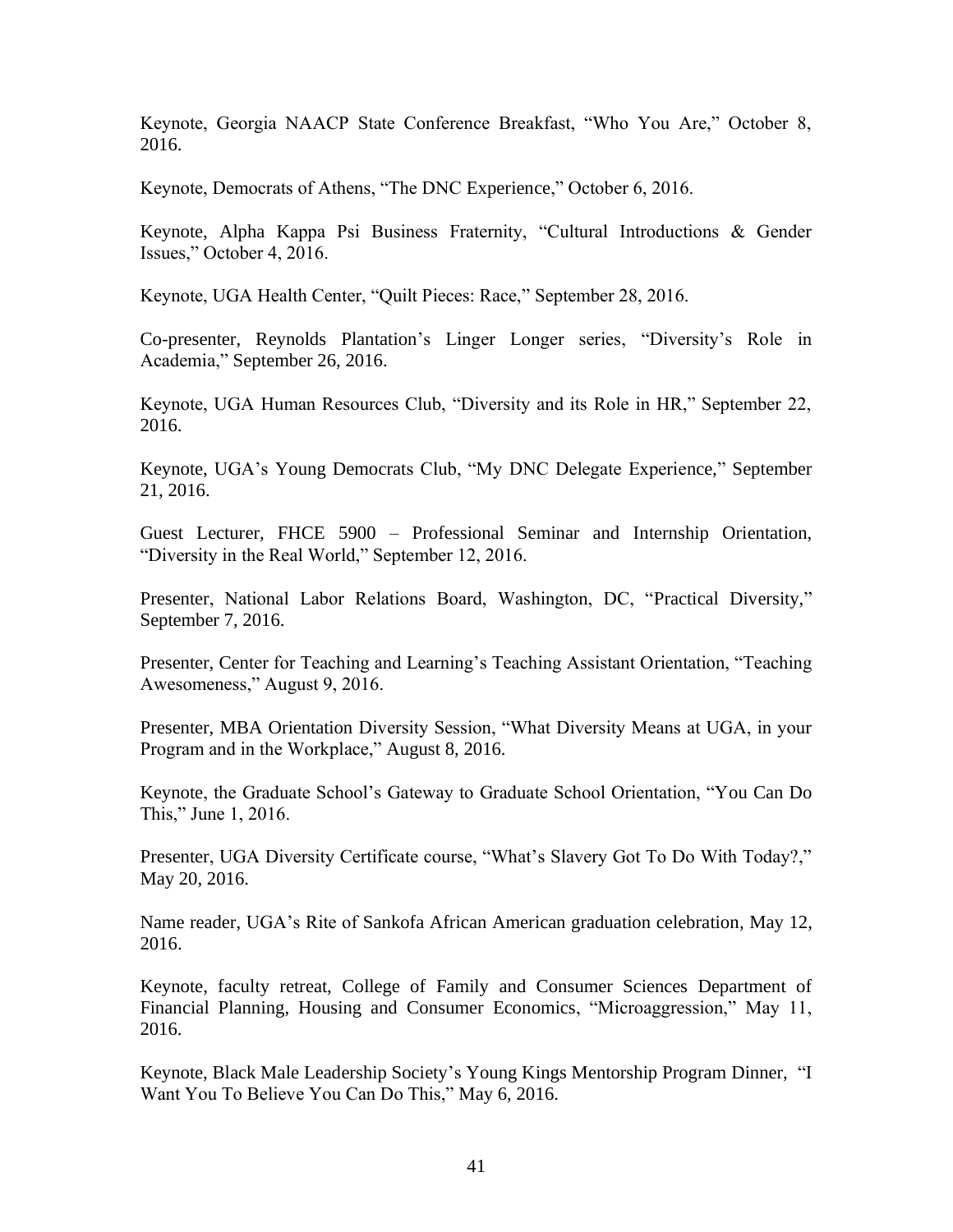Presenter, Georgia Banking School, "Human Resources Considerations and Diversity," May 3, 2016.

Co-presenter, Reynolds Plantation Linger Longer Series, "Campus Unrest and Slavery: It's Connected," May 2, 2016.

Guest speaker, WFED 4990 – Transitioning from College to Adulthood, "Where Does Diversity Fit In,?" April 7, 2016.

Keynote, National Residential Housing Association Induction Ceremony, "Don't Forget Who You Really Are," April 6, 2016.

Introducer of Keynote, Women's Studies Institute Capstone Women's History Month Speaker, Hon. Leah Ward Sears, March 31, 2016.

Presenter, UGA Diversity Certificate Course, "Everything You Always Wanted To Know About Diversity But Didn't Know Who To Ask," March 23, 2016.

Panelist, UGA's 23rd Annual Women' Studies Student Research Symposium, "Activism, Motherhood, and Workplace Stress: Work-Life Balance for the 21st Century Woman, February 26, 2016.

Panelist, UGA Chapter of the National Council of Negro Women, "Hair," February 25, 2016.

Panelist, Student Entrepreneurship, "Raising the Hidden Bar," February 16, 2016.

Keynote, Student Judiciary course ECHD 4000-Ethical Community, "Diversity & Humility in Decision-making," February 15, 2016.

Keynote, UGA's Black Affairs Council's Unity Ball, February 13, 2014.

Panelist, Terry College of Business Black History Month program, "HBCU v. PWI," February 11, 2016.

Keynote, No Time To Waste Ministries, Houston, TX, "Black History: Texas and Slaves' Westward Move to Texas," February 6, 2016.

Panelist, "Hate and What We Can Do About It," Jewish Film Series, February 2, 2016.

Keynote, HDFS- 2100-Development Within the Family course, "Sexuality," February 2, 2016.

Panelist, UGA Career Center's Multicultural Professional Development Conference, "Strength in our Differences," February 2, 2016.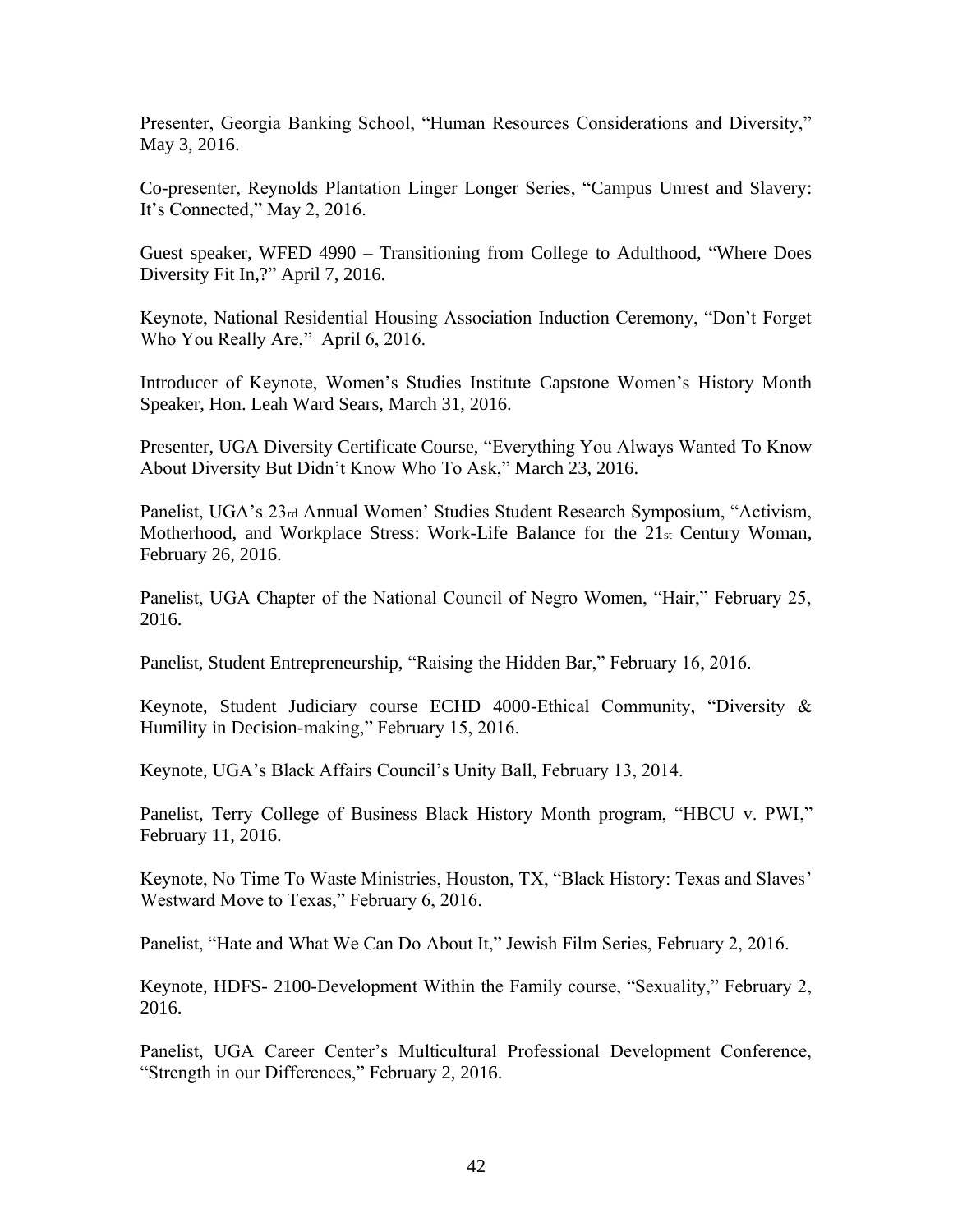Keynote, OLLI Class on Slavery, "Slavery: Shhh… NOT!." January 25, 2016.

Panelist, UGA's Black Affairs Council and the National Council of Negro Women, "Black Women and Work," January 21, 2016.

Keynote, U.S. Social Security Administration's MLK Observance program, Atlanta, GA, January 13, 2016.

Keynote, Inaugural convening of the UGA Special Collections Fellows Program, December 11, 2015.

Keynote, Black Male Leadership Society Clarke Middle School Mentoring Program, December 8, 2015.

Presenter, UGA Diversity Certificate course, December 4, 2015.

Keynote, Graduate and Professional Scholars (GAPS) meeting about microaggression, November 16, 2015.

Keynote, Inaugural presentation of the new social justice series, "The Soapbox," November 5, 2015.

Keynote, ECHD 3050 class on how workplace diversity fits into career and life planning, November 4, 2015.

Panelist, "Navigating the Academy," UGA's first African American Female Faculty Research Workshop, September 12, 2015.

Panelist, "Women & the Workplace," UGA's Soule Hall Dormitory, October 14, 2015.

Presenter, Georgia Banking School Diversity and Human Resources Course, May 5, 2015.

Keynote, Georgia DAZE, April 24, 2015.

Keynote on Diversity, UGA Intra-fraternity Council meeting, April 21, 2015.

Presenter, UGA Diversity Certificate Class on Diversity, April 17, 2015.

Speaker, UGA Georgia African American Male Experience (GAAME), dinner, April 17 2015.

Keynote, UGA Institute for African American Studies, APERO Speaker Series: My Hair is Not Your Hair April 8, 2015

Keynote speaker, Howard B. Stroud Elementary School, Career Day, April 3, 2015.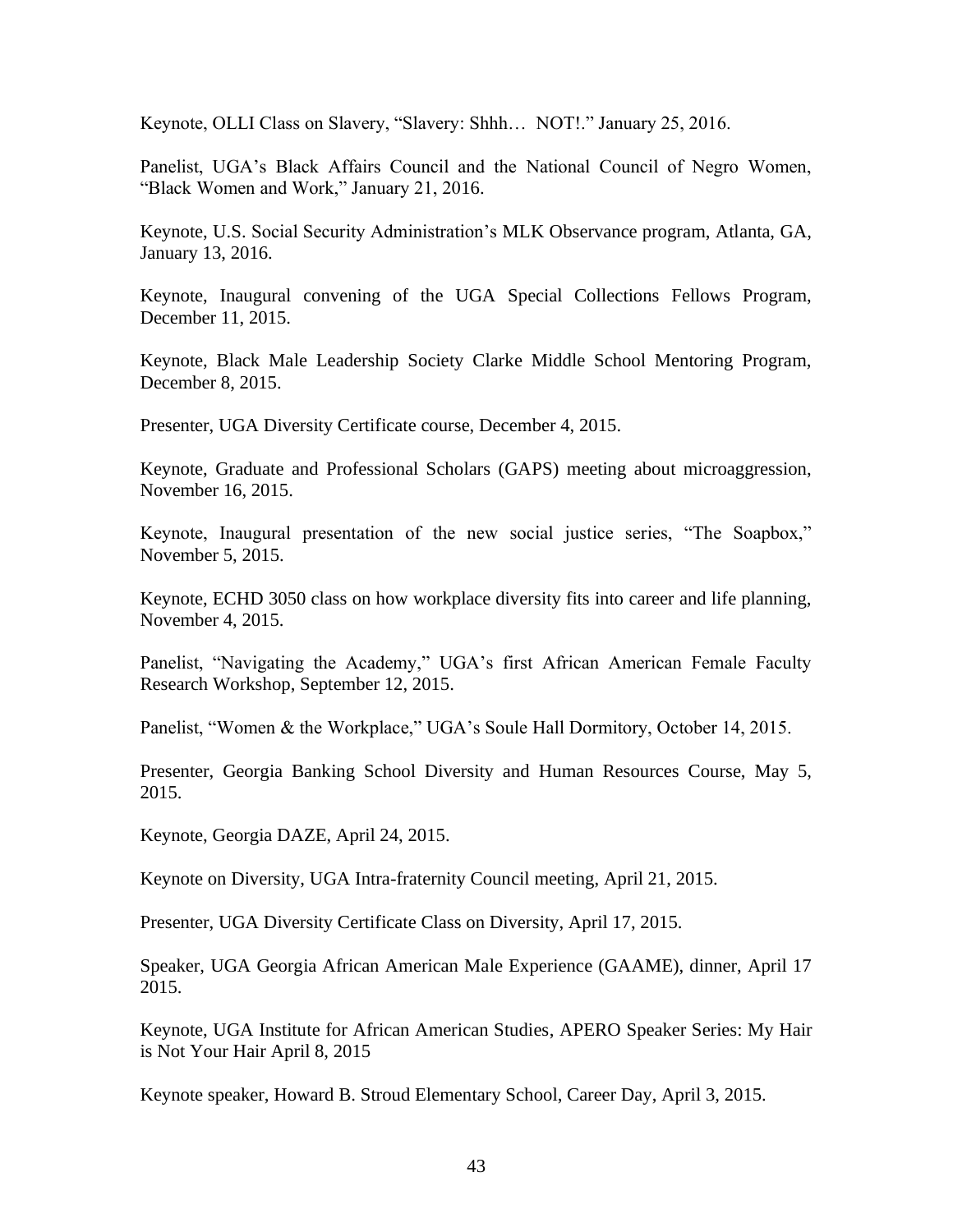Interviewee, student capstone mentoring research for Jeremy Daniels, student in EDHI 4380, March 31, 2015.

Keynote speaker, Howard B. Stroud Elementary School, Career Day, March 30, 2015.

Speaker, Clarke Central High School teacher Ginger Lehmann on how to effectively address d race issues with students, March 30, 2015.

Presenter, TEDxUGA, "Practical Diversity: Taking Diversity From Theory to Practice To Avoid Unnecessary Liability and Embarrassing Rosetta Moments," March 27, 2015.

Keynote speaker, Cedar Shoals High School 11th grader visitation to UGA campus for Experience UGA program, "The Civil Rights Movement Re-Examined: How'd We Get Here? Where Are We?" March 25, 2015.

Keynote speaker, Clarke Central High School 11th grader visitation to UGA campus for Experience UGA program, "The Civil Rights Movement Re-Examined: How'd We Get Here? Where Are We?" March 18, 2015.

Keynote speaker, Post-Racial PhD: Diversity Re-Examined," the Graduate School Lunch & Learn Series, March 4, 2015.

Keynote speaker, Unsung Heroes of Civil Right, the Graduate School, Black Affairs Council, March 2, 2015.

Keynote speaker, Office of Institutional Diversity's Georgia DAZE high school students' visitation to UGA, February 15, 2015.

Reader for Reading Day, Howard B. Stroud Elementary School, February 13, 2015.

Keynote speaker and guest lecturer, University Judiciary class on Bias and Humility, February 9, 2015.

Featured speaker, Stories of Everyday Black History, UGA Office of Minority Services and Programs, February 5, 2015.

Delivered "Last Lecture," "In the end, it really is all about love…," UGA Housing, January 20, 2015.

Interviewee for student research on faculty dealing with students outside of the classroom, December 11, 2014.

Keynote speaker, Future Scholars Visitation Program, November 9, 2014.

Panelist, Nike Focus Group, October 8, 2014.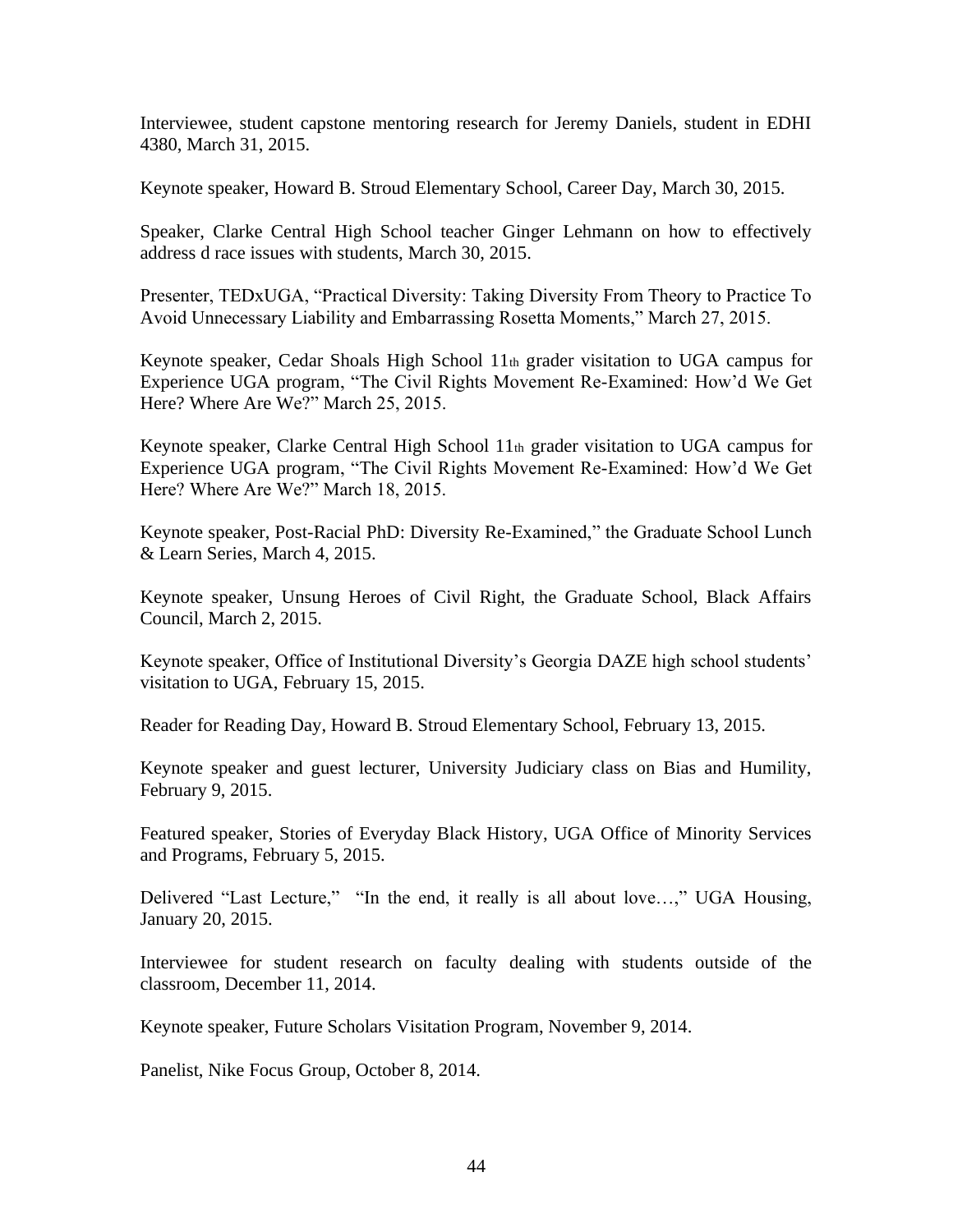Achievement Award presenter for Freda Scott Giles upon retiring, Institute for Women's Studies, August 22, 2014.

Keynote speaker, Graduate School's Summer Bridge Workshop, Jul 24, 2014.

Keynote speaker, Simon Scholars Academic Retreat, June 9, 2014.

Keynote speaker, Simon Scholars Foundation Senior Banquet, Atlanta, GA, May 28, 2014.

Keynote speaker, Office of Institutional Diversity's Georgia DAZE high school students' visitation to UGA, April 26, 2014.

Moderator, Kailasa Chapter, Mu Sigma Upsilon Multicultural Sorority program on "Differences in Beauty by Culture," April 9, 2014.

Interviewee for student Amber Hudson, for UGA Sociology of Work class, March 23, 2014 on using the Hargrett's treasures in class, March 21, 2014.

Speaker, UGA 's Return to the Arch Alumni Days, "Using the Hargrett Special Collections Library materials for Employment Law class," March 21, 2014.

Class speaker, College of Family and Consumer Sciences class Development Within the Family, on alternative families, lesbian mothers, March 4, 2014.

Presenter, UGA Law Librarians Workshop on "Negotiating Difficult Terrain," February 4, 2014

Keynote speaker, Center for Research and Engagement in Diversity (RED}), "My diversity experience at UGA," November 20, 2013.

Panelist, Office of International Education, Fulbright Award Experience," November 13, 2013.

UGA Hargrett Library's Faculty Learning Community, "New Collaborations: Incorporating Special Collections Resources Into The Classroom: My Experience," November 12, 2013.

Speaker, UGA Russell Library's Storytellers and Scholars Program, "1973: My Watergate Experience," October 24, 2013.

Keynote speaker, Kailasa Chapter, Mu Sigma Upsilon Sorority, "Taboo Topics," October 9, 2013.

Keynote speaker, UGA International Business Society, "My Experiences of Living and Working Abroad," October 8, 2013.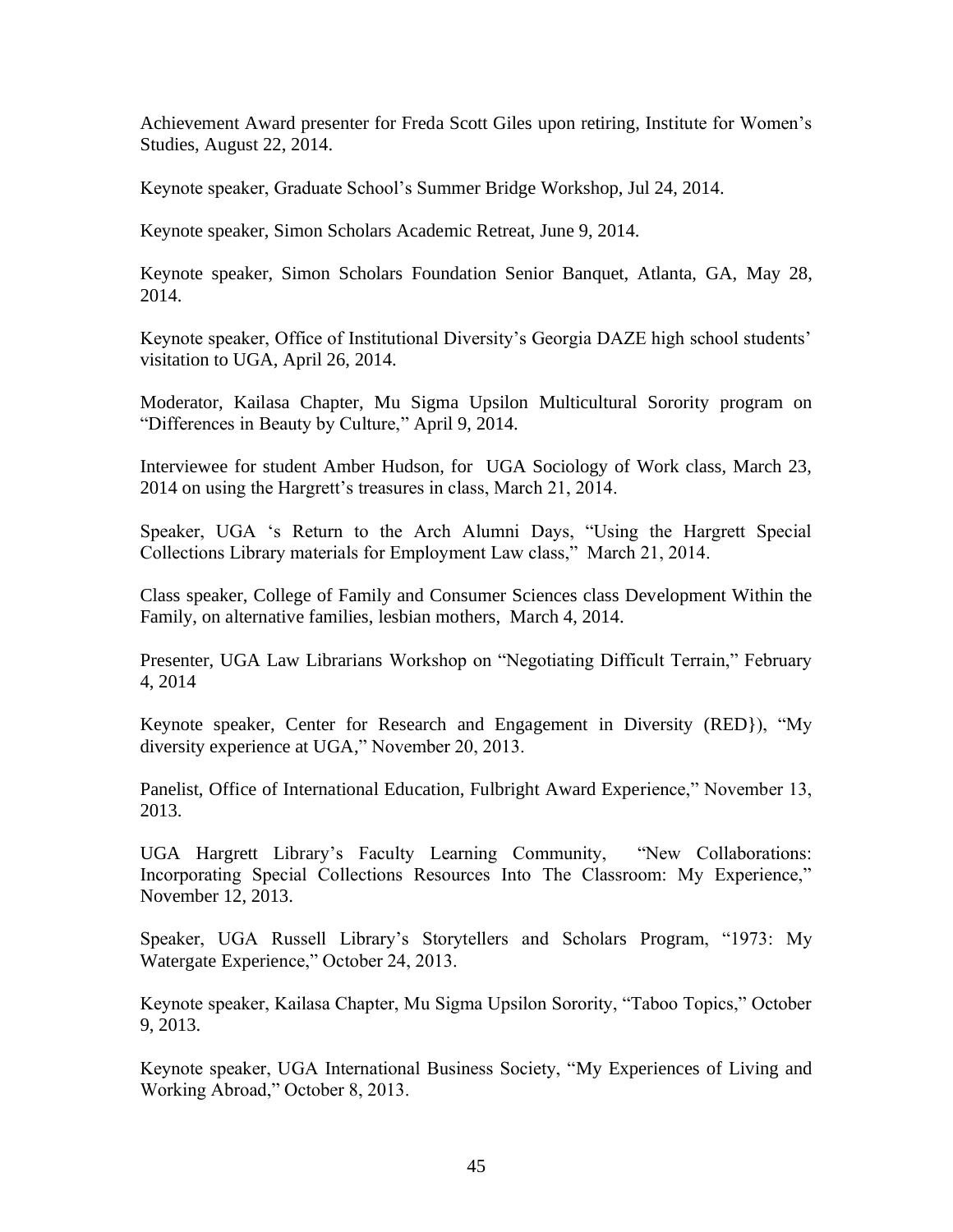Keynote speaker, UGA Graduate School's Summer Bridge Program, "Why Not You?," July 23, 2013.

Keynote speaker, UGA Lavender Graduation, April 27, 2013.

Keynote speaker, Office of Institutional Diversity's Georgia DAZE high school students' visitation program, April 19, 2013.

Introduction of Speaker, Women's Studies' annual Andrea Carson Coley lecture, April 19, 2013.

Keynote speaker, Auburn University School of Education, "Why Diversity in Education is Important for Teachers to Know and Understand," April 11-12, 2013, Auburn, AL.

Speaker, Residence Housing Association's Diversity Awareness Week at Georgia (DAWG) Days program, "Breaking Boundaries: I Am More Than…," March 25, 2013.

Keynote speaker, UGA LGBT Resource Center's Gender Transcender program, February 28, 2013.

Participant, UGA Communicating Research Workshop, February 27, 2013.

Presenter, UGA's Diversity and Inclusion Certificate, "Diversity: All You Ever Wanted To Know, But Didn't Know Who To Ask," February 19, 2013.

Keynote speaker, Abeneefoo Kuo African American Honor Society induction ceremony, February 17, 2013.

Primary Recorder, UGA Russell Library Oral History Project, Topic: "Love," February 8, 2013.

Keynote speaker, UGA Honors' Program Lunch & Learn, "The Importance of Living History and of Realizing It When You Do," February 6, 2013.

Book discussion facilitator, UGA Honor's Program Book Discussion, February 6, 2013.

Keynote speaker, Office of Institutional Diversity's Georgia DAZE high school students' visitation program, February 1, 2013.

Keynote speaker, closing ceremonies, Peach State LSAMP chapter semester dinner, for minority students in science, technology, engineering and math, December 4, 2012.

Presenter, UGA's Diversity and Inclusion Certificate, "Diversity: All You Ever Wanted To Know, But Didn't Know Who To Ask," November 20, 2012.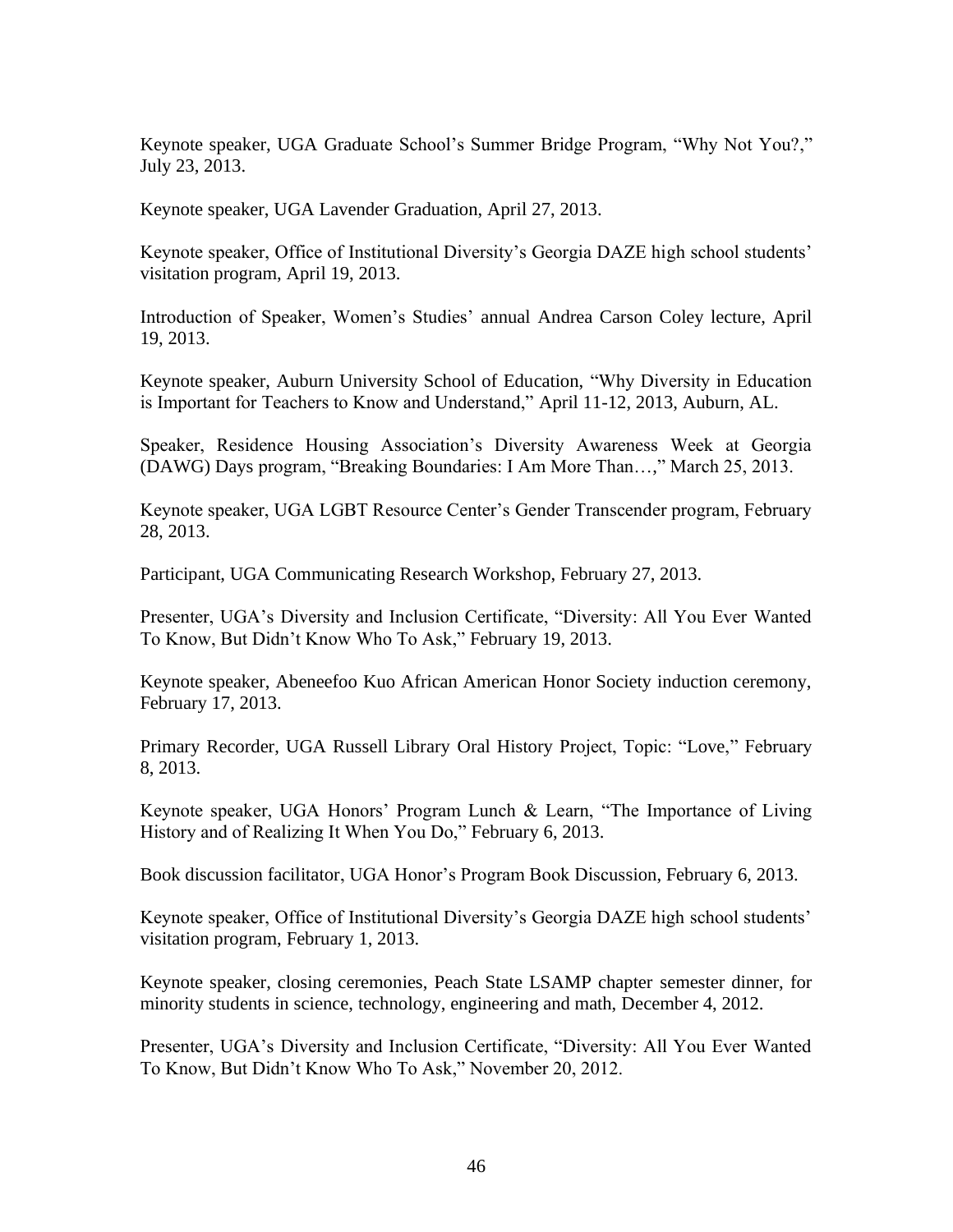Keynote speaker, Athens Area Society for Human Resource Management, "The Proposed National Standards on Diversity and Inclusion," October 9, 2012.

Keynote speaker, Women's Studies Friday Speaker Series inaugural 2012 school year address, "Who's a Girl? Does It Matter? Workplace Gender Discrimination Now Includes the Transgendered," September 14, 2012.

Keynote speaker, Simon Scholars Leadership Academy, June 9, 2012.

Keynote speaker, LGBT Resource Center's Lunch with Leaders, March 24, 2012.

Speaker, Coffee & Conversation with former UGA president Charles B. Knapp, February 27, 2012.

Moderator, "Growing Up Black: The Media Portrayal of African Americans in the Past Century," Phi Beta Sigma Fraternity, Inc., February 21, 2012

Moderator, "Is Gay The New Black?," Alpha Kappa Alpha, Eta Xi Chapter, February 16, 2012.

Keynote speaker, Office of Institutional Diversity's Georgia DAZE high school students' visitation program, January 27, 2012

Keynote speaker, UGA Graduate Program's Annual Future Scholars Visitation Program, November 13, 2011.

Moderator, Zeta Nu Chapter of Phi Beta Sigma Fraternity, Inc., program, "The Disconnect Between Public Knowledge and Current Affairs: The Troy Davis Case," October 11, 2011.

Keynote speaker, APERO Brown Bag Luncheon, "Being African American in Africa: Rejecting Privilege You Never Knew You Had and Why It Is Important to Do So," August 31, 2011.

Keynote speaker, Delta Sigma Pi Business Fraternity, "Sexual Harassment," April 16, 2011.

Keynote speaker, Georgia DAZE program, April 15, 2011.

Panelist, Annual UGA Accepted Students Banquet, March 31, 2011

Roundtable discussant, International Women's Day program sponsored by the Institute for Women's Studies, March 8, 2011.

Keynote speaker, Atlanta Technical College, February 28, 2011.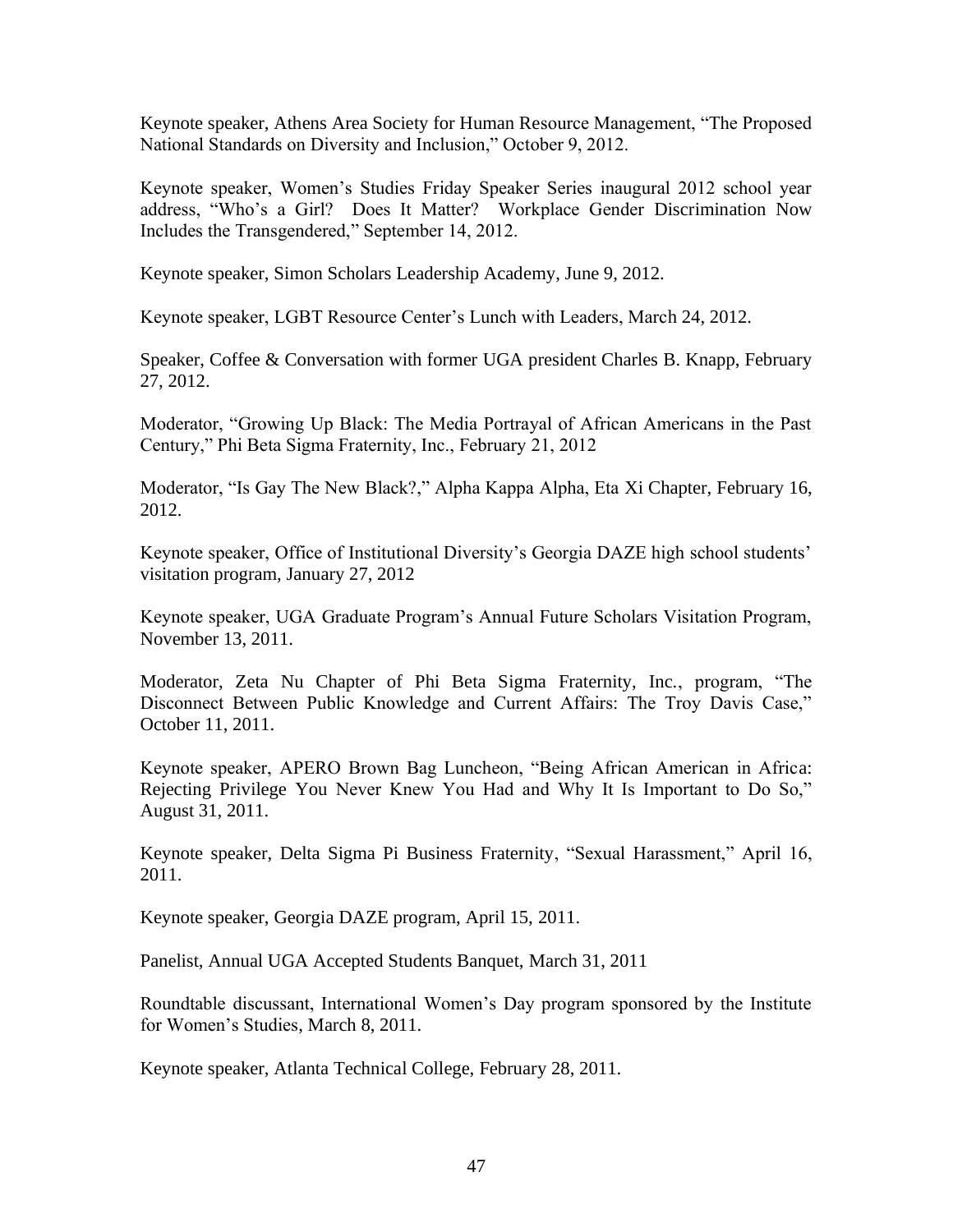Moderator, "Don't Hate, Participate," Mu Sigma Upsilon, February 9, 2011.

Panelist, Terry College of Business Program on First African American faculty and students at the Terry College, in commemoration of the 50th anniversary of the desegregation of the University of Georgia, February 8, 2011.

Keynote, Georgia DAZE program to convince high school seniors to choose UGA, February 4, 2011.

Moderator, UGA African American Alumni Town Hall Discussion on how best to deal with their UGA experience, January 29, 2011.

Invited panelist, UGA Law School legal panel on the  $50<sub>th</sub>$  Anniversary of the Desegregation of the University of Georgia, January 10, 2011. Program snowed out.

Speaker, Phi Beta Sigma Fraternity, Inc. program on misogyny, "Bitch: The Misogyny Rules," November 16, 2010.

Keynote Speaker, LGBT program, "Is There A Place for Gays in the Black Church?" November 9, 2010.

Keynote Speaker, Graduate School Office of Outreach and Diversity Welcome Dinner, Minority Visitation Week, November 7, 2010.

Keynote Speaker, One World Dinner, "'Isms' and What We Can Do About Them," November 3, 2010.

Moderator, "A Call to Act: Have We Kept the Faith" UGA Chapter, NAACP, October 5, 2010.

Moderator, "Brown Bridges," Lambda Theta Alpha Latin Sorority, Inc. and Phi Beta Sigma Fraternity, Inc., September 22, 2010.

Facilitator, "Blacking Up", Minority Services and Programs and Committee for Black Cultural Programming, September 15, 2010.

Facilitator, "Is Gay the New Black?" LGBT Center, September 14, 2010.

Speaker, Career Day, Howard B. Stroud Elementary School, September 10, 2010.

Moderator, "Transitioning to College for Minorities," Phi Beta Sigma Fraternity program for incoming freshmen, August 18, 2010.

Speaker, Georgia DAZE program for high school students considering UGA, April 23, 2010.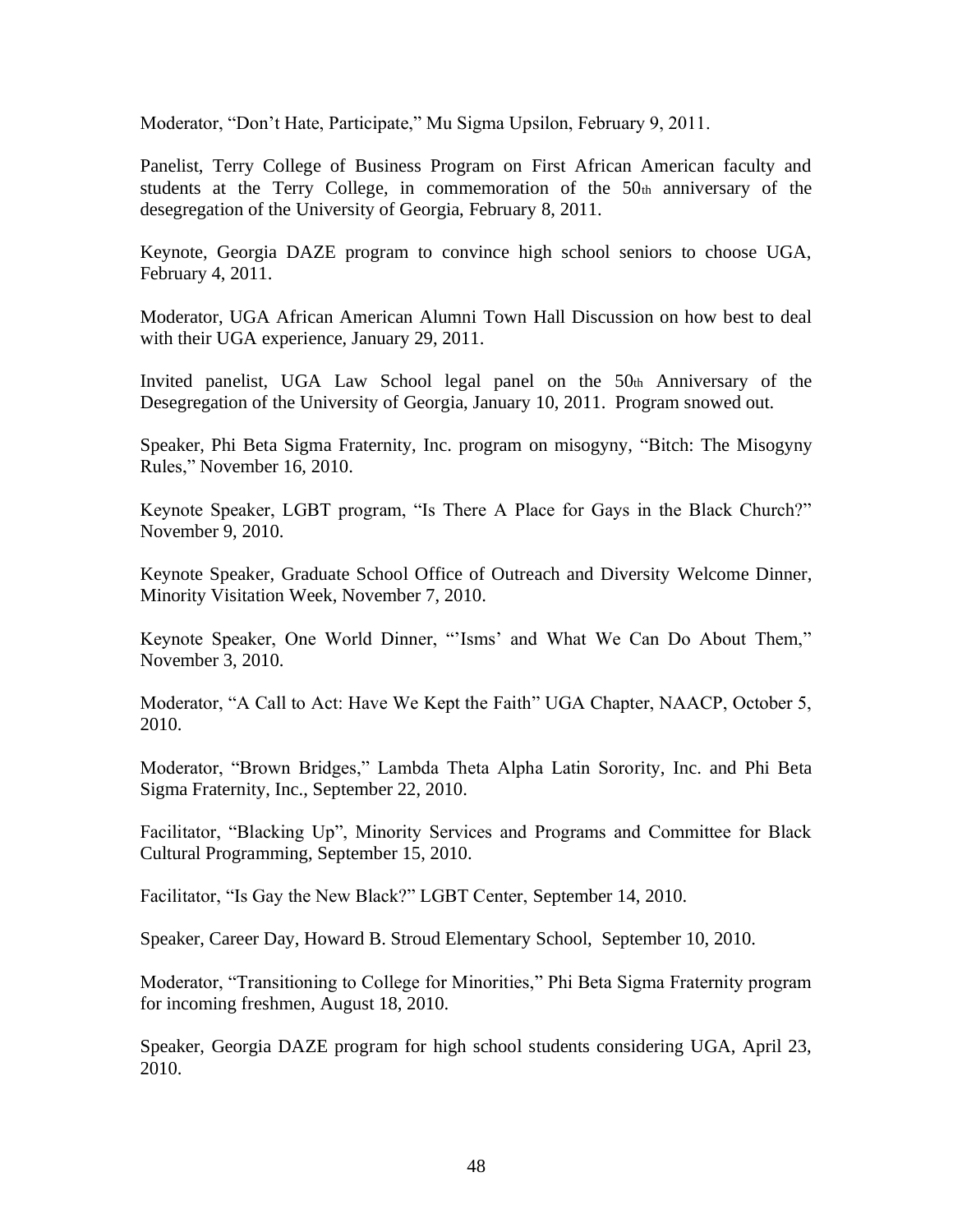Speaker, Georgia DAZE program for high school students considering UGA, January 30, 2010.

Moderator, "Playing The Race Card," Phi Beta Sigma Fraternity, Inc., January 26, 2010.

Moderator, Minority Services and Program's 20th anniversary, "Pioneers of the Past," September 25, 2009.

Panelist, C.L.A.S.S. "Building Bridges" program for incoming freshmen, September 15, 2009.

Moderator, University's NAACP movie forum, "Higher Learning," September 14, 2009.

Presenter, Diversity session for incoming MBA students, August 28, 2009.

Speaker, issues of diversity for the Terry Business Academy for high school students, June 9, 2009,

Speaker, University Orientation, June 8, 2009.

Presenter, Executive MBA diversity training, May 17, 2009.

Moderator, GLOBES/BFSO panel discussion on Black/White/Gay/Straight, April 8, 2009.

"Last Lecture" "It's ALL About Love", DAWG Days, April 6, 2009.

Speaker, National Council of Negro Women, "Breaking the Glass Ceiling," April 2, 2009.

Speaker, BAF/WS female leadership conference, "Healthy Work Relationships," March 26, 2009.

Panelist, "Women's Issues," Zeta Phi Beta, Phi Epsilon Chapter, March 25, 2009,

Speaker, One World dinner, March 17, 2009.

Speaker, "Women's Walk of Fame," Delta Sigma Theta, March 5, 2009.

Speaker, "Sexual Harassment: It's All in Your Head," Alpha Kappa Alpha and Lambda Theta Phi sororities, February 23, 2009,.

Speaker, Georgia DAZE, January 30, 2009.

Presenter, English Department graduate students, "Sexual Harassment in Academia," December 3, 2008.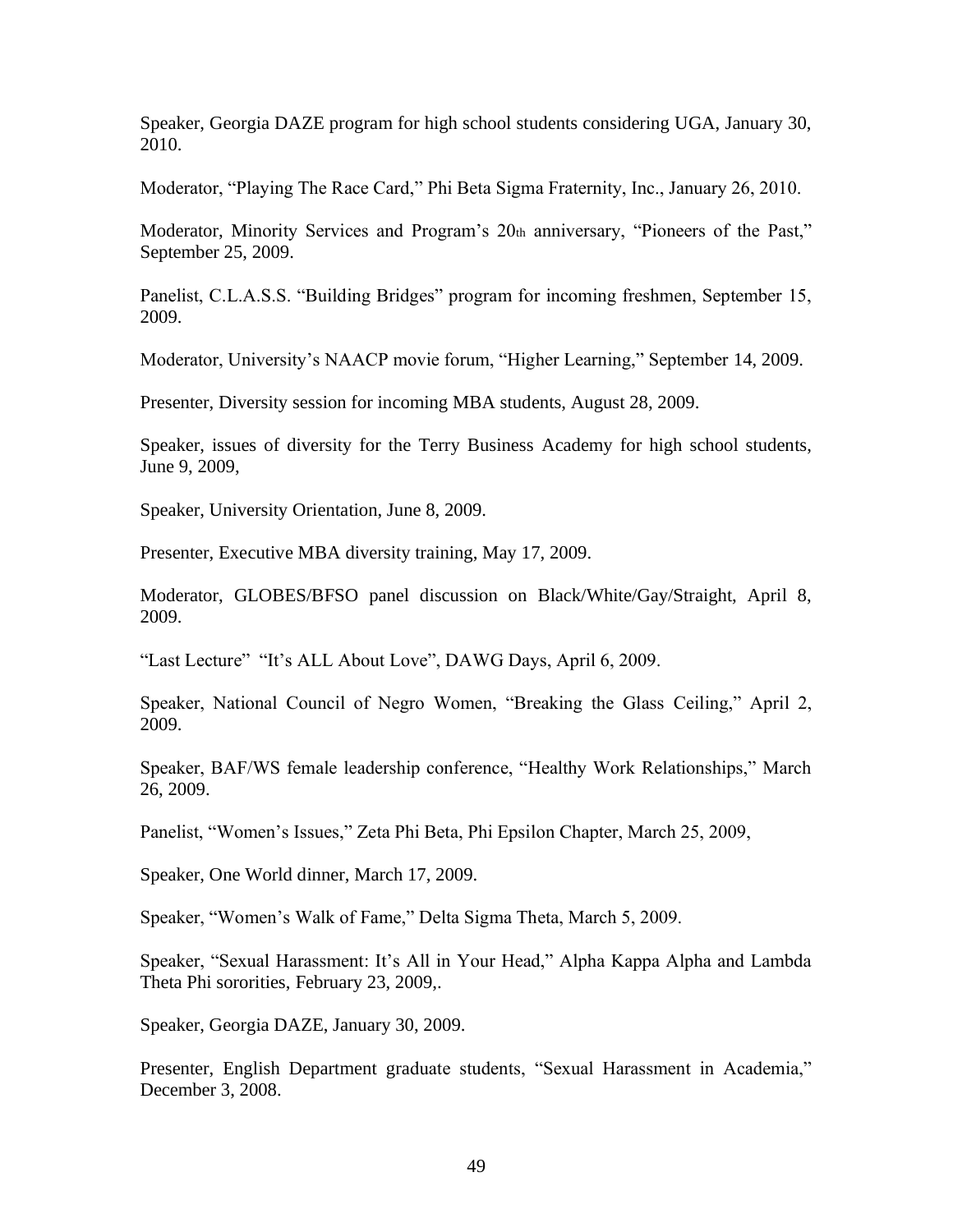Presenter, English Department faculty, "Sexual Harassment in Academia," November 19, 2008.

Speaker, Future Scholars Visitation Program for UGA Graduate School, "The Importance of Selling Yourself," November 10, 2008.

Panelist, "Graduate School and Careers," Kappa Alpha Psi, October 29, 2008.

Speaker for Webex program, "How to Approach Employment Law courses," McGraw-Hill Publishers, October 22, 2008.

Moderator, "Obama v. McCain," Alpha Kappa Alpha Sorority, October 21, 2008.

Panelist, C.L.A.S.S. "Building Bridges" program, September 10, 2008.

Speaker, University Office of Institutional Diversity's Diversity Days, "Embracing Diversity: Planting the Seed," September 8, 2008.

Presenter, MBA Program Diversity session, August 7, 2008.

Speaker, LGBT Center Mentor Lunch, "Being Out in the Workplace," October, 17, 2007.

Speaker, LGBT Center Faculty-in-Residence program, October 12, 2007.

Speaker, on Employment Law issues, College of Family and Consumer Sciences, Dept. of Textiles, Merchandising and Interiors, Professional Development Seminar, September 24, 2007.

Keynote Luncheon Speaker, Second Annual Peach State Peach State Louis Stokes Alliance for Minority Participation Research Conference , September 21, 2007.

Speaker, Georgia China Alliance meeting, "Impressions of China", September 17, 2007.

Speaker, Terry College of Business High School LEAD Program, July 10, 2007.

Speaker, University of Georgia Freshman Orientation, June 20, June 25, 2007.

Speaker, Georgia Daze high school student visitation to campus, April 13, 2007.

Speaker, Alpha Phi Alpha Relationship Forum, April 9, 2007.

Post-Katrina Volunteer, New Orleans Legal Services, February 25-March 3, 2007.

Speaker, Georgia Daze high school student visitation to campus, February 2, 2007.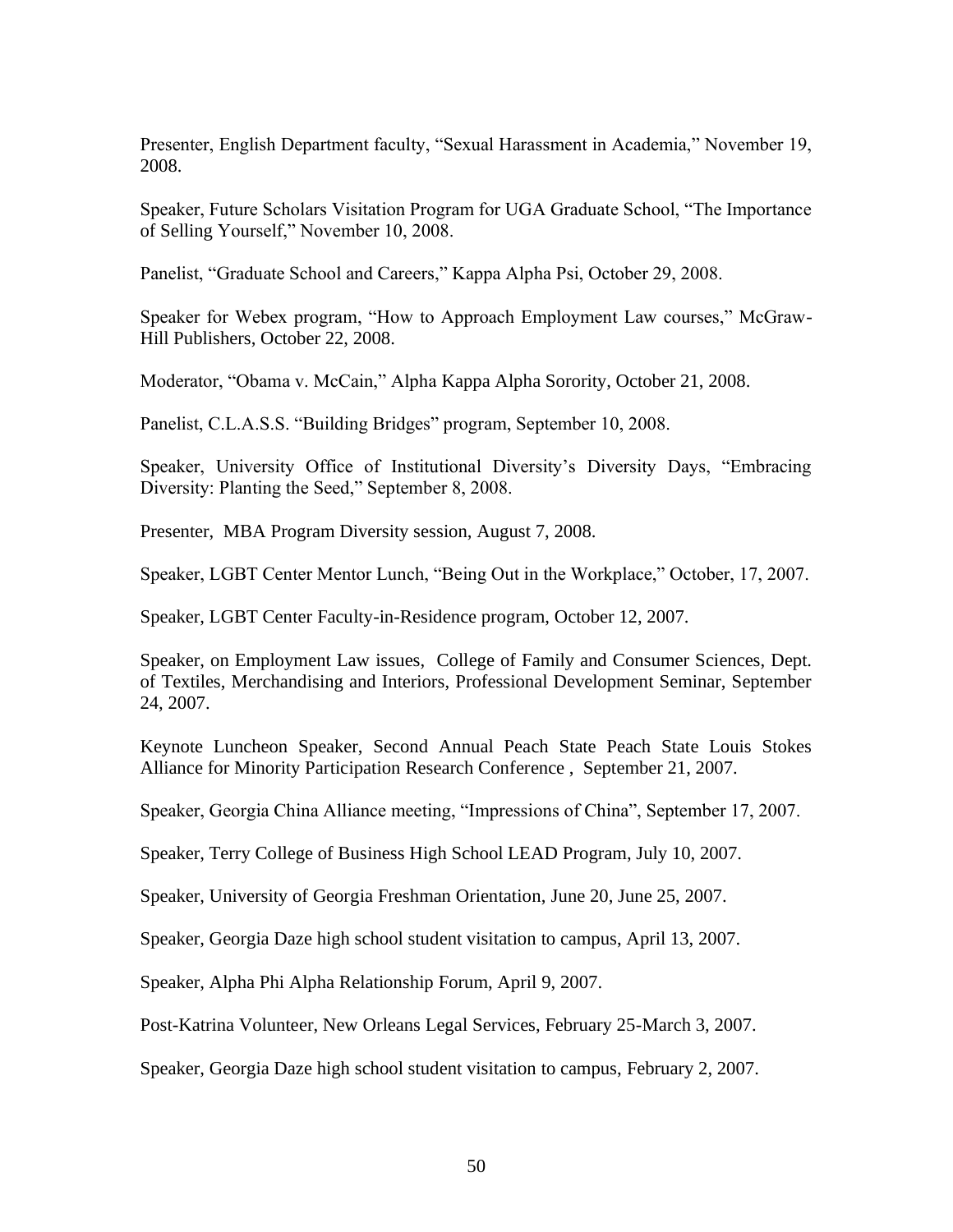Moderator/Speaker, UGA Student Government Association movie forum "Four Little Girls", January 17, 2007.

Speaker, Georgia Daze minority recruitment program

Speaker, Introduction to Management class, Pennsylvania State University Great Valley School of Professional and Graduate Studies, 2006 (phone class).

Speaker, Pandora Yearbook Outstanding Senior Leader award reception, November 17, 2006.

Speaker, Registrar's Office student orientation, July 26, 2006.

Speaker, Alpha Phi Alpha, "Jungle Fever" Forum, April 25, 2006.

Speaker, UGA visit by Clarkston High School Students, December 2, 2005.

Speaker, Academic Life Panel for Explore Georgia, September 19, 2005.

Panelist, UGA Housing's Resident Assistants' Diversity Training, August 7, 2005.

Panelist, Office of Institutional Diversity's high school visitation day, discussion on career choices, June 2005.

Panelist, Terry College off Business' Accepted MBA Candidates Welcome Day, April 1, 2005.

Facilitator, Program for Black Affairs Council and the African Student Association, "Where is the African in African-American?" March 23, 2005.

Facilitator, Speaker, Black Affairs Council, "Bill Cosby's Tough Love for African Americans," March 9, 2005.

Guest, Terry College of Business Minority MBA Luncheon, February 28, 2005.

Facilitator, Russell Hall Book Cafe Club, 2004-2005.

Speaker, "What about race at UGA: Should you have gone to an HBCU?", December 2, 2004.

Facilitator, Delta Sigma Theta, "Color in the Black Community," October 25, 2004.

Panelist, C.L.A.S.S. , "Building Bridges", October 4, 2004.

Speaker, Dr. Rob Zullo's Sports Management class, "Major Concerns in Hiring and Firing," September 27, 2004.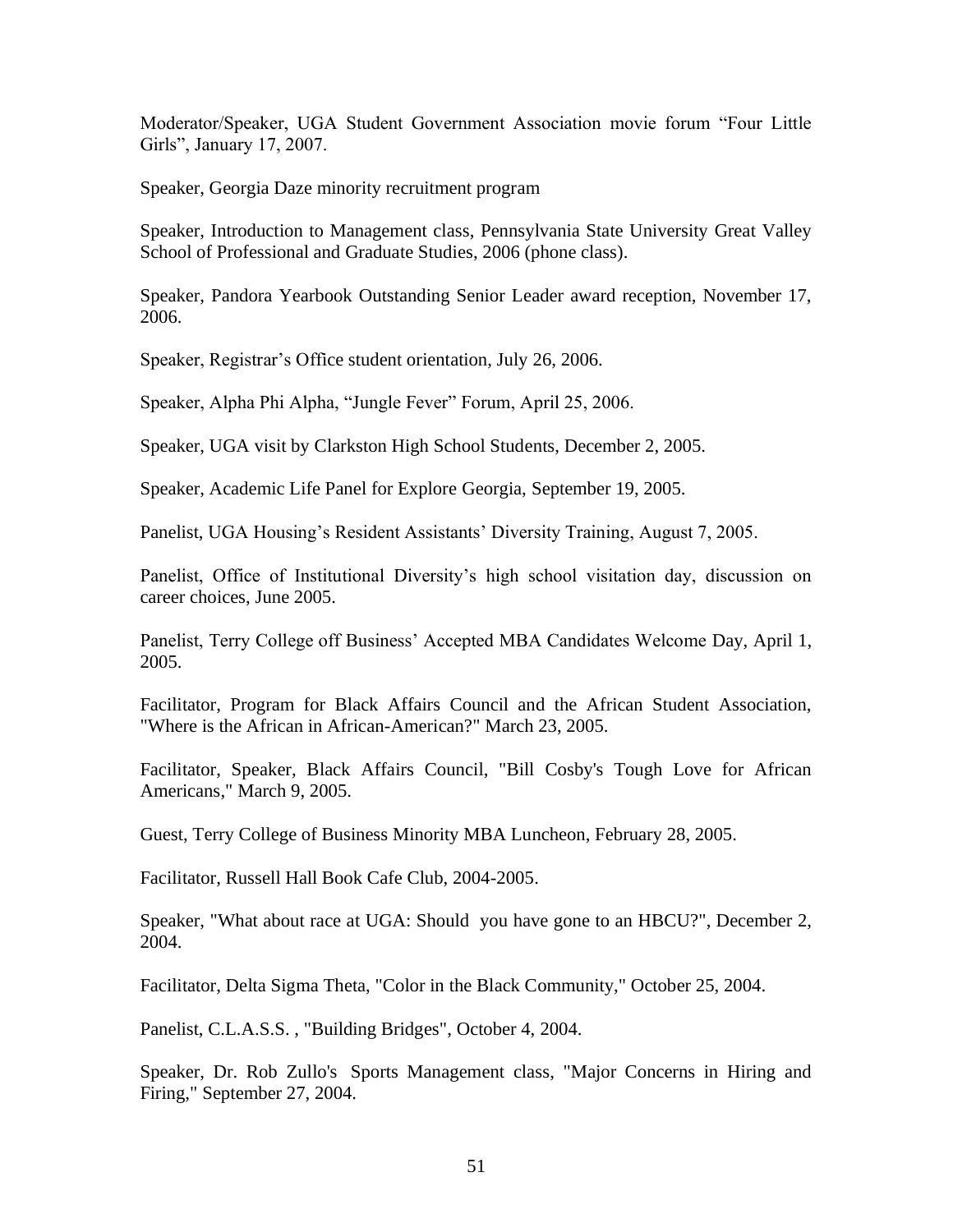Speaker, C.L.A.S.S. supervisors, "Cultural Introductions," July 8, 2004.

Speaker, International Students, "Negotiating your first job," April 6, 2004.

Speaker, Employment Law television program pilot, March 2, 2004.

Speaker, Women's Studies Brown Bag Lunch and Learn Series, "The Power of One," February 13, 2004.

Speaker, Clarke Central High School, Black History Month talk, February 12, 2004.

Speaker, GLOBES, "If Not You, Who?," February 11, 2004.

Speaker, Georgia Newspaper Editors, "Employment Law Concerns," January 20, 2004.

Speaker, Greene County MLK Day breakfast, "The Audacity to be Proud," January 20, 2004.

Judge, Alpha Phi Alpha's Miss Black and Gold Pageant, October 12, 2003.

Panelist, "Has the Dream Come True?: Have We Realized Dr. Martin Luther King, Jr.'s Dream of Equality for All?, September 16, 2003.

Speaker, UGA Honor's Program Lunch and Learn Series, April 2003 "Don't Forget to Smell the Roses."

Debated former Attorney General of Georgia, Michael J. Bowers, on, "Affirmative Action," for the Federalist Society and the Black Law Students Association of the UGA School of Law, February 18, 2003.

Moderator, Student Government Association Coffee Hour discussion, "Gay or Straight: Should Their Be Fighting?", October 27, 2002.

UGA AIDS Quilt opening ceremonies helper, April 24, 2002.

Keynote speaker, Induction Ceremony for Abeneefuoo Kuo Honor Society, UGA, "African American Scholars Enriching the Community Through Leadership and Service," February 24, 2001.

Panelist, UGA Black Faculty and Staff Organization, State of Black UGA program, "Activism in the Millenium: The Black Family," April 8, 2000

Keynote speaker, Womens' Studies Student Association, "Black or Feminist: Must We Choose?," March 28, 2000.

Panelist, Phi Alpha Delta legal fraternity, "Career Choices in Law," March 22, 2000.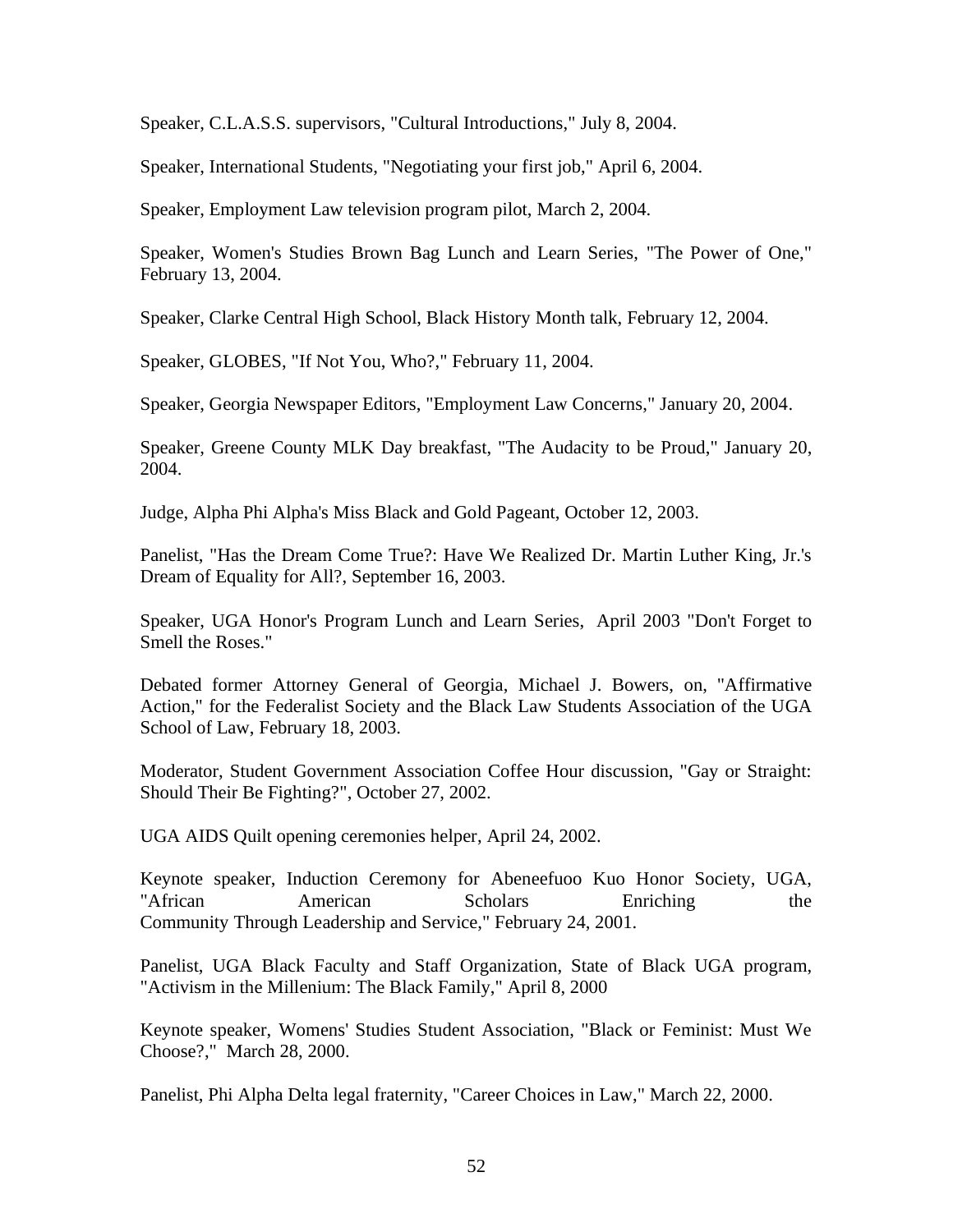Keynote speaker, Minority Business Student Association, "Life at UGA and Beyond," March 1, 2000.

Closing speaker, UGA Screening of "Horace T. Ward: Foot Soldier for Equal Jusice," February 22, 2000.

Speaker, Kappa Alpha Psi's "Meet the Black Faculty" Night, February 21, 2000.

Keynote speaker, "Sexual Harassment," UGA Banking and Finance Club, February 16, 2000.

Speaker, Abeneefoo Kuo Black Honor Society, "Shades of Gray: A Dialogue Between Black and White Women," February 16, 2000.

Speaker, UGA Affirmative Action Rally, National Coalition for Affirmative Action, February 16, 2000.

Panelist, "Love Makes a Family: Gay and Lesbian Families," College of Education's Task Force for Multicultural Education and GLOBES, February 9, 2000.

Keynote speaker, Georgia Visitation Day, UGA Admissions, January 21, 2000.

Speaker, "Race Issues Between Black and White Women," UGA's Creswell Dorm, November 3, 1999.

Speaker, "Gays and Lesbians in the Workplace," UGA Science Education class, October 20, 1999

Presenter, Southeastern Banking School, "Employment Law Issues," June 1999.

College of Business Representative, UGA Admissions Minority Pre-View Day, January 9, 1999.

Speaker, UGA Soule Hall, "Black Girl/White Girl," December 6, 1998.

Speaker, Athens Area Society for Human Resource Management (SHRM), "Diversity: The Bottom Line and Beyond," October 13, 1998.

Panelist, UGA Black Affairs Council, "Relationships," September 22, 1998.

Reviewer, UGA Greek Life Sorority of the Year Award Submissions, May 27, 1998.

Panelist, UGA College of Education, Multicultural Task Force forum on Gay, Lesbian and Bisexual issues, April 8, 1998.

Speaker, UGA C.L.A.S.S. program, "Motivate Your Mind," March 3, 1998.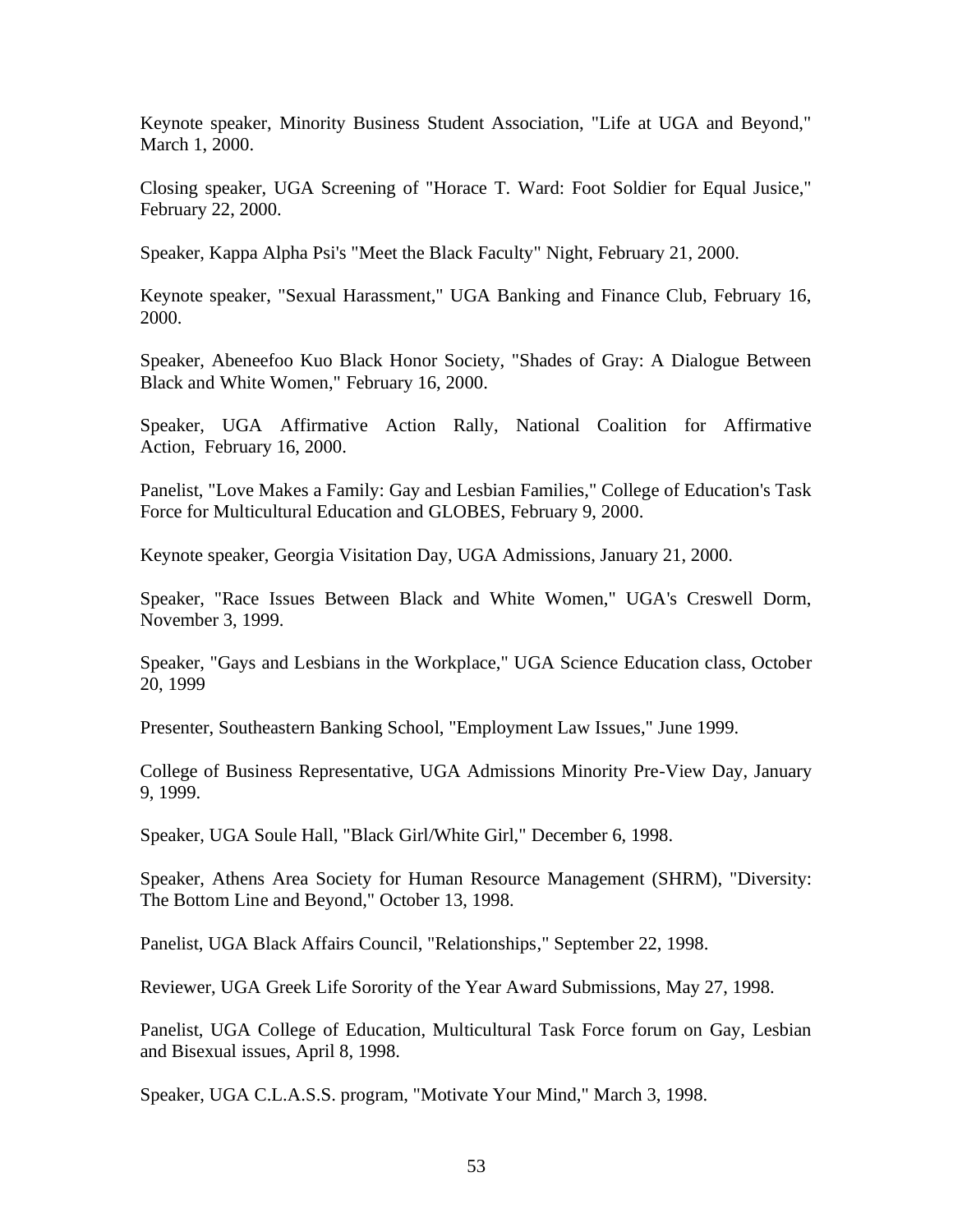Speaker, Clarke Central High School Career Day, February 19, 1998.

Speaker, MBSA resume workshop, January 26, 1998.

Panelist, UGA Black Affairs Council program, "Submitting to Our Brothers," January 17, 1998.

Featured reader, Omega Psi Phi Fraternity, Inc., "Purple Haven" poetry reading program, October 22, 1997.

Keynote speaker, Alpha Phi Alpha Fraternity, Inc., annual "Black Women as Mothers of Civilization" program, "Black Women as Mothers of Civilization: Moving From Words to Action," October 16, 1997.

Panelist, National Gay and Lesbian Health Conference and AIDS/HIV Forum, Atlanta, GA, "Gay and Lesbian Families," July 28, 1997.

Panelist, UGA Graduate and Professional Student Association, "Affirmative Action: Past, Present and Future," March 6, 1997.

Panelist, UGA Chapter, National Association of Black Journalists, "Black Depictions in the Media: Have They Changed?," March 5, 1997.

Speaker, Career Motivation Day, Clarke Central High School, Athens, GA, February 20, 1997.

Keynote Speaker, UGA Chapter, Delta Sigma Theta sorority reception for Minority Scholars, February 18, 1997.

Presenter, "Employment Law Update," Southeastern Association of Colleges and Employers, Atlanta, GA, January 16, 1997.

Panelist, "Ebonics," Russell Hall, University of Georgia, January 16, 1997

Presenter, Race Issues in Providing Health Care to Students," Gilbert Health Services Staff, December 9, 1996.

Panelist, "Minority Gays and Lesbians: A Double/Triple Bind," Diversity Awareness Week at Georgia (DAWG Days), May 23, 1996.

Presenter, "Cultural Diversity: What it is, what it isn't and how and why to do it," Fourth Street Elementary School, April 30, 1996.

Presenter, Teaching Assistants Mentors Program, UGA, "Communication Issues of Gender and Multiculturalism," April 29, 1996.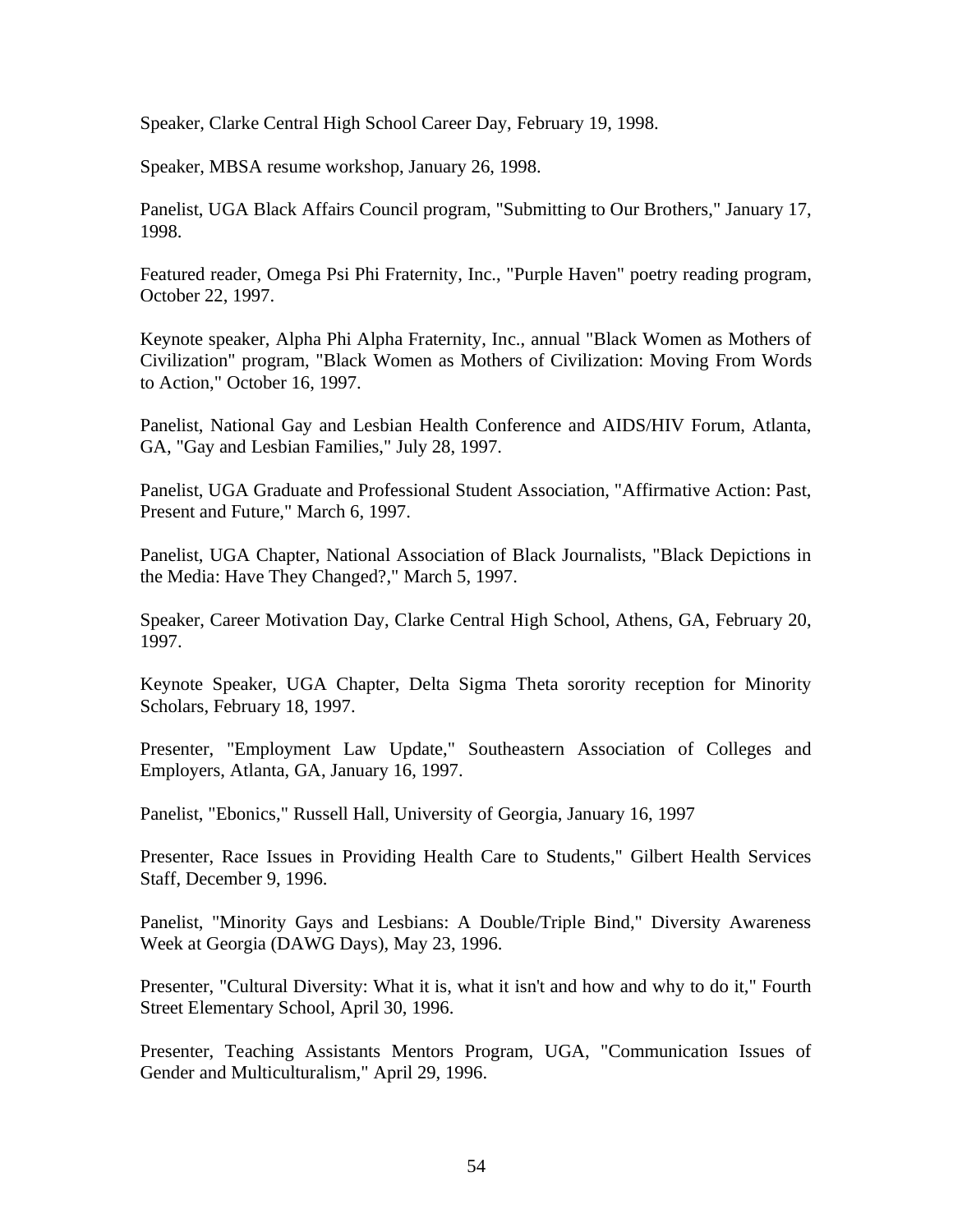Presenter, Russell Research Center's Women's History Month program, "New Ways to Look at the Past: A Dialogue," March 20, 1996,

Presenter, UGA Black Women's Consortium, "The Intersection of Race and Gender in Corporate America"; Panel member, "Journaling: An Act of Self-Love," March 3, 1996.

Presenter, Timothy Elementary School third graders, "Civil Rights and Rev. Martin Luther King, Jr.: Why we Should Study Him," February 17, 1996.

Presenter, Timothy Elementary School third graders, "Black History: From Slavery to Civil Rights," February 16, 1996.

Interviewee, Atlanta Journal & Constitution article by Carlos Campos on a reverse discrimination settlement, January 5, 1996.

Featured speaker, "Why should you come to UGA?," Minority Visitation Day, December 2, 1995.

Featured speaker, "Women in the Workplace: Implications for Social Workers," Dr. Risher's graduate class in social work, November 30, 1995.

Panelist, "Graduate school opportunities for minorities, and how to survive the experience," Graduate and Professional Students (GAPS), November 7, 1995.

Speaker, Affirmative Action and Diversity in the Curriculum Speakout, UGA, October 26, 1995.

Speaker, National Coming Out Day Speakout, UGA, October 11, 1995.

Panelist, Diversity in the Classroom, UGA Teaching Assistants, September 14, 1995.

Presenter, "Sexual Harassment and the Civil Rights Act of 1991," Milwaukee Bar Association, Milwaukee, WI, August 10, 1995.

Judge, "Best Teaching Tips for Legal Environment," Academy of Legal Studies in Business, Milwaukee, WI, August 8, 1995.

Presenter, "Diversity in the Workplace," Division Leadership Team, Georgia Division of Rehabilitation Services, Warm Springs, GA, July 26, 27, 1995.

Presenter, "Employment Law for Gay and Lesbian Employees," UGA Lesbian, Gay, Bisexual Student Union Brown Bag Lunch Series, May 23, 1995.

Debater, Political Science Club's University Professor's Debate, "Affirmative Action," May 16, 1995.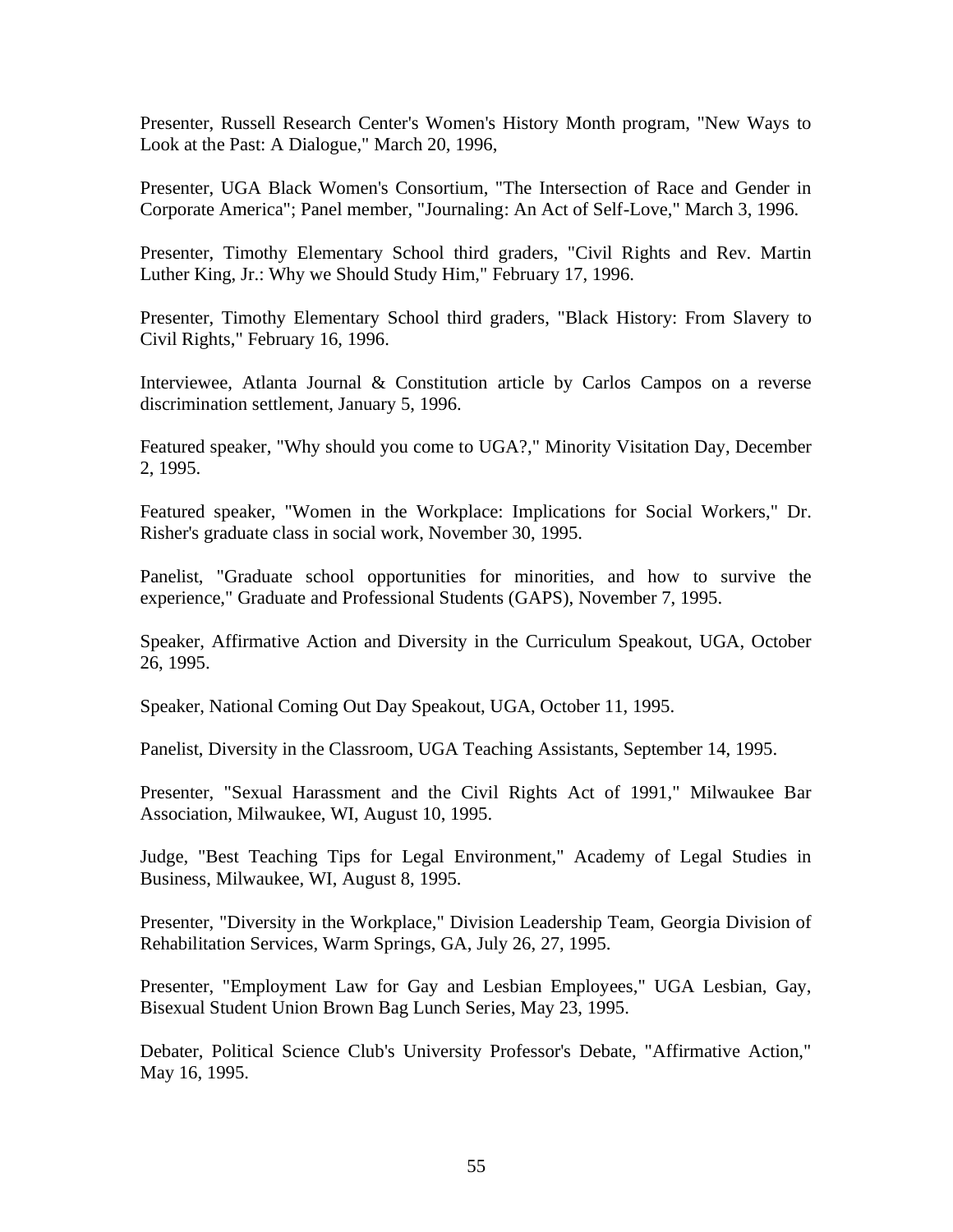Speaker, Clarke Central High School, juniors' Ethnic Studies Class, "Feminism," May 15, 1995.

Speaker, UGA Introduction to Women's Studies class, "Women and Work," April 25, 1995.

Panelist, UGA's DAWG (Diversity Awareness Week at Georgia) Days program, "Heterosexism: Is it Real?," April 25, 1995.

Presenter, Second Annual Statewide Beyond Tolerance Workshop, "Gays and Lesbians in the Workplace," April 21, 1995.

Speaker, Athens Academy upper school, "Sexual Harassment: Why Should I Care?," April 6, 1995.

Speaker, Personal and Professional Renewal for the Student Affairs Community Conference, UGA, "Not Just Another Multicultural Program," March 21, 1995.

Speaker, "Black History: Telling the Other Side of the Story," Timothy Elementary School, February 2 & 16, 1995.

Speaker, "The Importance of Diversity in Educational Administration," UGA Executive Graduate Education Program, January 21, 1995.

Speaker, "Understanding Your Gay and Lesbian Clients," UGA Graduate Social Work Class, November 18, 1994.

Speaker, "Diversity Workshop," UGA Department of Science Education, November 10, 1994.

Speaker, "Sexual Harassment in Academia: The Hurdle You Didn't Count On," Florida Endowment Fund Annual Fellows Meeting, Tampa, FL, October 22, 1994.

Speaker, UGA, LGBSU, National Coming Out Day Speakout, October 11, 1994.

Panelist, "Multicultural Issues for Teaching Assistants," UGA, September 14, 1995.

Moderator, "Town Meeting on Gay and Lesbian Issues," Lesbian, Gay and Bisexual Student Union Awareness Week program, May 26, 1994.

Speaker, "Employment Discrimination Issues for Gays and Lesbians," Lesbian, Gay and Bisexual Student Union Awareness Week Brown Bag series, May 26, 1994.

Panelist, "The Invisible Life of Black Gays and Lesbians," Creswell Hall residents, May 16, 1994.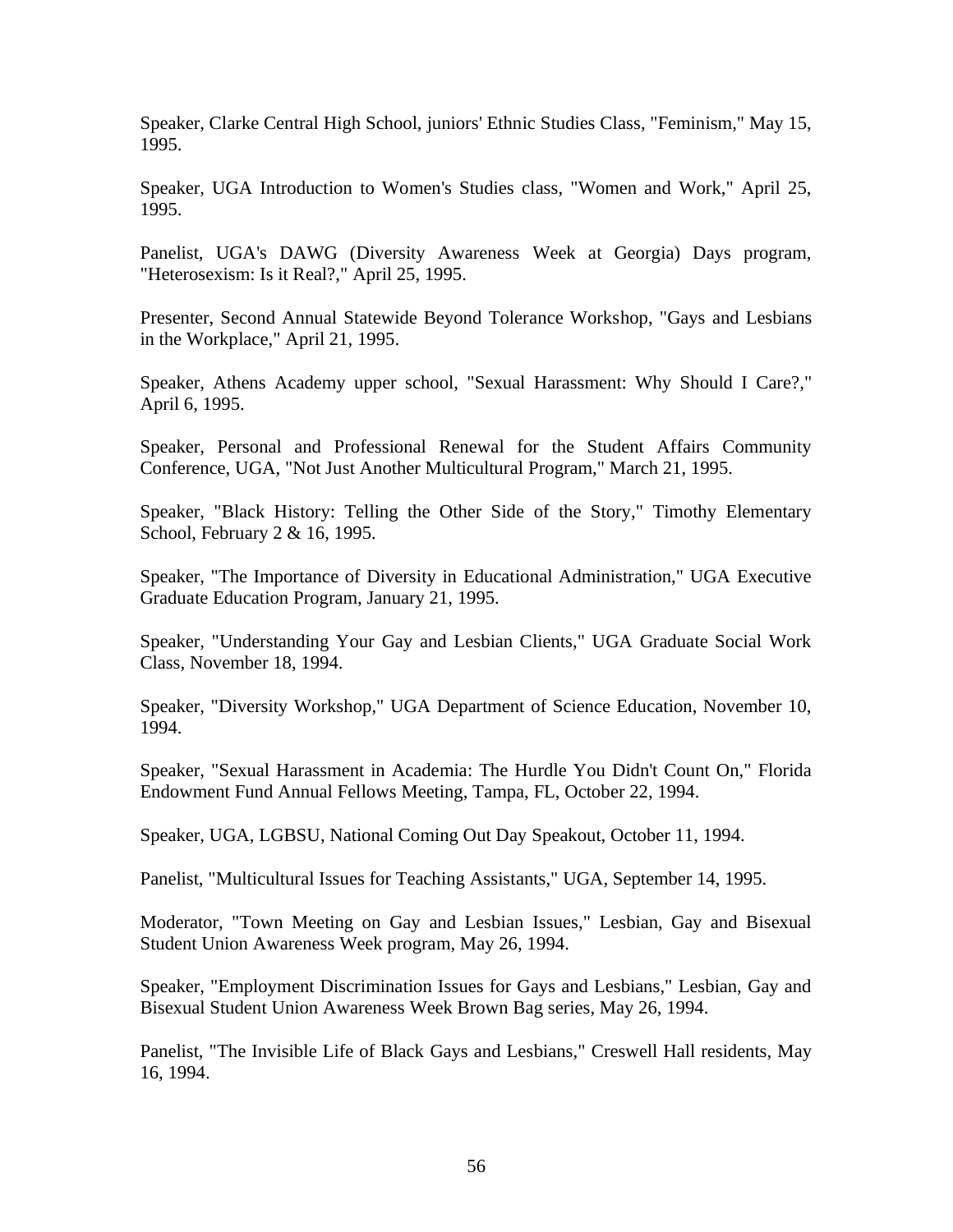Speaker, Athens Human Rights Day celebration, "Affinity Orientation Discrimination: An Urgent Matter of Human Rights," May 14, 1994.

Speaker, "Women and Work: Issues to Consider," Introduction to Women's Studies class, April 26, 1994.

Workshop presenter, American Affirmative Action Association national meeting, "Gender Conflict," Chicago, IL, April 8, 1994.

Featured speaker, UGA Black Faculty and Staff Organization, "Sexual Harassment: Is it Worth All the Fuss?," March 16, 1994.

Featured speaker, Athens Area Chapter of the National Organization for Women, "Sexual Harassment: Why Should We Care?," March 10, 1994.

Guest speaker, UGA class on Human Sexuality, "Sexual Harassment," March 7, 1994.

Keynote speaker, UGA Minority Visitation Day, February 5, 1994.

Judge, MBA Case Competition, Terry College of Business, November 19, 1993.

Moderator, UGA Ideas & Issues debate between former Attorney General Edwin Meese and Senator George McGovern on health care reform, November 2, 1993.

Speaker, "Sexual Harassment," Mell Hall, October 20, 1993.

Speaker, Small Business Development Center Leadership Forum, "Multiculturalism and Sexual Harassment," October 15, 1993.

Presenter, Georgia Division of Rehabilitation Services, Division Leadership Team meeting, "Valuing Diversity," Atlanta, GA, October 14, 1993.

Speaker, UGA Office of Instructional Development Lunch and Learn Series, "Valuing Diversity at UGA," October 12, 1993.

Speaker, Athens Area Personnel Association, "Sexual Harassment," October 12, 1993.

Speaker, UGA Lesbian, Gay and Bisexual Student Union commemoration of National Coming Out Day, October 11, 1993.

Presenter, Drug Enforcement Administration managers, "Multiculturalism and Gender," FBI Academy, Quantico, VA, September 30, 1993.

Speaker, Florida Vocational Rehabilitation Association annual meeting, "Gender," Tampa, FL, August 2, 1993.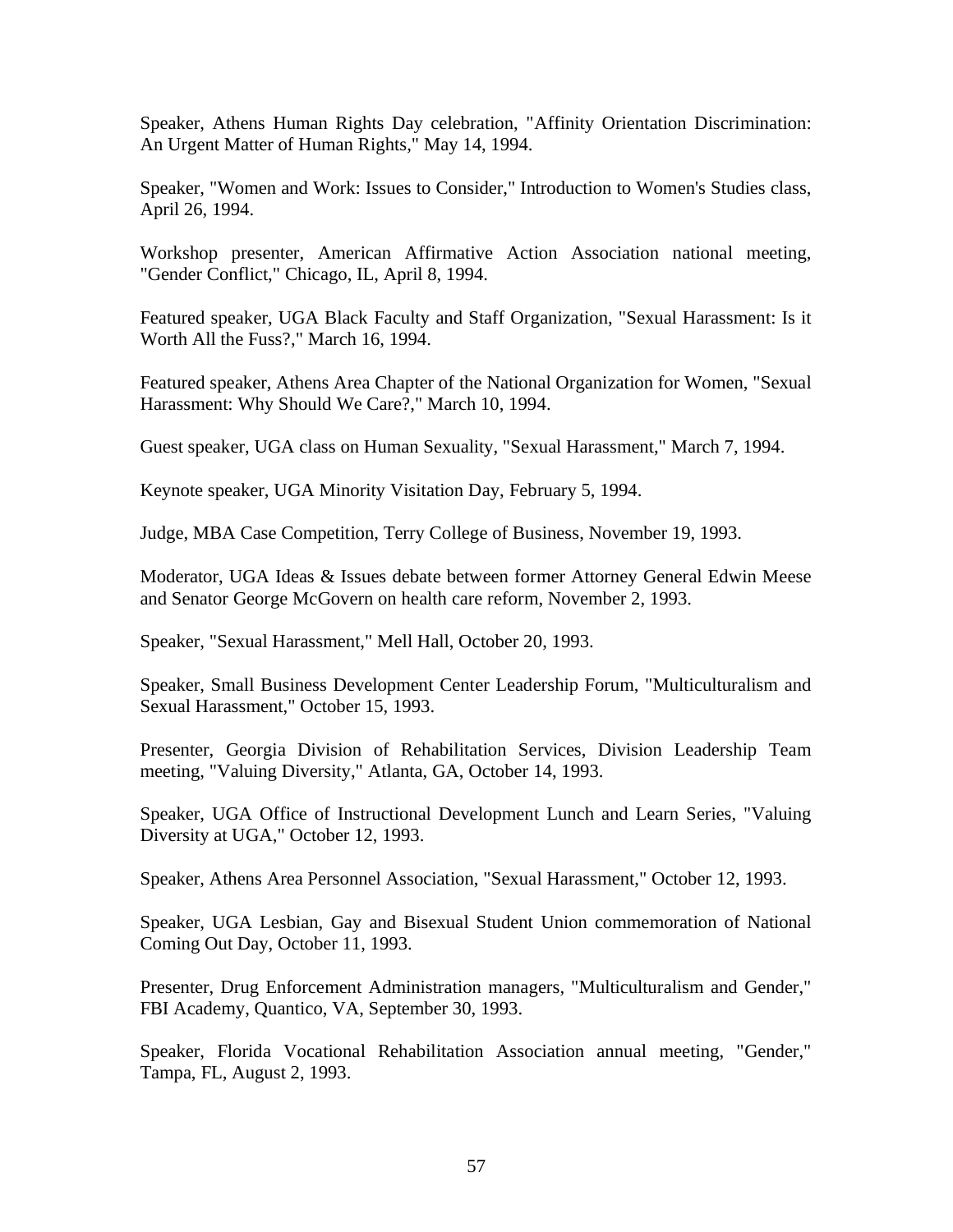Speaker, 16th Annual Conference of the Florida Network of Victim-Witness Services' panel on "Rape, Domestic Violence and Sexual Harassment in America" (sexual harassment portion), Amelia Island, FL, June 30, 1993.

Judge, Miss Athens Clarke County Black Teenage Pageant, June 12, 1993.

Presenter, South-Western Publishing Co., "Sexual Harassment: The Subtleties," Cincinnati, OH, June 8, 1993.

Invited participant, U.S. Congressman Don Nelson, GA 10th Dist., advisory group session on President Clinton's Economic Plan, June 7, 1993.

Speaker, Antioch Baptist Church annual Men's and Women's Day Program, "Feminism is Not a Dirty Word: There is a Place for Men in the Fight for Equal Rights for Women," Greensboro, GA, May 16, 1993.

Presenter, in-service training on sexual harassment for Georgian Area Office graduate resident assistants, May 14, 1993.

Judge, annual intercollegiate debate between UGA's Phi Kappa Society and the Demosthenian Society, May 13, 1993.

Mentor and classroom observer for new black female faculty member Dr. Lily McNair. Discussed the issue of multiculturalism and valuing diversity's impact on the training and practice of clinical psychology. May 11, and 18, 1993.

Group Facilitator, Recorder, Presenter, UGA Academic Affairs Symposium, Unicoi, GA, "Is the Curriculum Ready for the Year 2000? (including regarding issues of Multiculturalism and Valuing Diversity)," May 7-8, 1993.

Judge, UGA Greek Week's Man and Woman of the Year, May 5, 1993.

Presenter, "Sexual Harassment," Georgia NOW statewide conference, Athens, GA, May 1, 1993.

Speaker, Mell Hall, "Sexual Harassment," April 28, 1993.

Panelist, Brumby Hall, "DAWG Days" multiculturalism event, "Sexual Harassment," April 14, 1993.

Speaker, UGA Staff Council meeting, "Sexual Harassment in the Workplace," April 7, 1993.

Presenter, Duval County School Board, Jacksonville, FL, "Toward Multiculturalism and Learning to Value Diversity," for school board employees, elementary and secondary principals, and selected students and teachers, March 29, 30, 1993.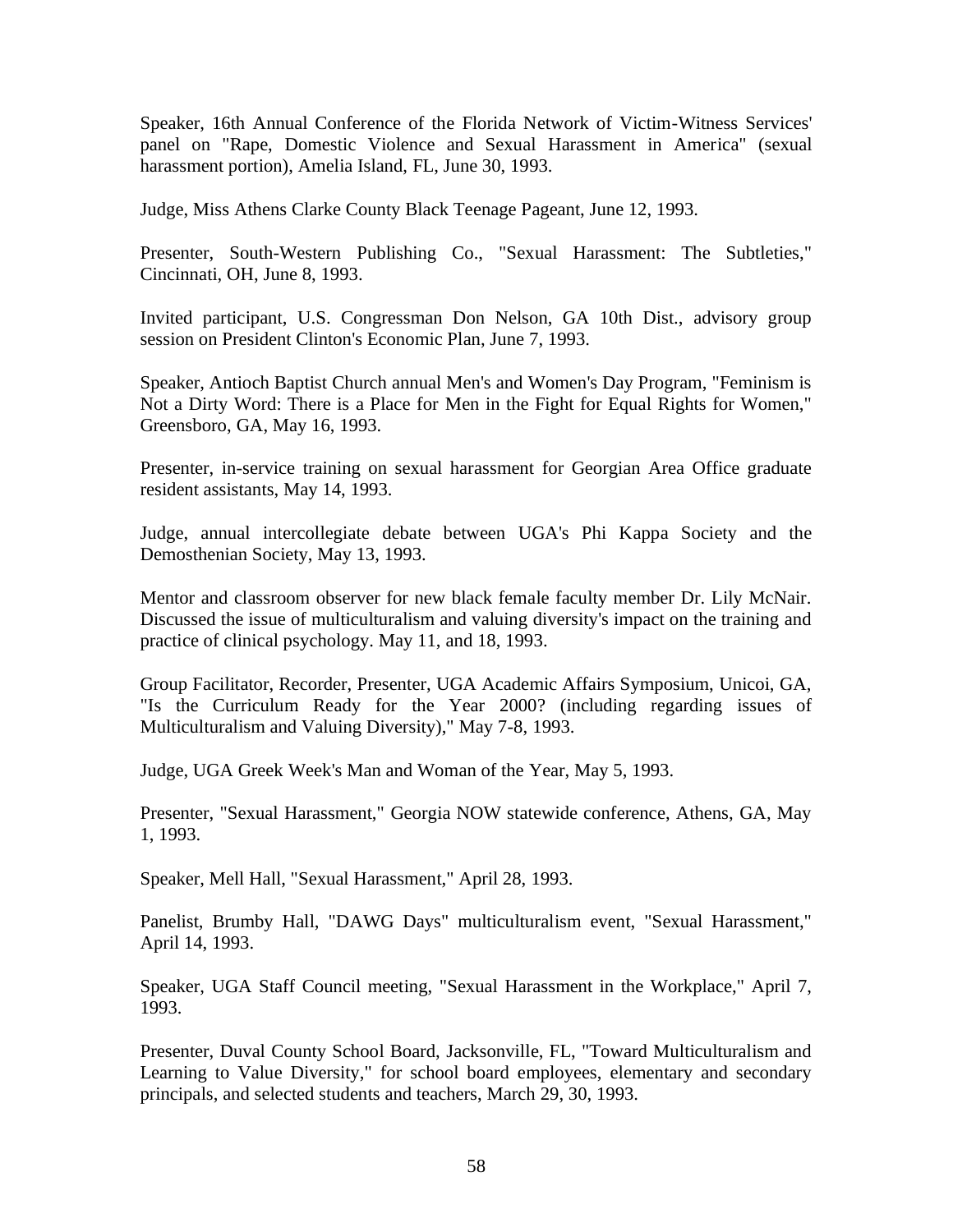Presenter, Atlanta Chamber of Commerce, Atlanta, GA, "Gender in the Workplace," March 10, 1993.

Moderator, Russell Hall, "Racism," February 25, 1993.

Speaker, UGA Office of Instructional Development's Lunch and Learn Series, "Creating a Positive Multicultural Environment at the Workplace," February 23, 1993.

Speaker, UGA Doctoral Seminar in Educational Administration, "The Need for Multiculturalism," February 23, 1993.

Speaker, University of South Carolina and the Spartanburg Human Relations Commission, "Multicultural and Diversity 2000" conference, Spartanburg, SC, February 17, 1993.

Speaker, UGA Lilly Fellows meeting, "Sexual Harassment," February 1, 1993.

Faculty attendee, UGA Minority Visitation Day, January 30, 1993.

Participant, Kellogg grant pre-submission discussion, with UGA Vice President for Services, January 27, 1993.

Presenter, Jacksonville Electric Authority manager's meeting, "Employment Law Update," Jacksonville, Florida, December 18, 1992.

Presenter, Coldwell Banker's Southeastern manager's meeting, "Gender Considerations in the Workplace," December 3, 1993.

Speaker, UGA Human Sexuality class, "Sexual Harassment," December 3, 1993.

Speaker, UGA Staff Council Fairness and Equity Committee, "Sexual Harassment," December 2, 1992.

Presenter, Federal Office of Management and Budget's Executive Management Seminar, "Sexual Harassment," Oak Ridge, TN, April 2, 1993, November 16, 1992, September, 24, 1992, July 22, 1992, May 7, 1992, March 4, 1992 and January 23, 1992.

Moderator, University Union Presidential Debate between national political columnists Eleanor Clift and Fred Barnes, October 26, 1992.

Speaker and Facilitator, Mell Hall, "Open Dialogue on Racial Issues," October 13, 1992

Speaker, Church Hall, "Developing Ties Against Oppression," October 6, 1992.

Judged personal interviews for the 59 candidates for the UGA Miss Homecoming pageant, September 30, 1992.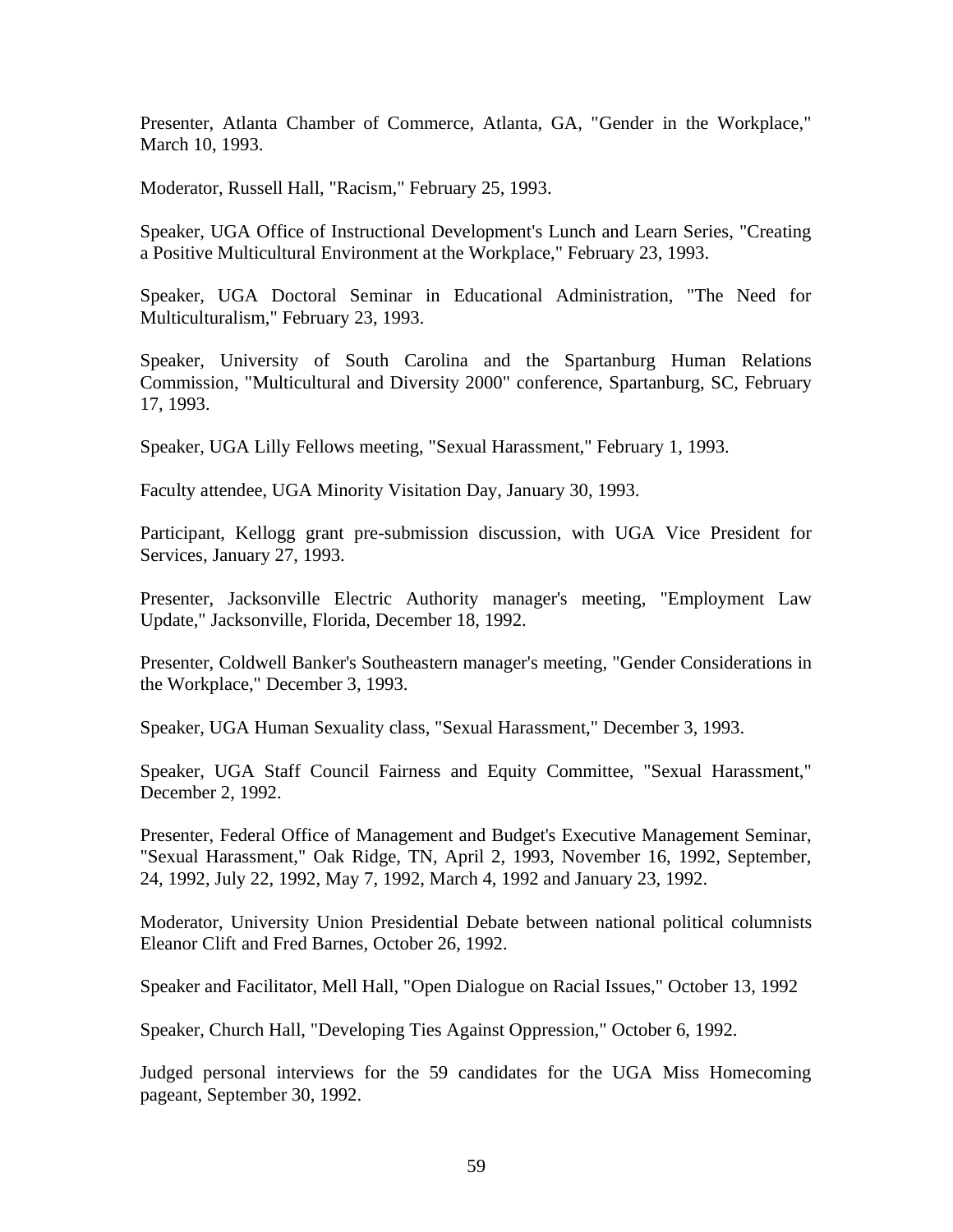Workshop Presenter, Terry College of Business MBA Program, "Multicultural and Gender Issues," September 25, 1992.

Presenter, South Carolina Bar Association's Continuing Legal Education Program, "Sexual Harassment," Charleston, SC August 20, 1992.

Speaker, 100 Black Men of Athens' Fourth Saturday School, "Why I Must Respect my Black Sister," August 1, 1992.

Speaker, and drafter of Revised Bylaws for AIDS Athens, June 16, 1992.

Panelist, Office of Minority Programs, "Multicultural UGA," June 4, 1992.

Speaker, Myers Hall, "Multiculturalism," June 2, 1992.

Speaker, Myers Hall, "Sexual Harassment," May 26, 1992.

Speaker, Clarke Middle School, "Civil Rights," May, 15, 1992.

Speaker, Payne Hall, "The Rodney King Verdict: A Dialogue," May 12, 1992.

Speaker, Brumby Hall, "Dr. Bennett-Alexander as a Woman of Excellence" (topic chosen by inviters), May 11, 1992.

Speaker, UGA Lesbian & Gay Student Union, "What's In a Name: The Move to Deemphasize Sexuality Regarding Affinity Orientation," May 4, 1992.

Panelist, Russell Hall, "Forum on the Rodney King Beating," May 4, 1992.

Speaker, Myers Hall, "Sexual Harassment," April 29, 1992.

Panelist, fourth annual symposium on the Status of Blacks at the University of Georgia, speaking on the issue "Has Affirmative Action Accomplished its Purposes in the Workplace?," April 11, 1992.

Panelist: Sexual harassment in the wake of the Hill/Thomas U.S. Supreme Court nomination hearings, 1992

Invited by University Union to moderate debate between nationally known figures Sarah Weddington (lawyer who argued at the U.S. Supreme Court the Roe v. Wade case establishing the right to an abortion) and Phyllis Schlafly (president of the Eagle Forum, a conservative rights group), March 3, 1992.

Reader, AIDS Quilt Opening Ceremonies, UGA, February 18, 1992.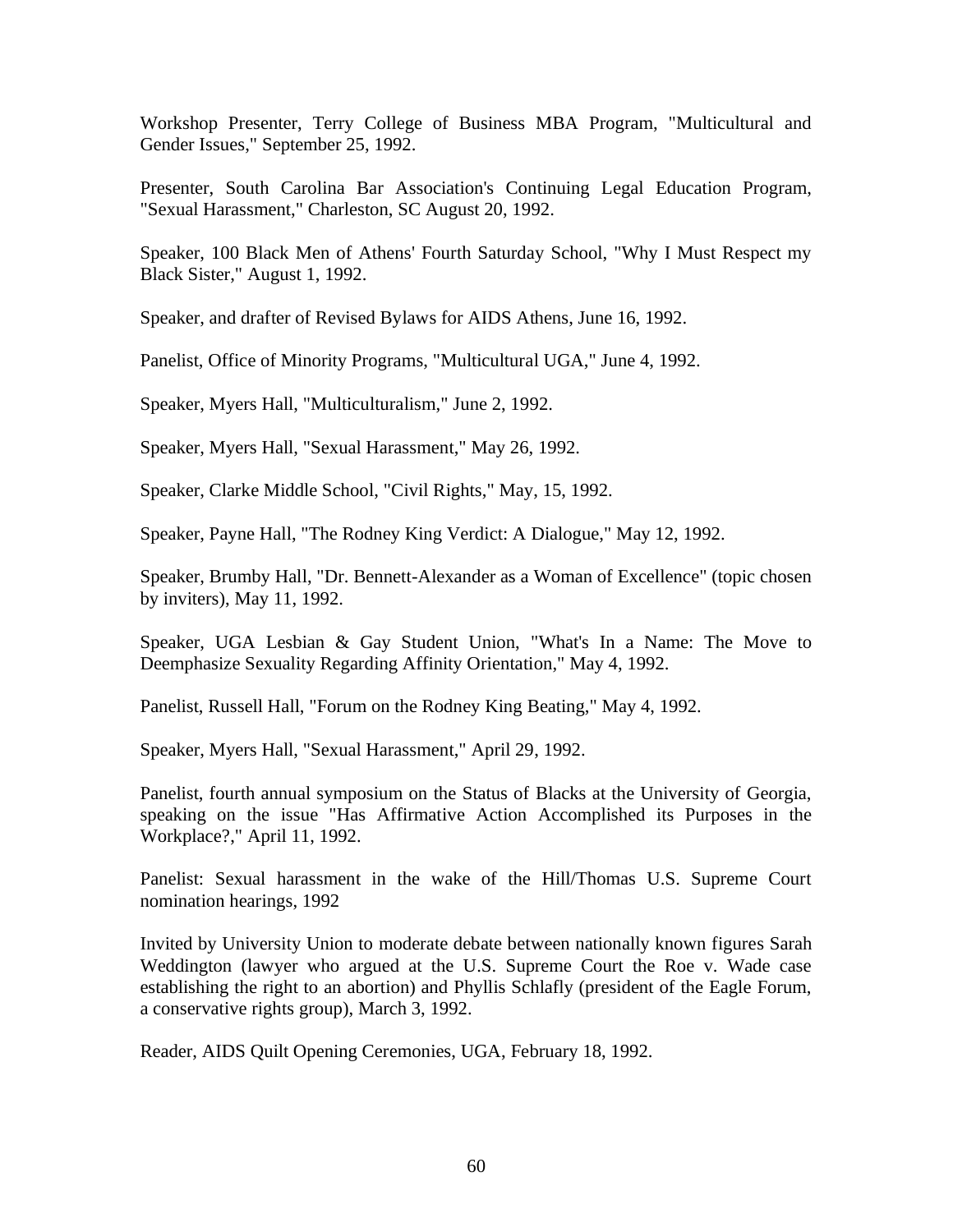Speaker, Myers Hall, UGA "Issues About Blacks and Whites--An Open Forum," February 12, 1992.

Speaker, Delta Sigma Theta Scholars Club reception, "I'm A Scholar: What's Sexual Harassment Got To Do With Me?," January 22, 1992.

Speaker, Morris Hall, UGA, "Sexual Harassment: What's All the Fuss About?," January 13, 1992.

Conducted three-hour workshop on Employment Law issues involving gender, race, and sexual harassment, UGA School of Forest Resources, December 10, 1991.

Speaker, Athens East Rotary Club meeting, "Sexual Harassment," December 4, 1991.

Speaker, Jacksonville Electric Authority monthly manager's meeting, Jacksonville, FL, three hour session on "Employment Law Update," November 22, 1991.

Speaker, Asian American Student Association, "Giving Voice to the Unspoken: A Multicultural Dialogue," November 18, 1991.

Panelist, UGA, "What the Hill/Thomas Hearings Didn't Teach Us: Sexual Harassment at UGA," November 12, 1991.

Keynote speaker invited to deliver the first-ever university-wide address for the inaugural presentation of the UGA President's Lecture Series, 1991, "Valuing Diversity: Listen Without Prejudice."

Speaker, National Association of Public Sector EEO Officers, Ft. Lauderdale, FL, "Employment Law Update," September 17, 1991.

Speaker, UGA Chapter of the Student Human Resource Management Association's Human Resources seminar, March 22, 1991.

Speaker, Minority Assistants Program, February 25, 1991.

Speaker, National Residence Housing Honor Society induction ceremonies, January 27, 1991.

Speaker, Alpha Kappa Psi Business Fraternity meeting, January 26, 1991.

Program developer and moderator, Martin Luther King, Jr. Week Observance program, university-wide student panel discussion on "Are Black Students Wanted At UGA?," January 22, 1991.

Speaker, Brumby Hall, "Dr. Bennett-Alexander as a Woman of Excellence" (topic chosen by inviters), April 18, 1990.